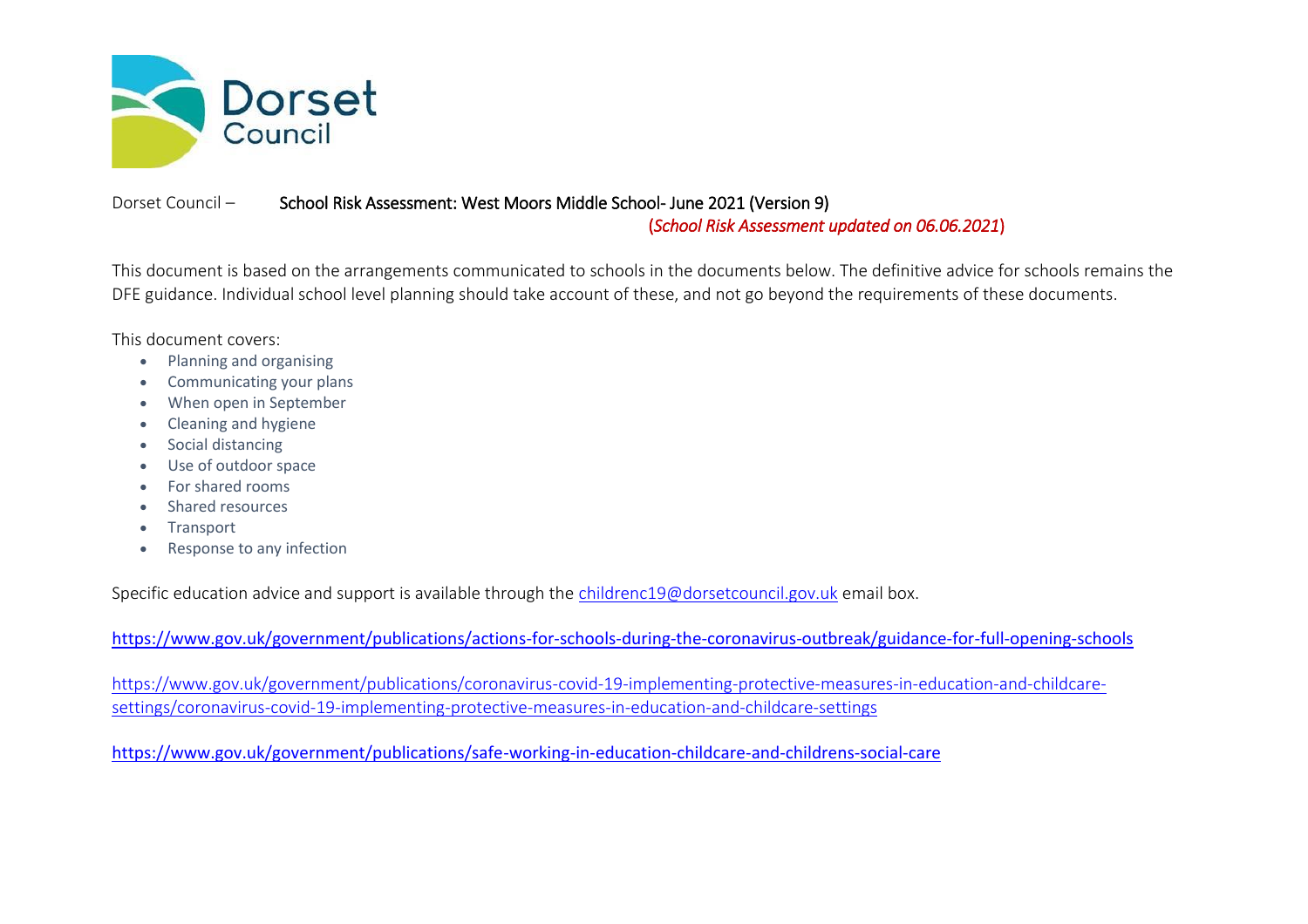

| <b>School Name:</b><br><b>West Moors</b>                                                                                                | <b>Specific Actions</b>                                                                                                                                                                                                                                                                                                                                                                                                                                                                                                                       | <b>Residual risks</b>                                                                                                                                                                              | Lead<br>responsible                          |
|-----------------------------------------------------------------------------------------------------------------------------------------|-----------------------------------------------------------------------------------------------------------------------------------------------------------------------------------------------------------------------------------------------------------------------------------------------------------------------------------------------------------------------------------------------------------------------------------------------------------------------------------------------------------------------------------------------|----------------------------------------------------------------------------------------------------------------------------------------------------------------------------------------------------|----------------------------------------------|
| <b>Middle School</b>                                                                                                                    |                                                                                                                                                                                                                                                                                                                                                                                                                                                                                                                                               |                                                                                                                                                                                                    | and<br>completed<br>date                     |
| Planning and organising                                                                                                                 |                                                                                                                                                                                                                                                                                                                                                                                                                                                                                                                                               |                                                                                                                                                                                                    |                                              |
|                                                                                                                                         |                                                                                                                                                                                                                                                                                                                                                                                                                                                                                                                                               |                                                                                                                                                                                                    |                                              |
| Review and check that all<br>health and safety<br>compliance checks have<br>been completed before<br>March re-opening in<br>respect of: | hot and cold water systems check<br>$\bullet$<br>gas safety<br>$\bullet$<br>fire safety<br>$\bullet$<br>kitchen equipment<br>$\bullet$<br>security including access control and intruder alarm<br>systems<br>ventilation                                                                                                                                                                                                                                                                                                                      |                                                                                                                                                                                                    | DC/KW/BS<br>03.09.20<br>08.03.21<br>07.06.21 |
| organise tutor groups into<br>ability sets                                                                                              | Maximum of 30 students in each tutor set 'bubble',<br>$\bullet$<br>ensuring fire exits are not compromised<br>Children will be ability grouped across tutor groups,<br>in each year group, for all subjects forming a<br>consistent 'bubble' for the majority of the day<br>Children will only mix with other children in the<br>$\bullet$<br>same year group hub in an allocated zone outdoors<br>Each child will have their own chair and desk area<br>to consistently use each day<br>Children to bring in their own stationery pack daily | Limited capacity within toilet<br>$\bullet$<br>facilities<br>Limited capacity in the event<br>of staff illness/absence<br>Social distancing between<br>adults and children cannot be<br>guaranteed | SLT and all<br>staff                         |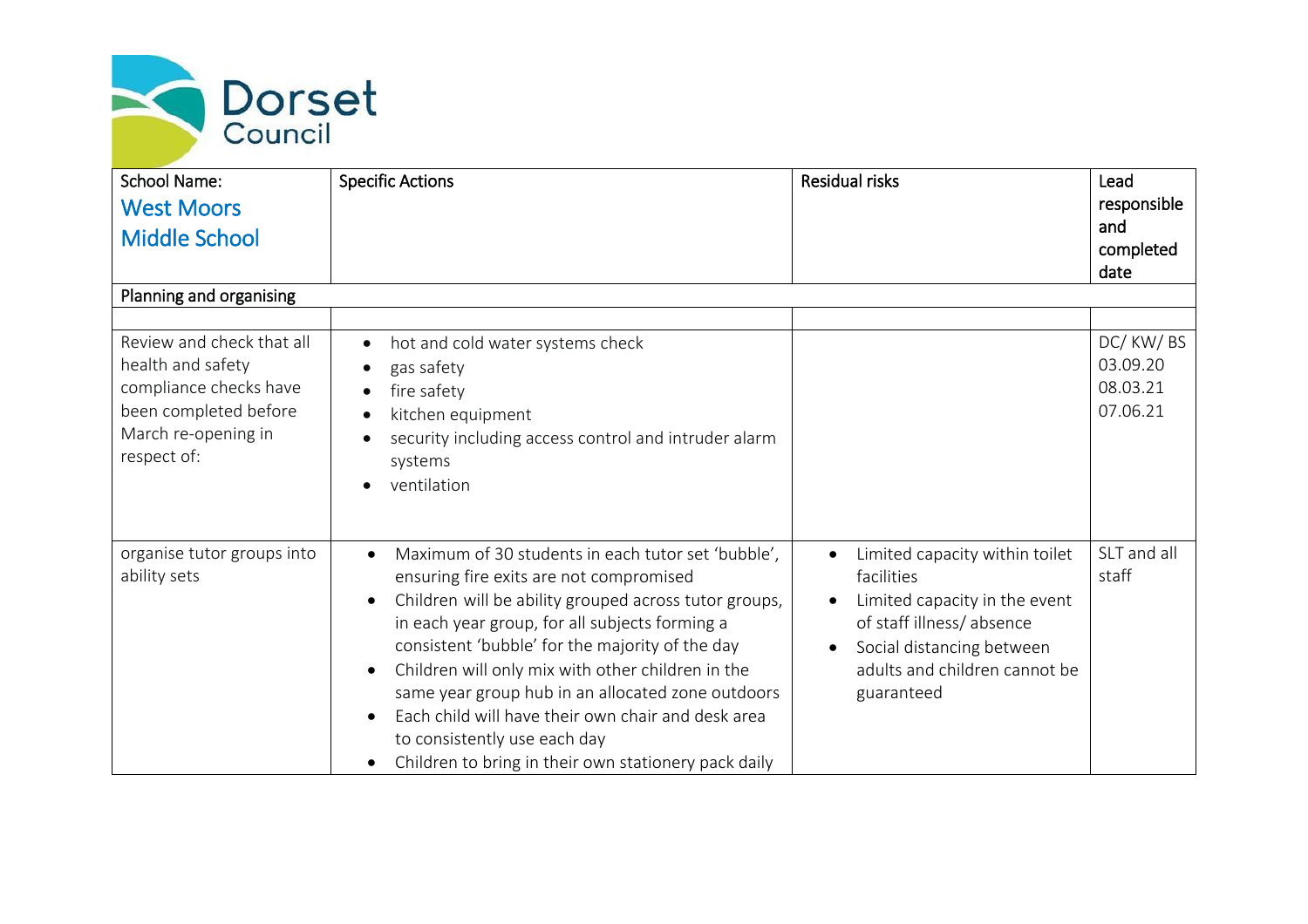

| Agree each tutor group's charter with<br>consideration of the importance of non-contact<br>activities (for indoor and outdoor learning<br>opportunities)<br>Re-visit and re-model the charter daily linked to the<br>school's behaviour policy<br>Timetable lessons to minimise movement around<br>the school, embedding a two-way system in school<br>Clear 2 metre markings on floor surfaces in<br>corridors will remain<br>Resources and paired/ small group activities<br>planned for children in the same tutor hub<br>Teacher/ TA groups assigned to tutor group 'hubs'<br>Staggered start and end of day times (to facilitate<br>staggered handwashing procedures or antibacterial<br>gel use and minimise parental cross-over) to<br>minimise contact across groups of children and<br>staff<br>All ability grouped across tutor groups, in each year<br>group, should be well ventilated by opening<br>windows and/ or doors<br>Staff limited to certain toilet facilities and an<br>additional staff room set up to support social<br>distancing<br>Staff should avoid close face to face contact and<br>minimise time spent within 1 metre of anyone | $\triangleright$ Social distancing between<br>children cannot be<br>guaranteed<br>$\triangleright$ Social distancing by children<br>with complex communication<br>needs cannot be guaranteed |
|------------------------------------------------------------------------------------------------------------------------------------------------------------------------------------------------------------------------------------------------------------------------------------------------------------------------------------------------------------------------------------------------------------------------------------------------------------------------------------------------------------------------------------------------------------------------------------------------------------------------------------------------------------------------------------------------------------------------------------------------------------------------------------------------------------------------------------------------------------------------------------------------------------------------------------------------------------------------------------------------------------------------------------------------------------------------------------------------------------------------------------------------------------------|----------------------------------------------------------------------------------------------------------------------------------------------------------------------------------------------|
|------------------------------------------------------------------------------------------------------------------------------------------------------------------------------------------------------------------------------------------------------------------------------------------------------------------------------------------------------------------------------------------------------------------------------------------------------------------------------------------------------------------------------------------------------------------------------------------------------------------------------------------------------------------------------------------------------------------------------------------------------------------------------------------------------------------------------------------------------------------------------------------------------------------------------------------------------------------------------------------------------------------------------------------------------------------------------------------------------------------------------------------------------------------|----------------------------------------------------------------------------------------------------------------------------------------------------------------------------------------------|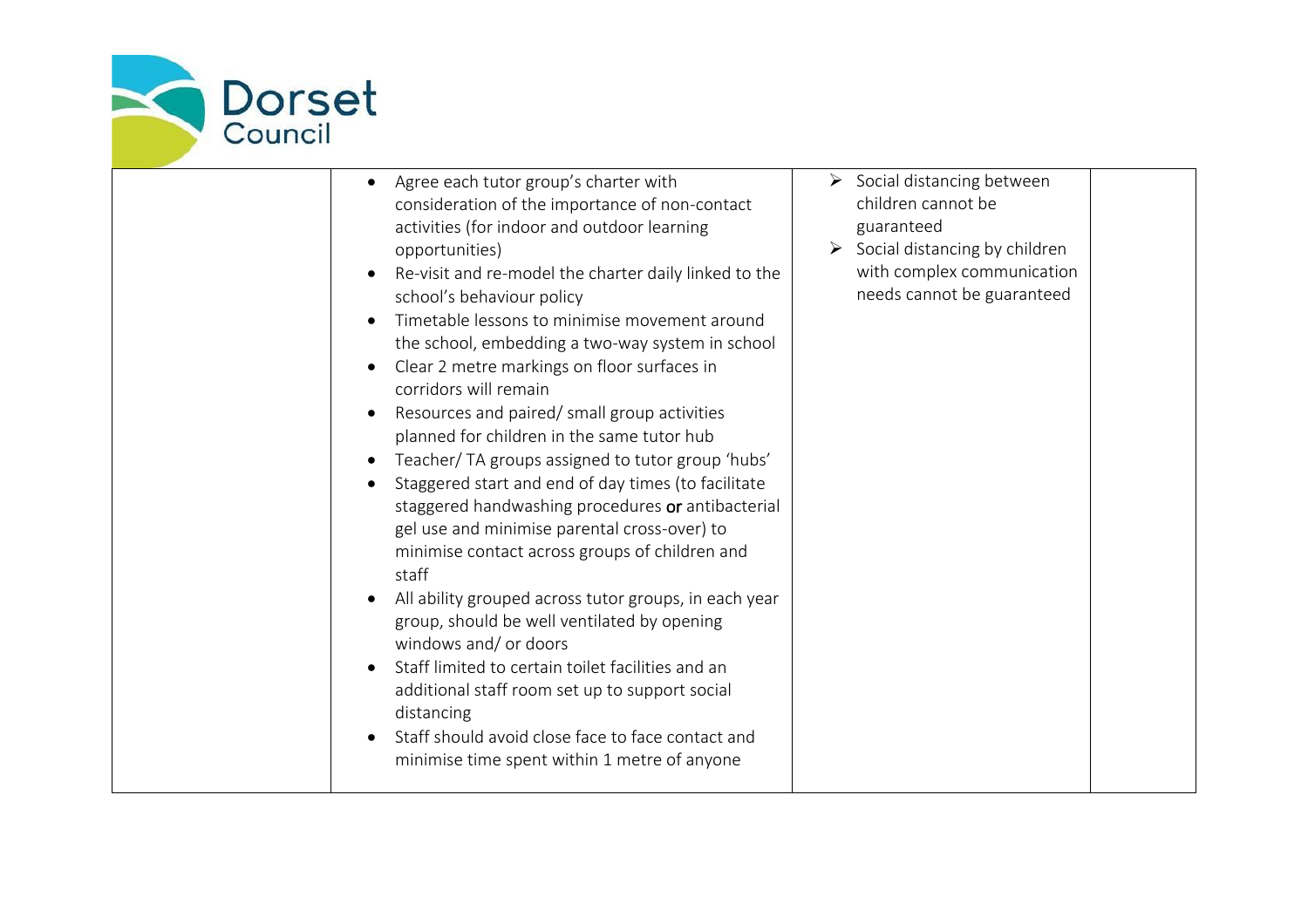

| organise classrooms                         | Maximum of 30 students in each tutor set 'hub',                                                                                                                                                                                                                                                                                                                                                                                                                                                                                                                                                                                                                                                                                                                                                                                                                                                           | Social distancing between                                                                                                                                  | DC/CW     |
|---------------------------------------------|-----------------------------------------------------------------------------------------------------------------------------------------------------------------------------------------------------------------------------------------------------------------------------------------------------------------------------------------------------------------------------------------------------------------------------------------------------------------------------------------------------------------------------------------------------------------------------------------------------------------------------------------------------------------------------------------------------------------------------------------------------------------------------------------------------------------------------------------------------------------------------------------------------------|------------------------------------------------------------------------------------------------------------------------------------------------------------|-----------|
| maintaining space                           | ensuring fire exits are not compromised                                                                                                                                                                                                                                                                                                                                                                                                                                                                                                                                                                                                                                                                                                                                                                                                                                                                   | adults and children cannot be                                                                                                                              | All staff |
| between the teacher's                       |                                                                                                                                                                                                                                                                                                                                                                                                                                                                                                                                                                                                                                                                                                                                                                                                                                                                                                           | guaranteed                                                                                                                                                 |           |
| area and the children's<br>desks and chairs | Implementation of side-by-side seating plan with<br>desks arranged in classrooms and the removal of<br>any excess furniture to increase space<br>A seating plan will be in place with each child<br>allocated their own chair and desk area to use<br>consistently each day<br>Children to bring with them their own pack of<br>stationery items (with stationery packs available for<br>any child who either forgets or does not have one)<br>Social distancing charter created for and with<br>children in each tutor group with consideration of<br>the importance of non-contact activities (for indoor<br>and outdoor learning opportunities)<br>Re-visit and re-model the charter daily linked to the<br>school's behaviour policy<br>Use of demarcated two-way system in corridors<br>Clear 2 metre markings on floor surfaces in<br>corridors<br>Tables cleaned with virucidal spray at break and | Social distancing between<br>children cannot be<br>guaranteed<br>Social distancing by children<br>with complex communication<br>needs cannot be guaranteed |           |
|                                             | lunch times                                                                                                                                                                                                                                                                                                                                                                                                                                                                                                                                                                                                                                                                                                                                                                                                                                                                                               |                                                                                                                                                            |           |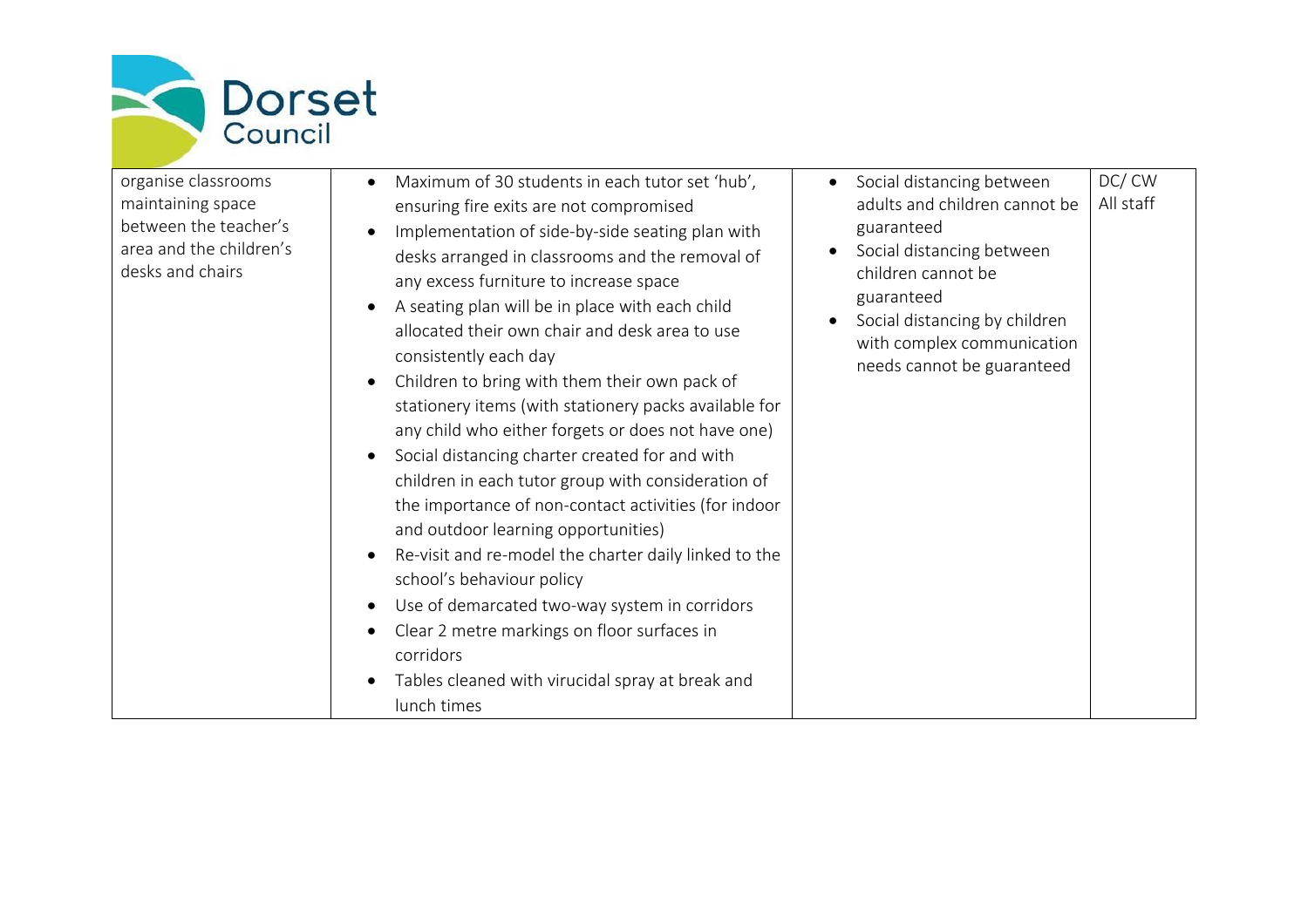

|                                                         | Interactive whiteboard in classes not to be<br>physically touched by children during lessons to<br>minimise cross contamination                                                                                                                                                                                                                                                                                                                                                                                                                                                                                                                                                                                                                                                                                                         |                                                                                                                                                                                                                                        |                           |
|---------------------------------------------------------|-----------------------------------------------------------------------------------------------------------------------------------------------------------------------------------------------------------------------------------------------------------------------------------------------------------------------------------------------------------------------------------------------------------------------------------------------------------------------------------------------------------------------------------------------------------------------------------------------------------------------------------------------------------------------------------------------------------------------------------------------------------------------------------------------------------------------------------------|----------------------------------------------------------------------------------------------------------------------------------------------------------------------------------------------------------------------------------------|---------------------------|
| decide which lessons or<br>activities will be delivered | Structured timetable for core and non-core<br>subjects<br>Timetabled specialist subjects to facilitate a broad<br>and balanced curriculum e.g. Science, ICT, DT etc.<br>with specialist teachers, when access to key<br>resources is fundamental, collecting children from<br>tutor groups and guiding them in single file to<br>specialist rooms<br>All equipment to be thoroughly cleaned between<br>groups using the virucidal spray to reduce the risk<br>of cross contamination<br>Resources and activities planned for individual work<br>to reduce shared contact<br>Verbal feedback provided to children during lessons<br>as opposed to written feedback 'in the moment'. In<br>addition, whole class feedback may be shared via<br>visualisers and/ or the interactive whiteboard in<br>classrooms to avoid close interaction | Social distancing between<br>children cannot be<br>guaranteed<br>Social distancing by children<br>with complex communication<br>needs cannot be guaranteed<br>Social distancing between<br>adults and children cannot be<br>guaranteed | DC/CW<br>Teachers/<br>TAs |
| Wearing of face coverings                               | Face coverings should be worn by staff and visitors<br>$\bullet$<br>in situations outside of classrooms where social<br>distancing is not possible (for example, when<br>moving around in corridors and communal areas)                                                                                                                                                                                                                                                                                                                                                                                                                                                                                                                                                                                                                 | $\triangleright$ Incorrect wearing of face<br>covering<br>Refusal of a child in KS3 to<br>➤<br>wear a face covering                                                                                                                    | SLT/All<br>staff          |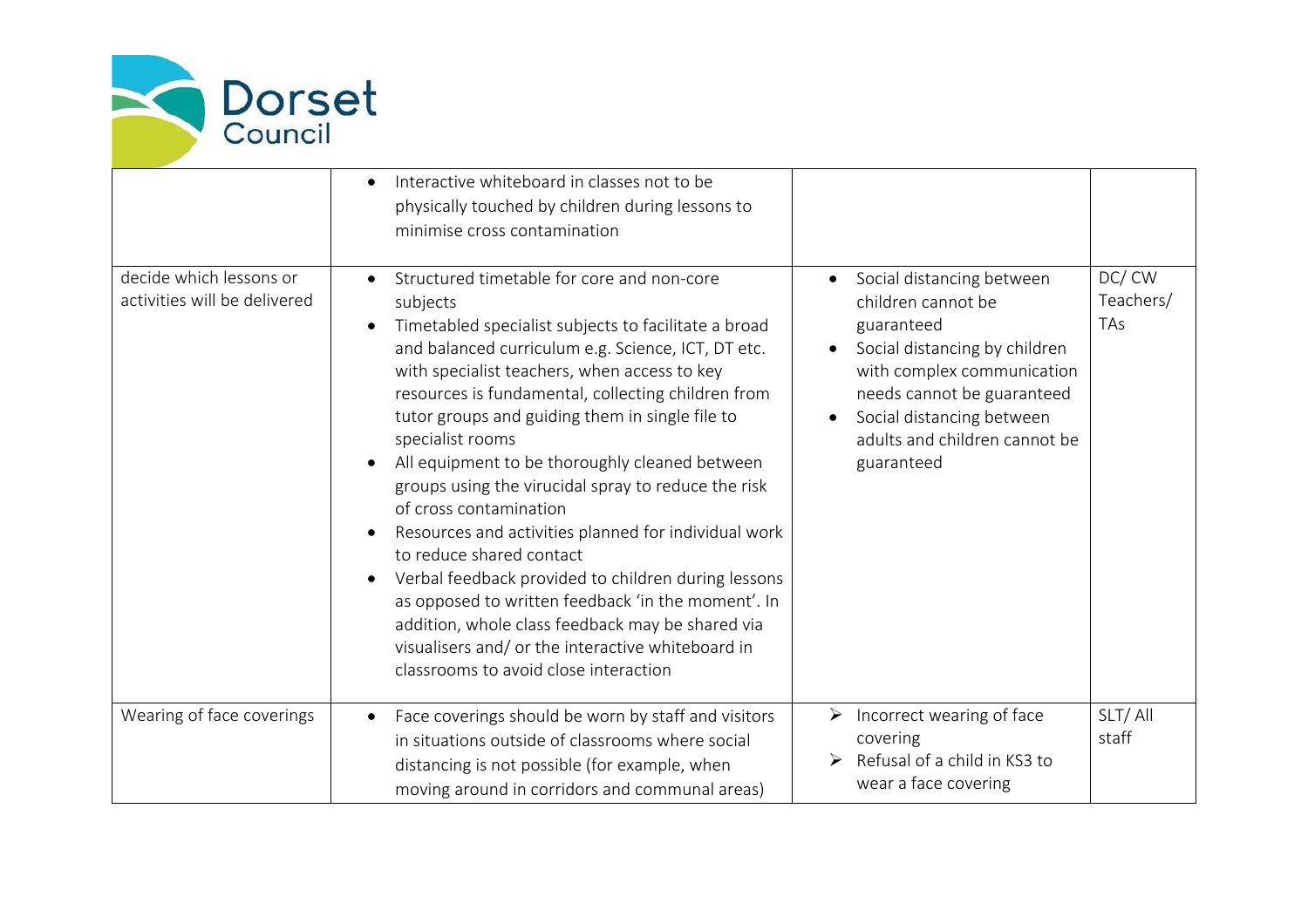

|                                                                                | unless they are in one of the Government's exempt<br>groups detailed here.<br>Although not mandatory, children in KS3 to be<br>encouraged to wear a face covering in communal<br>areas only e.g. corridors, library unless they are in<br>one of the Government's exempt groups detailed<br>here.<br>Training updates will be provided to children in KS3<br>during tutor times on how to wear their face<br>covering correctly.<br>All staff and children in KS3 will use hand sanitiser<br>before and after touching their face covering to<br>either put it on or take it off.<br>When not in use e.g. outdoors, face coverings<br>should be stored in a plastic bag.<br>Disposable clinical masks should be replaced with a<br>new one every two hours. | Poor application/ removal<br>process<br>Poor storage of face covering<br>when removed<br>Prolonged use of disposable<br>clinical masks                                                                                                                                                         |
|--------------------------------------------------------------------------------|-------------------------------------------------------------------------------------------------------------------------------------------------------------------------------------------------------------------------------------------------------------------------------------------------------------------------------------------------------------------------------------------------------------------------------------------------------------------------------------------------------------------------------------------------------------------------------------------------------------------------------------------------------------------------------------------------------------------------------------------------------------|------------------------------------------------------------------------------------------------------------------------------------------------------------------------------------------------------------------------------------------------------------------------------------------------|
| consider which lessons or<br>classroom activities could<br>take place outdoors | Outdoor sensory play areas will timetabled each<br>week to allocated year groups with hard surfaces<br>cleaned following use<br>Use of timetabled P.E. /Games lessons<br>Use of timetabled Forest School provision                                                                                                                                                                                                                                                                                                                                                                                                                                                                                                                                          | DC/CW<br>Cross-contamination with<br>$\blacktriangleright$<br>outside areas / hard surfaces<br>Teachers/<br>$\triangleright$ Social distancing between<br>TAs<br>children cannot be<br>guaranteed<br>Social distancing by children<br>with complex communication<br>needs cannot be guaranteed |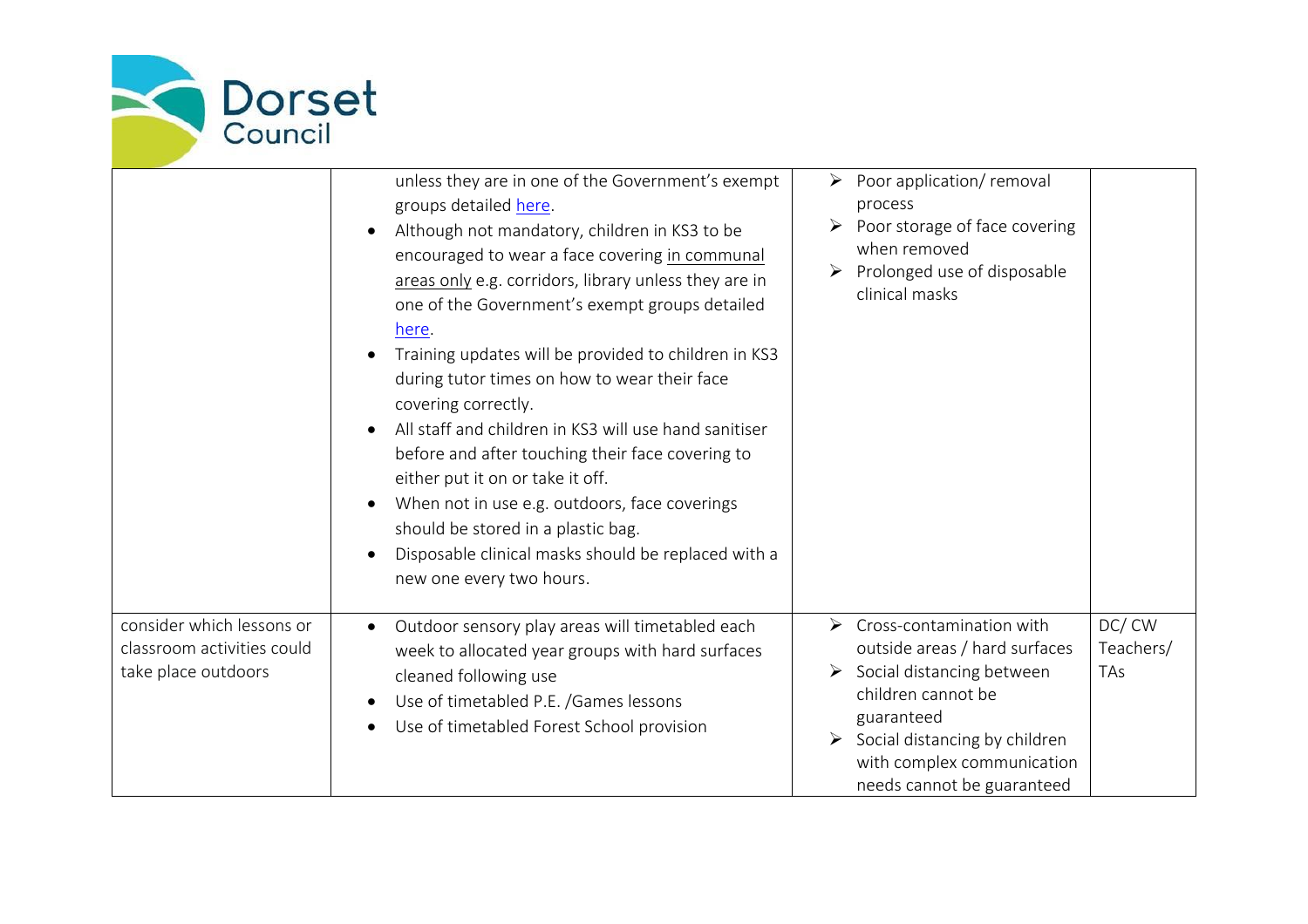

|                                                                                                                                            |                                                                                                                                                                                                                                                                                                                                                                                                                                                                                                                                                                               | $\triangleright$ Social distancing between<br>adults and children cannot be<br>guaranteed                                                                                                                                                                                                                      |
|--------------------------------------------------------------------------------------------------------------------------------------------|-------------------------------------------------------------------------------------------------------------------------------------------------------------------------------------------------------------------------------------------------------------------------------------------------------------------------------------------------------------------------------------------------------------------------------------------------------------------------------------------------------------------------------------------------------------------------------|----------------------------------------------------------------------------------------------------------------------------------------------------------------------------------------------------------------------------------------------------------------------------------------------------------------|
| use the timetable and<br>selection of classroom or<br>other learning<br>environment to reduce<br>movement around the<br>school or building | All tutor/ year group 'hubs' of children timetabled<br>$\bullet$<br>in classrooms incorporating outdoor learning<br>opportunities to minimise movement around the<br>school<br>Medical Room to be used for pupils who are ill<br>ELSA room to be used as required<br>Hall to be de-camp space should this be necessary<br>Children in tutor/year group 'hubs' to follow<br>designated routes around the school from when<br>they enter to when they exit the school's site<br>Children in each year group to stay in their<br>allocated outdoor zone at break and lunch times | DC/CW<br>$\triangleright$ Social distancing between<br>children cannot be<br>Teachers/<br>TAs/First<br>guaranteed<br>Social distancing by children<br>Aiders<br>≻<br>with complex communication<br>needs cannot be guaranteed<br>Social distancing between<br>adults and children cannot be<br>guaranteed      |
| assembly groups                                                                                                                            | Virtual whole school assemblies on Monday and<br>Wednesday each week<br>Virtual Celebration Assembly on Friday<br>Virtual tutor groups weekly if a year hub is<br>accessing remote learning                                                                                                                                                                                                                                                                                                                                                                                   | DC/CW<br>$\triangleright$ Social distancing between<br>children cannot be<br>Teachers<br>guaranteed<br>$\triangleright$ Social distancing by children<br>with complex communication<br>needs cannot be guaranteed<br>$\triangleright$ Social distancing between<br>adults and children cannot be<br>guaranteed |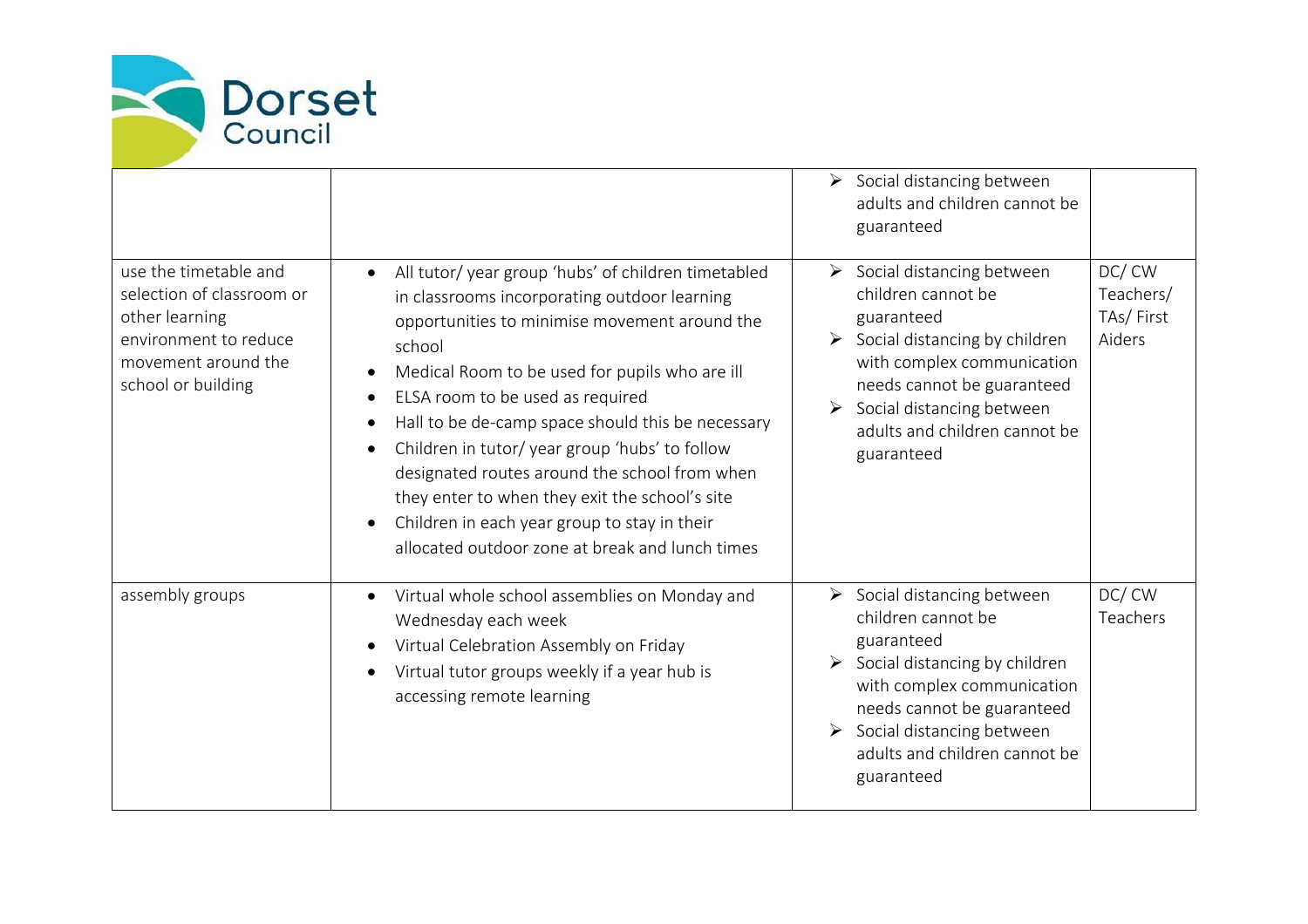

| organise break and lunch<br>times so that all children<br>are not moving around the<br>school | Allocated outdoor zones for each year group<br>Staggered year group lunch slots for hot school<br>meals and packed lunches<br>Staff with First Aid qualification will be on duty<br>$\bullet$<br>during break and lunch times and will carry First Aid<br>Kits<br>Medical Room to be used if required (PPE to be<br>used by all staff delivering First Aid)<br>An additional staffroom has been set up to support<br>social distancing, enabling staff to have breaks in<br>staff room areas (CCN Base, Main Staff Room and<br>also the Sewing Room), whilst simultaneously<br>observing social distancing with doors with all<br>windows open to provide ventilation<br>Staff should avoid close face to face contact and<br>minimise time spent within 1 metre of anyone | $\triangleright$ Social distancing between<br>children cannot be<br>guaranteed<br>$\triangleright$ Social distancing by children<br>with complex communication<br>needs cannot be guaranteed<br>Social distancing between<br>$\blacktriangleright$<br>adults and children cannot be<br>guaranteed | DC/CW<br>Teachers/<br><b>TAs</b> |
|-----------------------------------------------------------------------------------------------|----------------------------------------------------------------------------------------------------------------------------------------------------------------------------------------------------------------------------------------------------------------------------------------------------------------------------------------------------------------------------------------------------------------------------------------------------------------------------------------------------------------------------------------------------------------------------------------------------------------------------------------------------------------------------------------------------------------------------------------------------------------------------|---------------------------------------------------------------------------------------------------------------------------------------------------------------------------------------------------------------------------------------------------------------------------------------------------|----------------------------------|
| stagger drop-off and<br>collection times                                                      | Staggered drop off/ pick up times at different entry<br>locations to the school's site for children in KS2 and<br>KS3<br>Staff to guide children to their building entrance<br>point, unique for their tutor group and oversee<br>their use anti-bacterial hand gel when they enter<br>their respective tutor group 'hubs'<br>Parents/ Carers advised not to go on the school's<br>premises but in the event that this is unavoidable,                                                                                                                                                                                                                                                                                                                                     | Traffic flow / flow of<br>$\bullet$<br>pedestrians/public at drop off<br>and pick up times<br>Social distancing between<br>children cannot be<br>guaranteed<br>Social distancing by children<br>with complex communication<br>needs cannot be guaranteed                                          | DC/CW<br>Teachers                |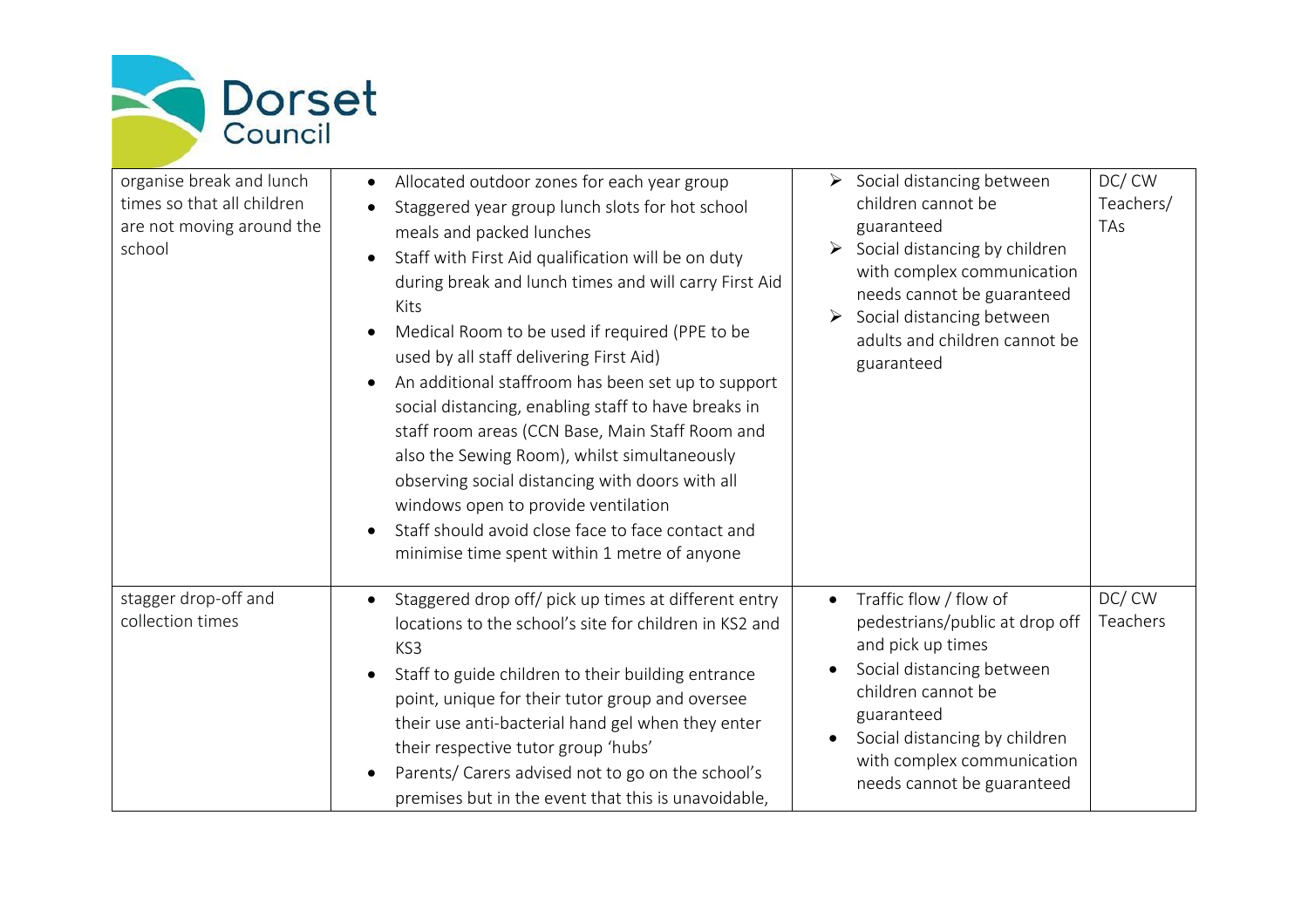

|                                                                                                                                                  | guidance will be to maintain social distancing<br>(yellow painted markings, cone markings etc.)<br>Staff/ parents/ carers should avoid close face to<br>$\bullet$<br>face contact and minimise time spent within 1<br>metre of anyone<br>Face coverings requested if parents/ carers need to<br>be on the school's premises<br>Signage for adults/ children to follow                                                                                                                                                                                                                                                                                                                                                                                                                                                                                                                   | Social distancing between<br>$\bullet$<br>adults and children cannot be<br>guaranteed                                                                                                                                                                                                                                                                                                                                                                                                 |           |
|--------------------------------------------------------------------------------------------------------------------------------------------------|-----------------------------------------------------------------------------------------------------------------------------------------------------------------------------------------------------------------------------------------------------------------------------------------------------------------------------------------------------------------------------------------------------------------------------------------------------------------------------------------------------------------------------------------------------------------------------------------------------------------------------------------------------------------------------------------------------------------------------------------------------------------------------------------------------------------------------------------------------------------------------------------|---------------------------------------------------------------------------------------------------------------------------------------------------------------------------------------------------------------------------------------------------------------------------------------------------------------------------------------------------------------------------------------------------------------------------------------------------------------------------------------|-----------|
| for children who are self-<br>isolating consider how<br>best to supplement<br>remote education with<br>some face to face support<br>for students | $\triangleright$ ITS Learning Platform to support blended learning<br>opportunities<br>$\triangleright$ Train all staff on the use of ITS Learning Platform<br>In the event that a year group, hub or child needs<br>➤<br>to isolate, timetable 'live' tutorial support to<br>supplement remote learning<br>In line with the school's Remote Learning Policy,<br>follow safeguarding procedures when planning<br>remote education strategies and teaching remotely<br>during the coronavirus (COVID-19) outbreak-CLICK<br><b>HERE FOR DfE GUIDANCE</b><br>Promote the importance of online safety to<br>children and staff- refer to the school's Remote<br>Learning Policy<br>$\triangleright$ Continue to provide virtual assemblies weekly<br>Continue to use of verbal and written feedback via<br>➤<br>the VLE to support children's development of<br>knowledge and understanding | $\triangleright$ Children with limited access<br>to ICT equipment and/ or the<br>internet<br>$\triangleright$ Children with more than one<br>siblings who need to use ICT<br>equipment at the same time<br>$\triangleright$ The new strain of Covid-19<br>and rising infection rates,<br>resulting in an inability to<br>access remote learning due<br>to illness<br>Online safety with no control<br>over what information<br>children access on the<br>internet in the home setting | All staff |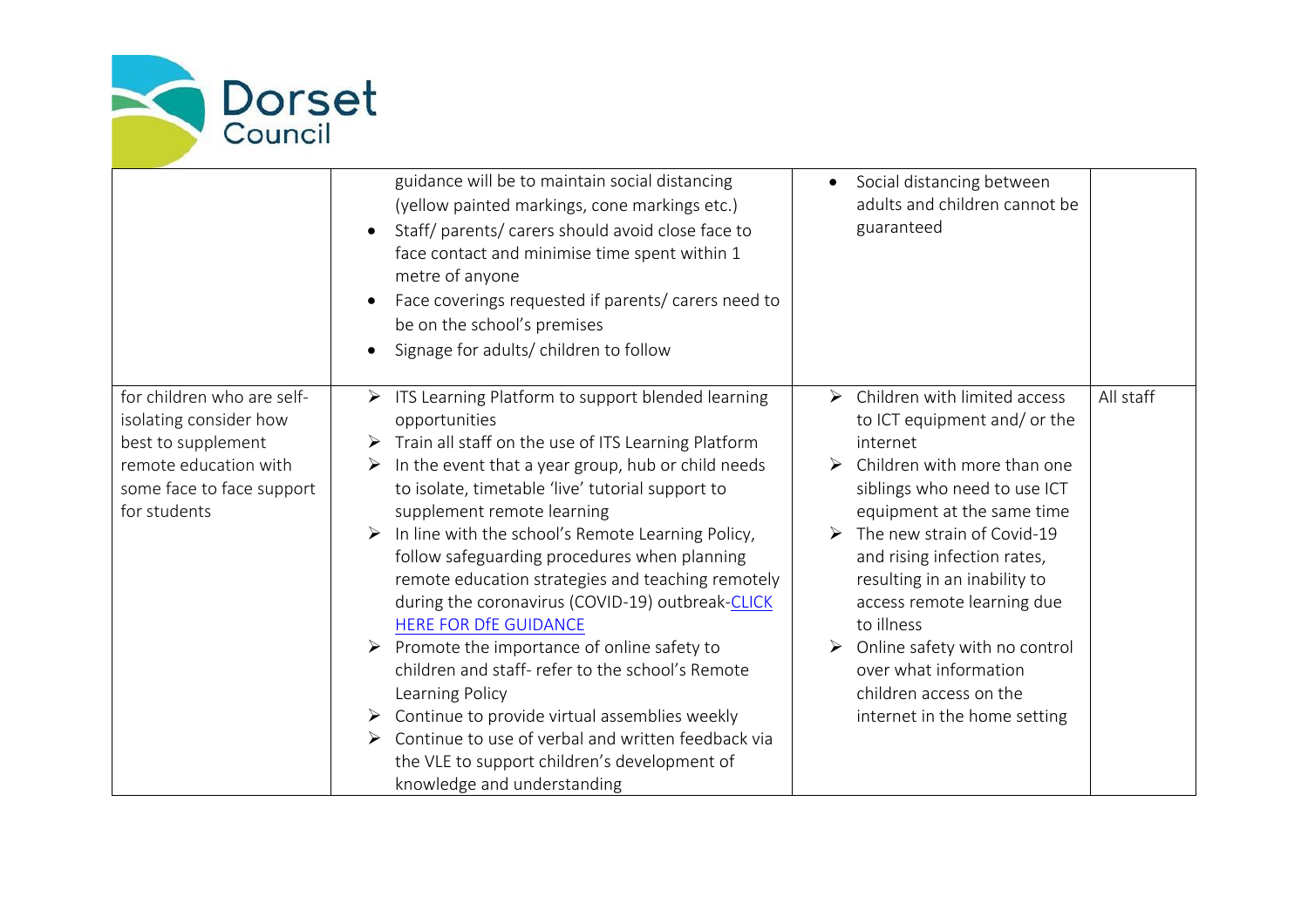

| $\triangleright$ Teach a planned and well-sequenced curriculum so                          |
|--------------------------------------------------------------------------------------------|
| that knowledge and skills are built incrementally,                                         |
| with a good level of clarity about what is intended                                        |
| to be taught and practised in each subject                                                 |
| Use a curriculum sequence that allows access to                                            |
| high-quality online and offline resources and                                              |
| teaching videos and that is linked to the school's                                         |
| curriculum expectations                                                                    |
| Give access to high quality remote education                                               |
| resources, videos or Microsoft Teams links via the                                         |
| <b>VLE</b>                                                                                 |
| Provide printed resources, such as textbooks and                                           |
| workbooks, for pupils who do not have suitable                                             |
| online access                                                                              |
| $\triangleright$ Support younger pupils and some pupils                                    |
| with SEND who may not be able to access remote                                             |
|                                                                                            |
| education without adult support, working with<br>families to deliver a broad and ambitious |
| curriculum                                                                                 |
|                                                                                            |
| $\triangleright$ Set assignments so that pupils have meaningful and                        |
| ambitious work each day in a number of different                                           |
| subjects                                                                                   |
| Set work that is of equivalent length to the core                                          |
| teaching pupils would receive in school, and as a                                          |
| minimum:                                                                                   |
|                                                                                            |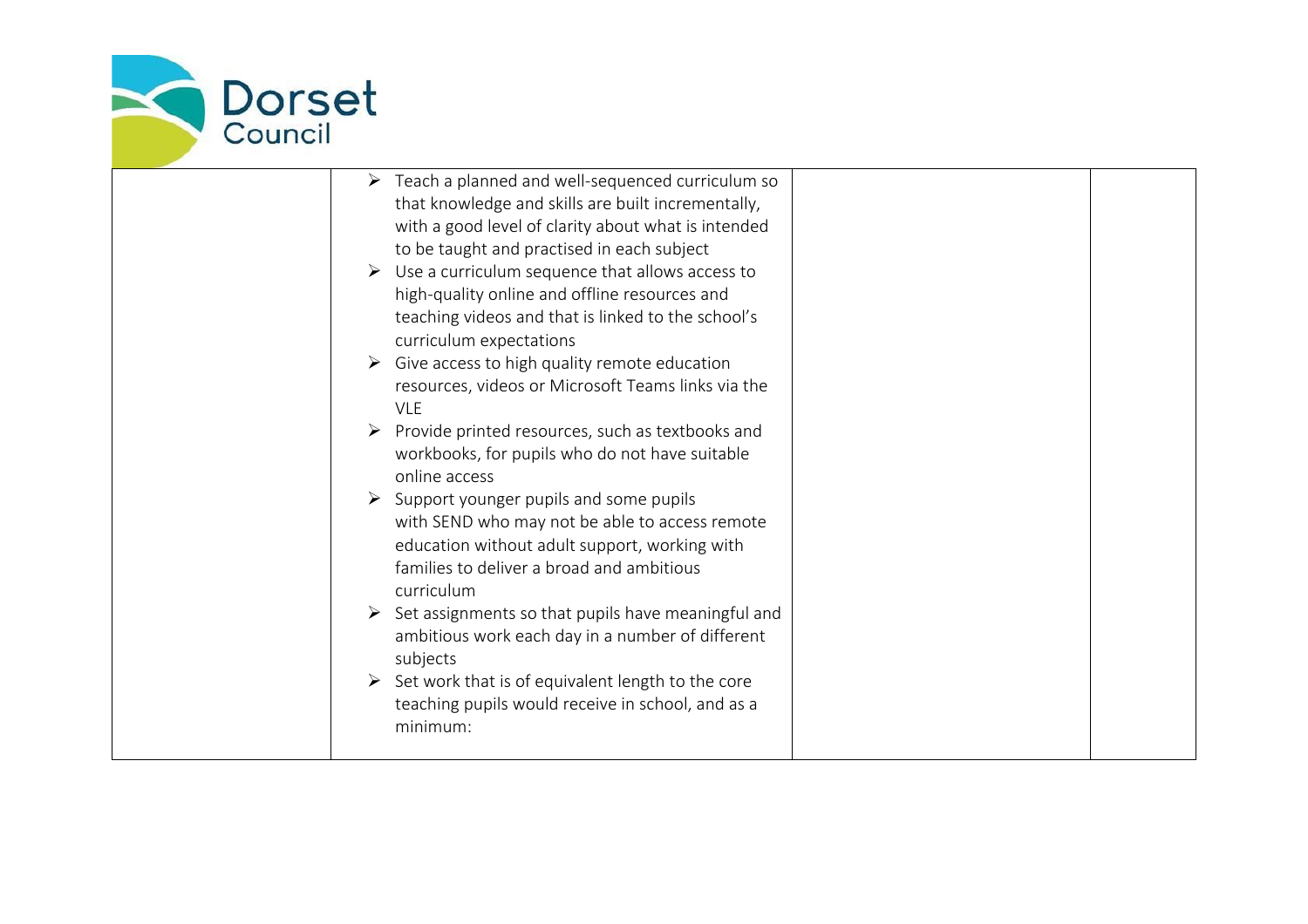

-KS2: 3 hours a day, on average, across the school cohort -KS3: 4 hours a day, with more for pupils working towards formal qualifications this year  $\triangleright$  Provide frequent, clear explanations of new content, delivered by a teacher or through highquality curriculum resources or videos  $\triangleright$  Have systems for checking, at least weekly, whether pupils are engaging with their work  $\triangleright$  Inform parents/ carers immediately where engagement is a concern  $\triangleright$  Gauge how well pupils are progressing through the curriculum using questions and other suitable tasks, and provide feedback, at least weekly, using digitally facilitated or whole-class feedback where appropriate  $\triangleright$  Through the VLE, teachers adjust to the pace or difficulty of what is being taught in response to questions or assessments, including, where necessary, revising material or simplifying explanations to ensure pupils' understanding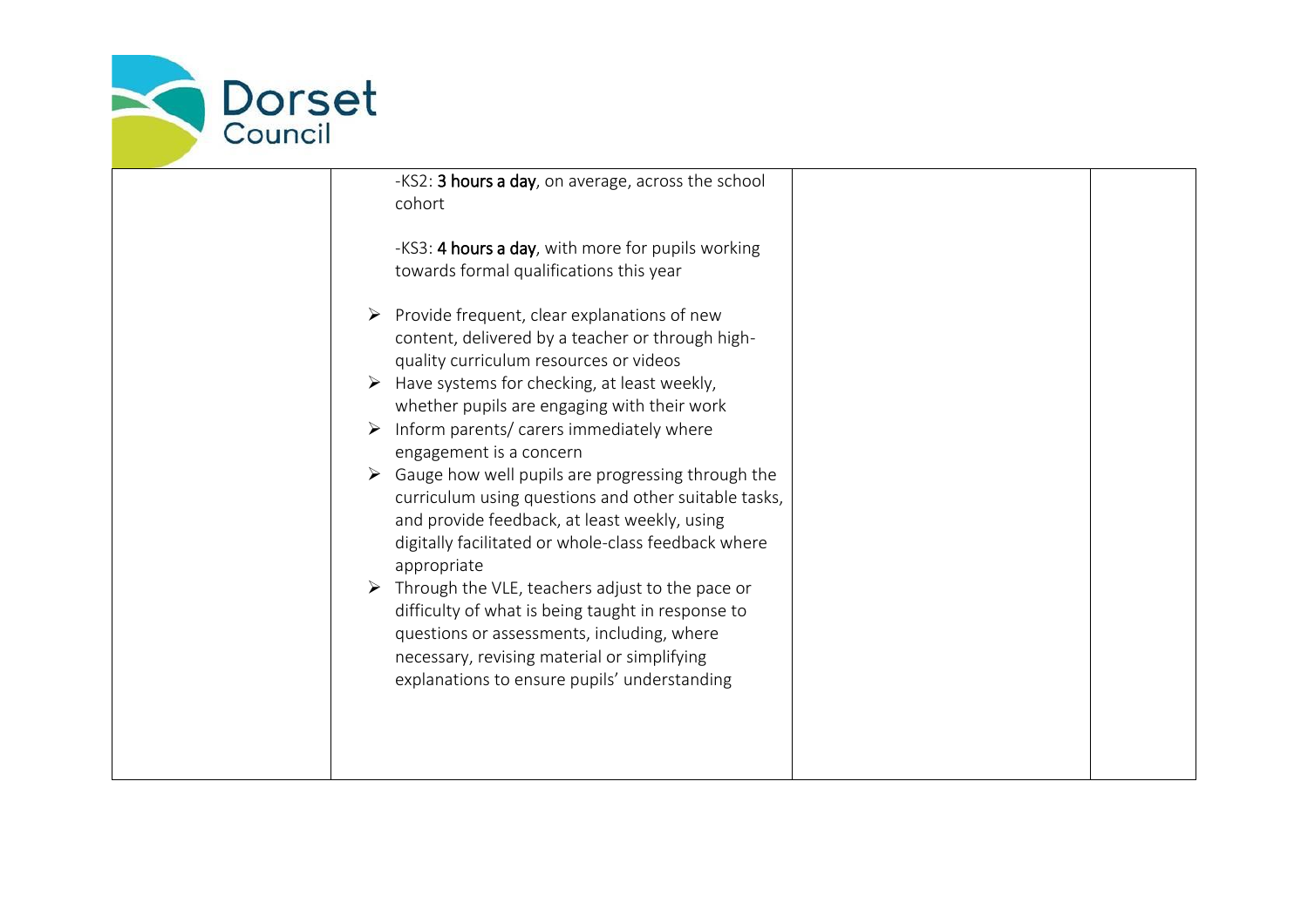

| plan parents'/ carers'<br>drop-off and pick-up<br>protocols that minimise<br>adult to adult contact | Staggered drop off and pick up times at two entry<br>locations to the school's site for different year<br>group 'bubbles'<br>All staff to wear face coverings when on gate duty<br>At the start of Summer 2, write again to all parents/<br>carers to encourage them to wear face coverings<br>during drop offs and collections<br>Staff to guide children to their building entrance<br>point, unique for their tutor group and oversee<br>their use anti-bacterial hand gel when they enter<br>their respective group 'hubs'<br>Parents/ carers advised not to go on the school's<br>premises unless attending a scheduled meeting. In<br>the case of the latter, guidance will be to maintain<br>social distancing (yellow painted markings, cone<br>markings etc.)<br>Face coverings requested if parents/ carers need to<br>be on the school's premises<br>Signage for adults/ children to follow<br>Tutors to lead children out at the end of each day,<br>ensuring that children continue to socially distance<br>in single file | DC/CW<br>Traffic flow / flow of<br>Teachers/<br>pedestrians/public at drop off<br>and pick up times<br>TAs<br>Social distancing between<br>children cannot be<br>guaranteed<br>Social distancing by children<br>with complex communication<br>needs cannot be guaranteed<br>Social distancing between<br>adults and children cannot be<br>guaranteed |
|-----------------------------------------------------------------------------------------------------|-----------------------------------------------------------------------------------------------------------------------------------------------------------------------------------------------------------------------------------------------------------------------------------------------------------------------------------------------------------------------------------------------------------------------------------------------------------------------------------------------------------------------------------------------------------------------------------------------------------------------------------------------------------------------------------------------------------------------------------------------------------------------------------------------------------------------------------------------------------------------------------------------------------------------------------------------------------------------------------------------------------------------------------------|------------------------------------------------------------------------------------------------------------------------------------------------------------------------------------------------------------------------------------------------------------------------------------------------------------------------------------------------------|
| consider how to keep year                                                                           | Children assigned into year group hubs and are                                                                                                                                                                                                                                                                                                                                                                                                                                                                                                                                                                                                                                                                                                                                                                                                                                                                                                                                                                                          | DC/CW<br>Congestion in toilets and                                                                                                                                                                                                                                                                                                                   |
| groups of children                                                                                  | allocated a designated zone outdoors                                                                                                                                                                                                                                                                                                                                                                                                                                                                                                                                                                                                                                                                                                                                                                                                                                                                                                                                                                                                    | Teachers/<br>locker areas                                                                                                                                                                                                                                                                                                                            |
| together throughout the                                                                             | Two way corridor markings on routes                                                                                                                                                                                                                                                                                                                                                                                                                                                                                                                                                                                                                                                                                                                                                                                                                                                                                                                                                                                                     | TAs<br>Ensuring good hygiene and<br>hand washing for all children                                                                                                                                                                                                                                                                                    |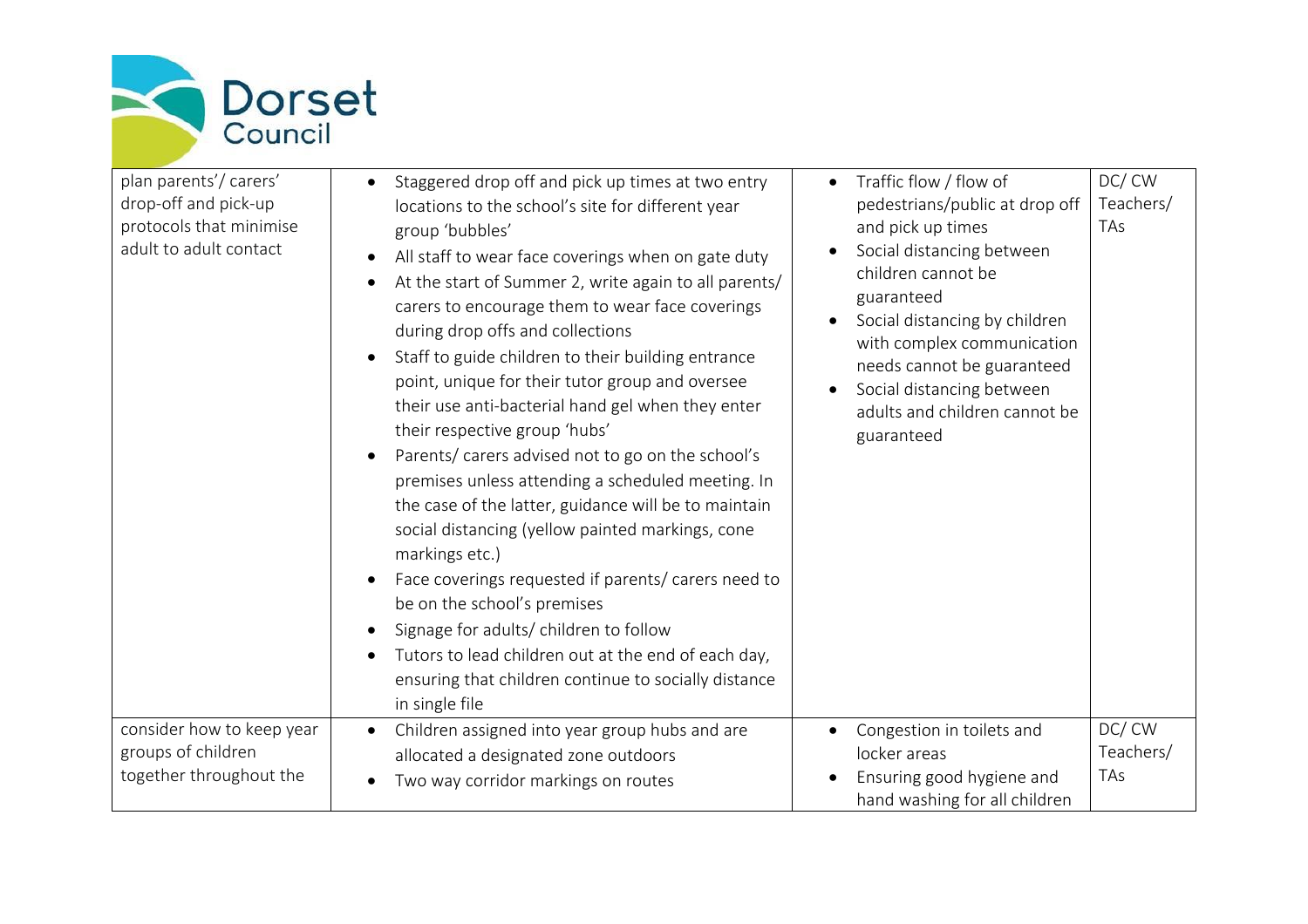

| day and to avoid larger<br>groups of children mixing                                                                                                                                  | Markings/lines to mark 2 metre distances indoors<br>for queuing hotspots e.g. toilets, catering<br>Lockers are not to be used to minimise close<br>contact with children to be asked to keep their bags<br>under their desks<br>Allocated toilet blocks to year groups with adult<br>supervision outside toilet blocks where possible to<br>facilitate staggered access<br>Use of antibacterial gels on entry/exit of all<br>classroom areas                                                                                                                                    | Social distancing between<br>children cannot be<br>guaranteed<br>Social distancing by children<br>with complex communication<br>needs cannot be guaranteed<br>Social distancing between<br>adults and children cannot be<br>guaranteed                                                                                                                      |                           |
|---------------------------------------------------------------------------------------------------------------------------------------------------------------------------------------|---------------------------------------------------------------------------------------------------------------------------------------------------------------------------------------------------------------------------------------------------------------------------------------------------------------------------------------------------------------------------------------------------------------------------------------------------------------------------------------------------------------------------------------------------------------------------------|-------------------------------------------------------------------------------------------------------------------------------------------------------------------------------------------------------------------------------------------------------------------------------------------------------------------------------------------------------------|---------------------------|
| consider how play<br>equipment is used<br>ensuring it is appropriately<br>cleaned between groups<br>of children using it, and<br>that multiple groups do<br>not use it simultaneously | Play equipment to be used with hard surfaces that<br>can be cleaned using a virucidal spray<br>Allocated play equipment with hard surfaces for<br>each year group 'hub'<br>All year group resources kept separate and cleaned<br>after use using a virucidal spray<br>No sharing of equipment across year groups- or<br>when equipment is shared, thoroughly and<br>meticulously cleaning or leaving for a period of 48<br>hours (72 hours for plastics), between use by<br>different bubbles<br>Deep clean (including all equipment) should a case<br>of Covid-19 be confirmed | $\triangleright$ Sterilisation of equipment is<br>not possible<br>$\triangleright$ Social distancing between<br>children cannot be<br>guaranteed<br>$\triangleright$ Social distancing by children<br>with complex communication<br>needs cannot be guaranteed<br>$\triangleright$ Social distancing between<br>adults and children cannot be<br>guaranteed | DC/CW<br>Teachers/<br>TAs |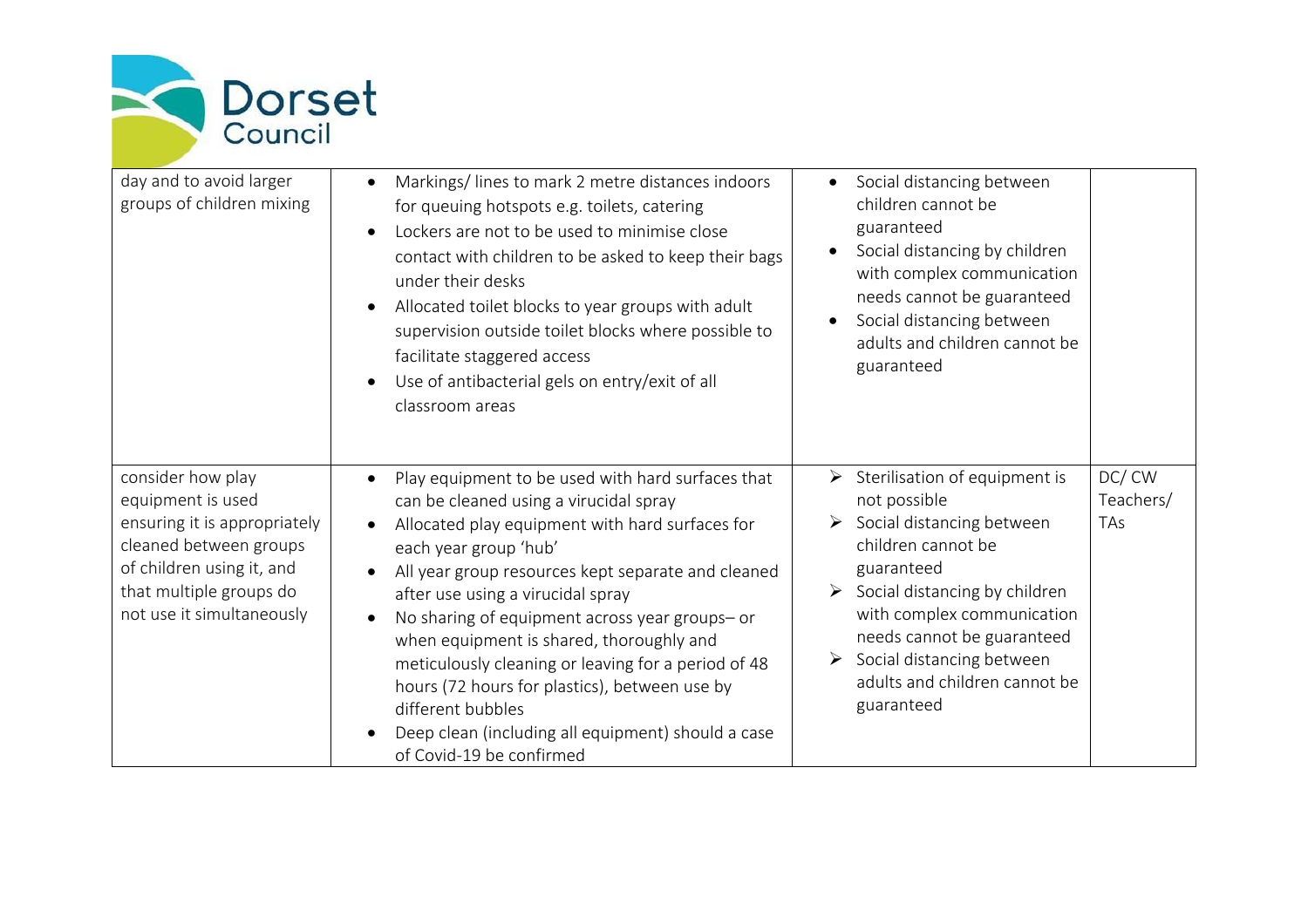

|                                                                                                                                 | All equipment put away when not in use - non-<br>essential resources to be taken out of<br>classrooms/covered etc.                                                                                                                                                                                                                                                                                                                                                                                                                                                                                                                      |                                                                                                                                                                                                                                                                                           |                   |
|---------------------------------------------------------------------------------------------------------------------------------|-----------------------------------------------------------------------------------------------------------------------------------------------------------------------------------------------------------------------------------------------------------------------------------------------------------------------------------------------------------------------------------------------------------------------------------------------------------------------------------------------------------------------------------------------------------------------------------------------------------------------------------------|-------------------------------------------------------------------------------------------------------------------------------------------------------------------------------------------------------------------------------------------------------------------------------------------|-------------------|
| remove unnecessary items<br>from classrooms and other<br>learning environments<br>where there is space to<br>store it elsewhere | All equipment put away when not in use - non-<br>used resources removed from classrooms and<br>stored safely<br>Outdoor storage container and allocated rooms to<br>be used to store furniture                                                                                                                                                                                                                                                                                                                                                                                                                                          | $\triangleright$ Social distancing between<br>adults cannot be guaranteed<br>Limited space for storage                                                                                                                                                                                    | KW/<br>Caretakers |
| remove soft furnishings,<br>soft toys and toys that are<br>hard to clean (such as<br>those with intricate parts)                | Soft furnishings, soft toys removed and stored<br>safely<br>All toys / board games with intricate parts to be<br>stored and/or not used<br>Liaise with the parents/ carers of children with<br>complex communication needs and/ or SEND needs<br>to reinforce that children may bring in comforters<br>or fidget toys with hard surfaces for personal use<br>only-these will need to be cleaned thoroughly<br>following use<br>Liaise with the parents/ carers of children with<br>complex communication needs and/ or SEND needs<br>to reinforce the need for children not to bring<br>personal toys from home into the school setting | $\triangleright$ Social distancing between<br>children cannot be<br>guaranteed<br>$\triangleright$ Social distancing by children<br>with complex communication<br>needs cannot be guaranteed<br>$\triangleright$ Social distancing between<br>adults and children cannot be<br>guaranteed | All Staff         |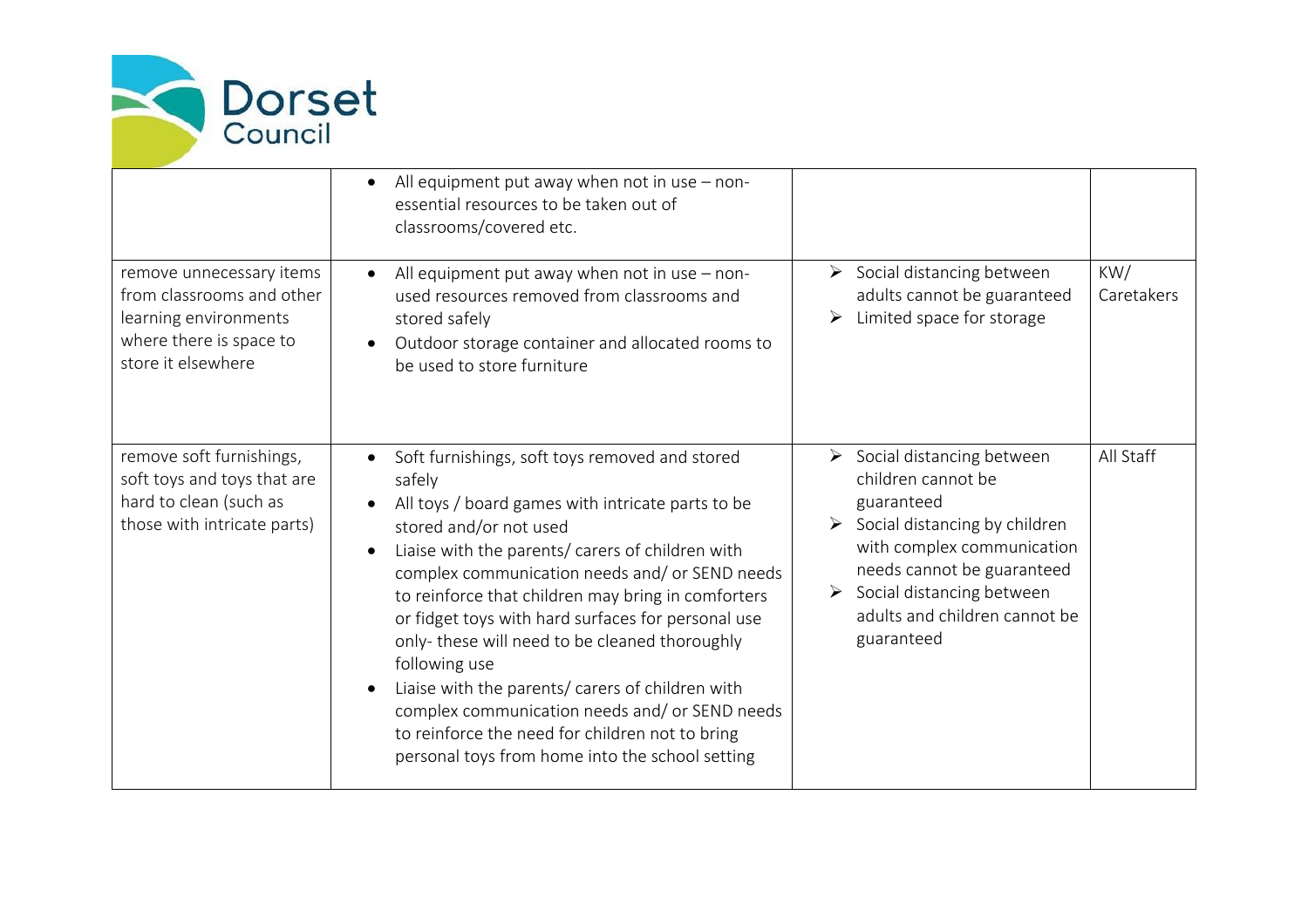

consider how children young people arrive at education or childcare setting, and reduce an unnecessary travel on coaches, buses or pub transport where possi (guidance will shortly published on safe travel)

| า and                 | $\triangleright$ Continued use of staggered drop off and pick up    | $\triangleright$ Social distancing between                                                                                                       |
|-----------------------|---------------------------------------------------------------------|--------------------------------------------------------------------------------------------------------------------------------------------------|
| t the                 | times and entry locations to the school's site for                  | children cannot be                                                                                                                               |
| $\mathbf{e}$          | different year group 'hubs'                                         | guaranteed                                                                                                                                       |
| ٦y                    | $\triangleright$ In accordance with advice from PHE, children must  | $\triangleright$ Social distancing by children                                                                                                   |
|                       | wear a face covering when travelling on dedicated                   | with complex communication                                                                                                                       |
| plic                  | transport to school                                                 | needs cannot be guaranteed                                                                                                                       |
| ible                  | $\triangleright$ Staff to guide children to their building entrance | $\triangleright$ Social distancing between                                                                                                       |
| be<br>$\overline{11}$ | point, unique for their tutor group and oversee                     | adults and children cannot be<br>the contract of the contract of the contract of the contract of the contract of the contract of the contract of |

| wear a race covering writer travelling on acalcatea                     |                                                                             |
|-------------------------------------------------------------------------|-----------------------------------------------------------------------------|
| transport to school                                                     | needs cannot be guaranteed                                                  |
| $\triangleright$ Staff to guide children to their building entrance     | $\triangleright$ Social distancing between<br>adults and children cannot be |
| point, unique for their tutor group and oversee                         | guaranteed                                                                  |
| their use anti-bacterial hand gel when they enter                       |                                                                             |
| their respective tutor group 'hubs'                                     |                                                                             |
| $\triangleright$ All children on the bus to sit in a designated seat to |                                                                             |
| cupport Irook and Iroop procedures if required                          |                                                                             |

DC/ DE/ CW/ Teachers/

TAs

| support Track and Trace procedures if required                      |  |
|---------------------------------------------------------------------|--|
| $\triangleright$ Parents advised not to enter the school's premises |  |
| but in the event that this is unavoidable, guidance                 |  |
| will be to maintain social distancing (yellow painted               |  |
| markings, cone markings etc.)                                       |  |
| $\triangleright$ Eace coverings requested if parents/carers need to |  |

or learn respectively

|                      | will be to maintain social distancing (yellow painted                  |                               |           |
|----------------------|------------------------------------------------------------------------|-------------------------------|-----------|
|                      | markings, cone markings etc.)                                          |                               |           |
|                      | Face coverings requested if parents/ carers need to<br>➤               |                               |           |
|                      | be on the school's premises                                            |                               |           |
| Clinically extremely | $\triangleright$ Staff and pupils who are clinically extremely         | Social distancing between     | DC/DE/    |
| vulnerable staff and | vulnerable (CEV) are to continue taking extra                          | children cannot be            | $CW/$ SS/ |
| students             | precautions to protect themselves, and to follow                       | guaranteed                    | AT/LB/    |
|                      | the practical steps set out in the CEV guidance to                     | Social distancing by children | Teachers/ |
|                      | minimise their risk of exposure to the virus.                          | with complex communication    | Parents/  |
|                      | $\triangleright$ Staff or pupils living with someone who is clinically | needs cannot be guaranteed    | Carers    |
|                      | extremely vulnerable can still attend school to work                   |                               |           |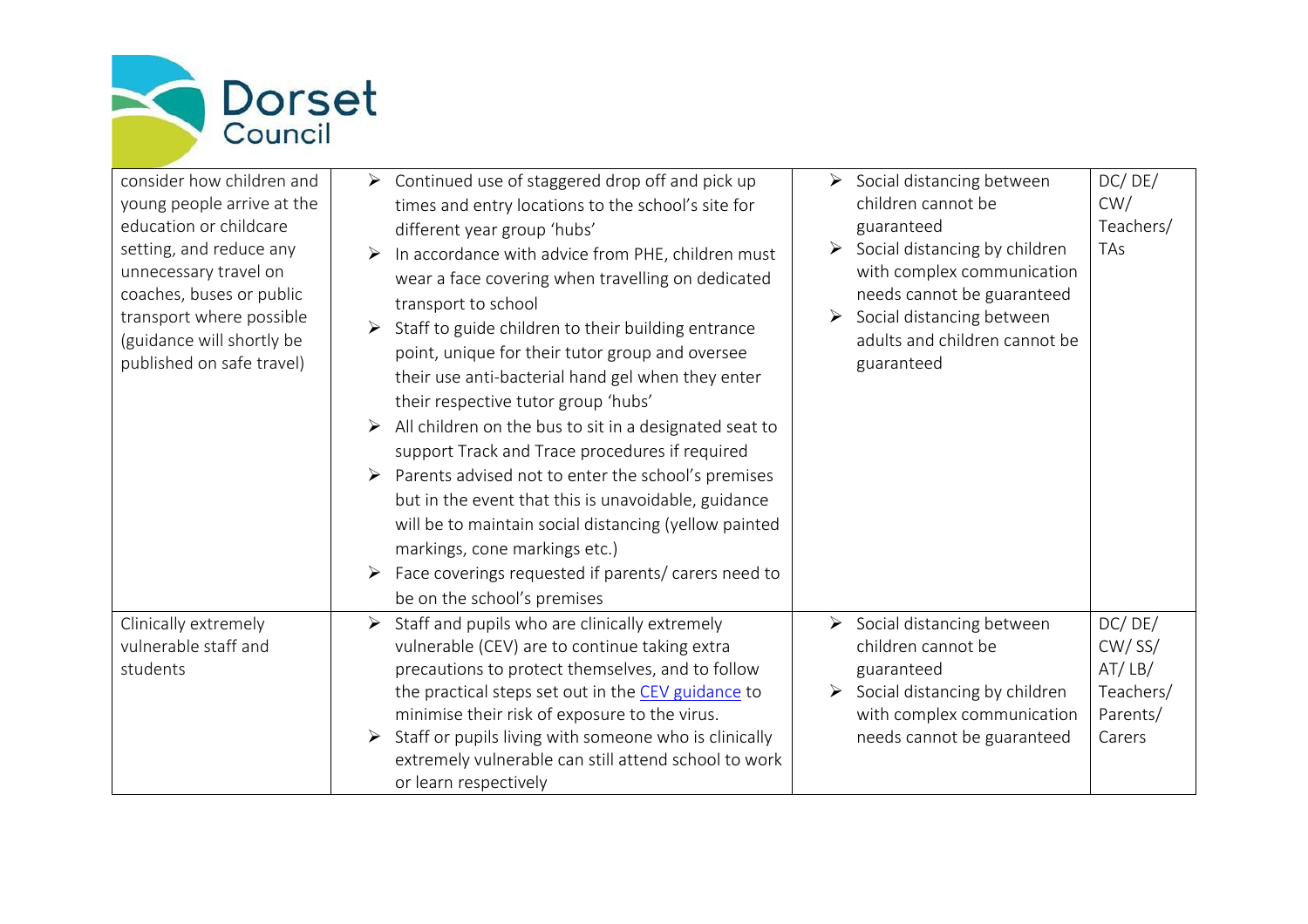

| $\triangleright$ Provide pupils who are unable to attend school     | $\triangleright$ Social distancing between |
|---------------------------------------------------------------------|--------------------------------------------|
| because they are complying with clinical or public                  | adults and children cannot be              |
| health advice with access to remote education                       | guaranteed                                 |
| $\triangleright$ Keep a record of, and monitor engagement with      |                                            |
| remote learning                                                     |                                            |
| Make weekly contact with pupils who are not in<br>➤                 |                                            |
| school and support them to access remote                            |                                            |
| education and help                                                  |                                            |
| Use the Covid absence code on SIMS attendance<br>$\triangleright$   |                                            |
| records for children who are not able to attend                     |                                            |
| school, as they are following clinical or public                    |                                            |
| health advice related to coronavirus (COVID-19).                    |                                            |
| This ensures that their absence will not be                         |                                            |
| penalised.                                                          |                                            |
| $\triangleright$ Where a child is unable to attend school because   |                                            |
| they are complying with clinical and/or public                      |                                            |
| health advice, they will have immediate access to                   |                                            |
| the ITS Learning platform to facilitate remote                      |                                            |
| learning                                                            |                                            |
| $\triangleright$ Review completed individual risk assessments for   |                                            |
| all vulnerable children, including all those with an                |                                            |
| EHCP and/ or a behaviour plan                                       |                                            |
| $\triangleright$ Share and sign individual Risk Assessments/        |                                            |
| amended risk assessments with parents/ carers                       |                                            |
| $\triangleright$ Complete any individual Risk Assessments for staff |                                            |
| as required before agreeing specific actions in                     |                                            |
| respect of their individual needs                                   |                                            |
|                                                                     |                                            |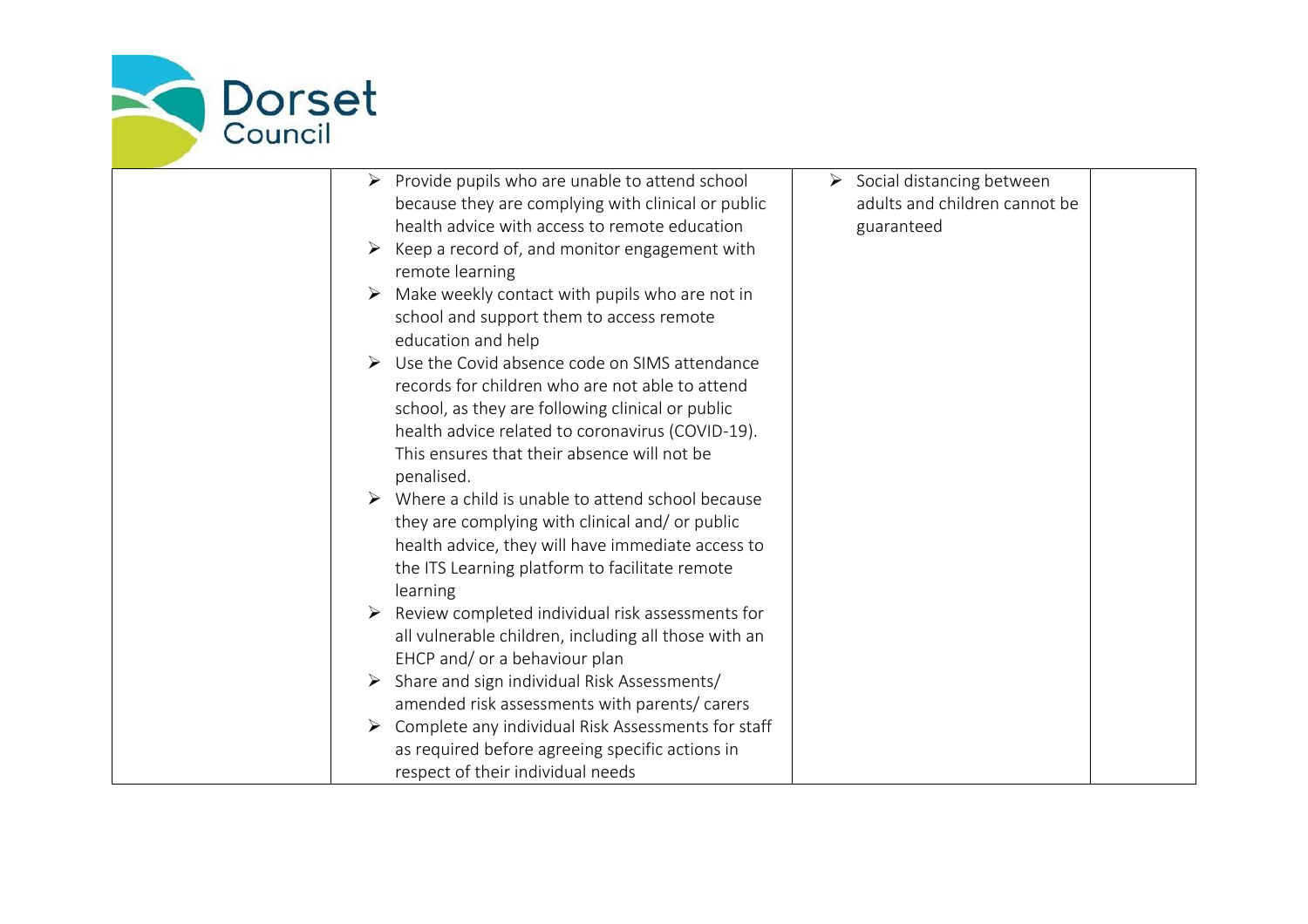

| School attendance<br>$\triangleright$ Continue to communicate clearly and consistently<br>the expectations around school attendance to<br>families (and any other professionals who work<br>with the family where appropriate).<br>$\triangleright$ Identify pupils who are reluctant or anxious about<br>attending or who are at risk of disengagement and<br>develop plans for re-engaging them. This should<br>include disadvantaged and vulnerable children and<br>young people, especially those who were<br>persistently absent prior to the pandemic or who<br>have not engaged with the school regularly during<br>the pandemic<br>$\triangleright$ Use the additional catch-up funding, as well as<br>existing pastoral and support services, attendance<br>staff and resources and school's Pupil Premium<br>Funding to put measures in place for those families<br>who will need additional support to secure pupils'<br>regular attendance<br>$\triangleright$ Work closely with other professionals as<br>appropriate to support school attendance,<br>including continuing to notify the child's social<br>worker, if they have one, of non-attendance<br>$\triangleright$ Code all pupils who are not eligible to be in school<br>should be marked as Code X<br>$\triangleright$ Apply Code C if the parent of a vulnerable child<br>wishes their child to be absent, given the<br>exceptional circumstances. | New strain of Covid-19 and<br>➤<br>rising infection rates,<br>impacting upon children's<br>ability to access face-to-face<br>education |
|------------------------------------------------------------------------------------------------------------------------------------------------------------------------------------------------------------------------------------------------------------------------------------------------------------------------------------------------------------------------------------------------------------------------------------------------------------------------------------------------------------------------------------------------------------------------------------------------------------------------------------------------------------------------------------------------------------------------------------------------------------------------------------------------------------------------------------------------------------------------------------------------------------------------------------------------------------------------------------------------------------------------------------------------------------------------------------------------------------------------------------------------------------------------------------------------------------------------------------------------------------------------------------------------------------------------------------------------------------------------------------------------------------------------------|----------------------------------------------------------------------------------------------------------------------------------------|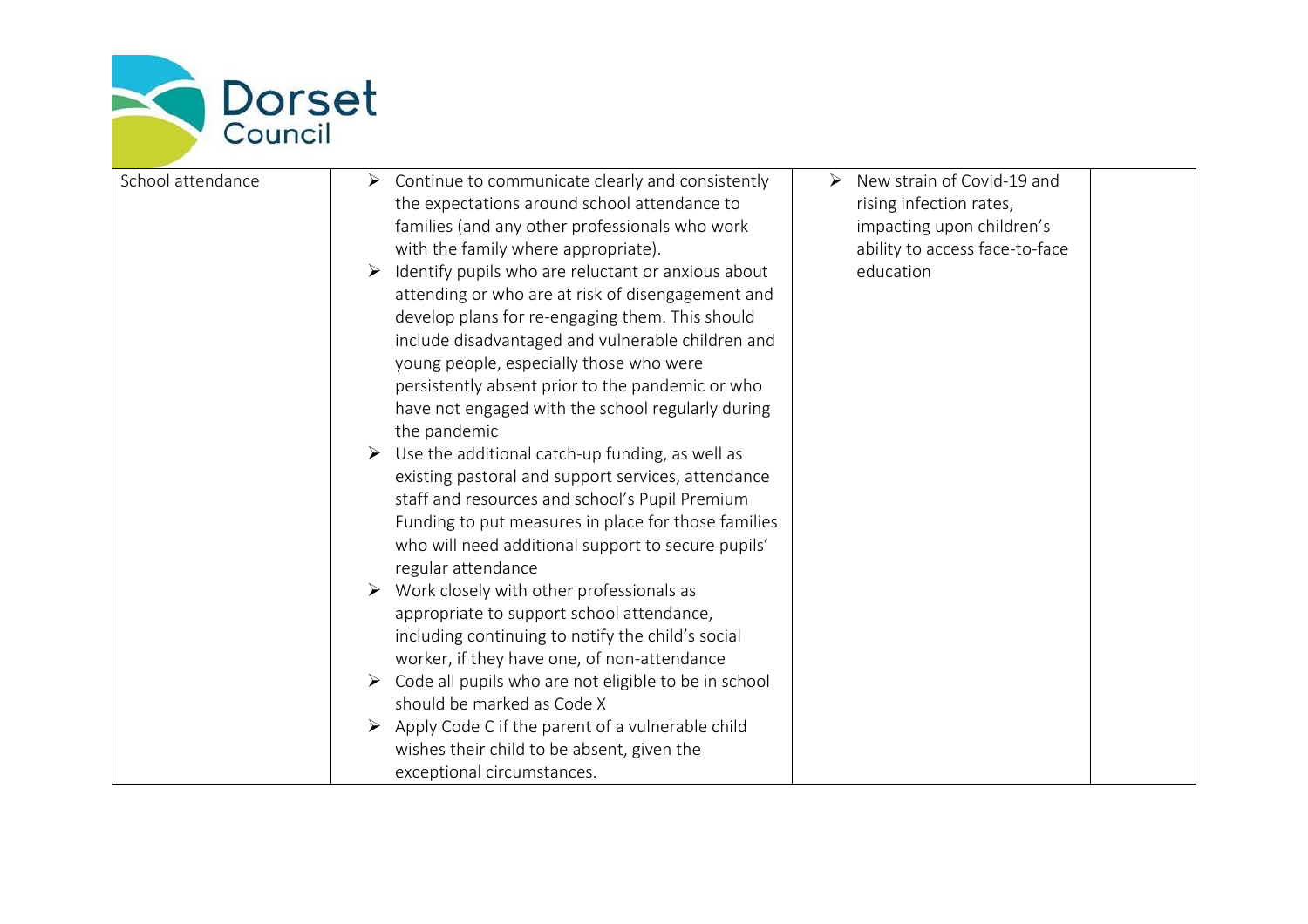

| School uniform                                                                                                                                                                                                                                                                                               | Inform parents/ carers that uniform should be worn<br>Parents/ carers advised that uniforms do not need<br>to be cleaned any more often than usual<br>Parents/ Carers advised that children's P.E./ Sports<br>kits and trainers is to be worn on days when P.E. is<br>timetabled to support indoor and outdoor learning<br>opportunities as changing rooms will not be open<br>Parent/ Carers advised that children should wear a<br>coat into school with the colder and/ or wetter<br>weather | DC/CW<br>$\triangleright$ Social distancing between<br>children cannot be<br>All Staff<br>guaranteed<br>$\triangleright$ Social distancing by children<br>with complex communication<br>needs cannot be guaranteed<br>Social distancing between<br>$\blacktriangleright$<br>adults and children cannot be<br>guaranteed |
|--------------------------------------------------------------------------------------------------------------------------------------------------------------------------------------------------------------------------------------------------------------------------------------------------------------|-------------------------------------------------------------------------------------------------------------------------------------------------------------------------------------------------------------------------------------------------------------------------------------------------------------------------------------------------------------------------------------------------------------------------------------------------------------------------------------------------|-------------------------------------------------------------------------------------------------------------------------------------------------------------------------------------------------------------------------------------------------------------------------------------------------------------------------|
| Communicating your plans<br>tell children, young<br>people, parents/ carers or<br>any visitors not to enter<br>the education or childcare<br>setting if they are<br>displaying any symptoms<br>of coronavirus (following<br>the COVID-19: guidance for<br>households with possible<br>coronavirus infection) | Clear notices for parents – posters on gates/railings<br>$\bullet$<br>Clear communications with parents/ carers via<br>electronic communication - Parent Mail/ email/<br>school's website/ newsletter<br>Sharing of regular reminders via Parent Mail, the<br>school's website, newsletter etc.                                                                                                                                                                                                 | DC/SLT<br>Social distancing cannot be<br>enforced outside of school<br>Parents/ carers may not read<br>$\bullet$<br>communications<br>Parents/ carers may continue<br>to send their children into<br>school even if they are<br>showing early symptoms of<br>Covid-19                                                   |
| tell parents that if their<br>child needs to be<br>accompanied to the<br>education or childcare                                                                                                                                                                                                              | Clear communications with parents/ carers via<br>$\bullet$<br>electronic communication - Parent Mail/ email/<br>school's website/ newsletter                                                                                                                                                                                                                                                                                                                                                    | SLT/Admin<br>Social distancing cannot be<br>enforced outside of school<br>Parents/ carers may not read<br>communications                                                                                                                                                                                                |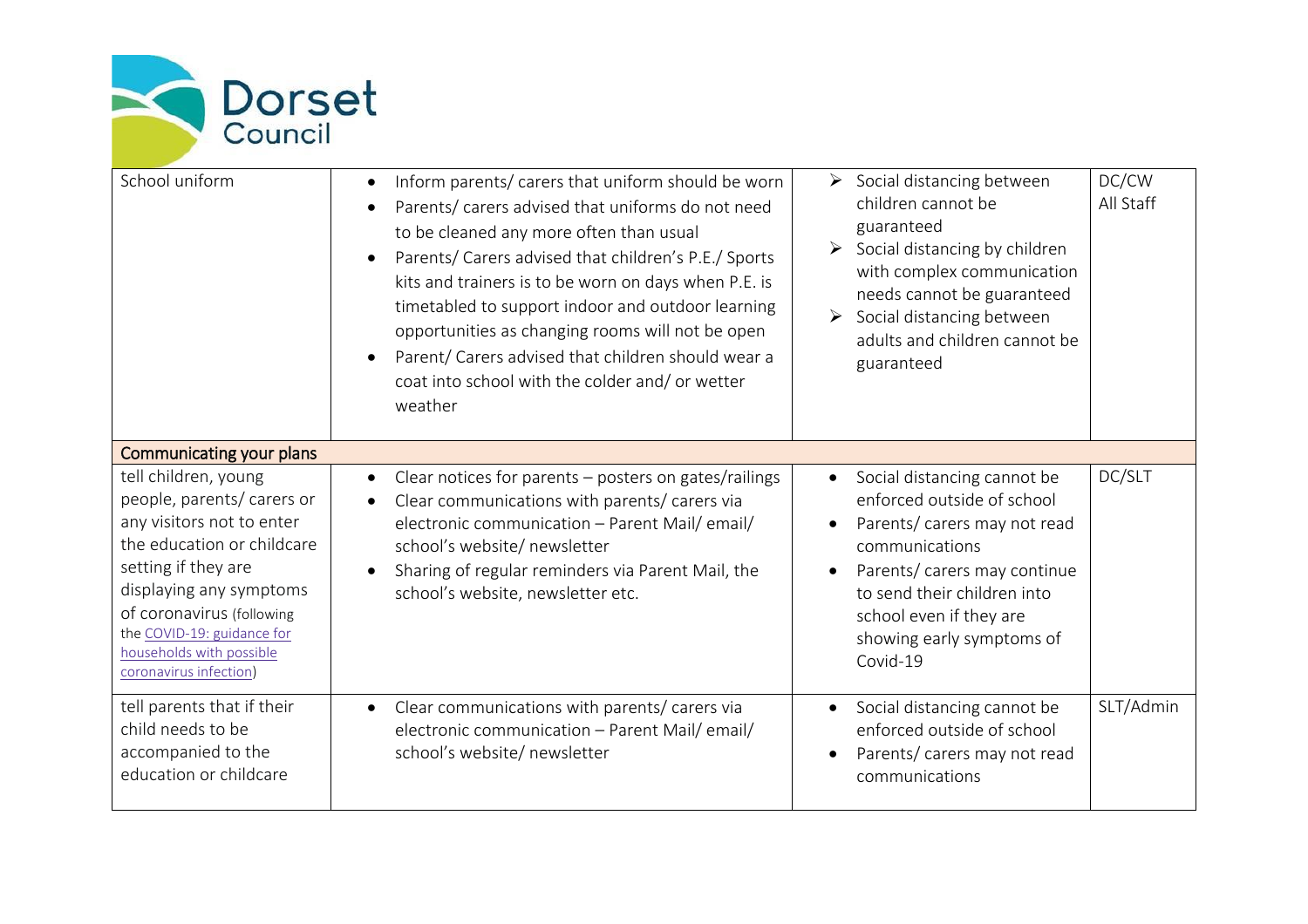

| setting, only one parent<br>should attend                                                                                                                                                                                        | Always being open and transparent with parents/<br>carers around other siblings who are not currently<br>attending school                                                                                                                                                                                                                                                                                          |                                                                                                                                                                  |                           |
|----------------------------------------------------------------------------------------------------------------------------------------------------------------------------------------------------------------------------------|--------------------------------------------------------------------------------------------------------------------------------------------------------------------------------------------------------------------------------------------------------------------------------------------------------------------------------------------------------------------------------------------------------------------|------------------------------------------------------------------------------------------------------------------------------------------------------------------|---------------------------|
| tell parents and young<br>people their allocated<br>drop off and collection<br>times and the process for<br>doing so, including<br>protocols for minimising<br>adult to adult contact (for<br>example, which entrance<br>to use) | Clear communications with parents/ carers via<br>$\bullet$<br>electronic communication - letter via Parent Mail/<br>email/ school's website/ newsletter<br>Signage on gates                                                                                                                                                                                                                                        | Social distancing cannot be<br>$\bullet$<br>enforced outside of school                                                                                           | SLT/Admin                 |
| make clear to parents that<br>they cannot gather at<br>entrance gates or doors,<br>or enter the site (unless<br>they have a pre-arranged<br>appointment, which<br>should be conducted<br>safely)                                 | Specified areas for parental waiting outside the<br>school's gates with 2 metre markings to facilitate<br>social distancing<br>Adults should avoid close face to face contact and<br>minimise time spent within 1 metre of anyone<br>Clear guidance on how to contact staff about issues<br>$\bullet$<br>via telephone and/ or email<br>Communications – reminders in the News Bulletins<br>and half termly Lizard | Social distancing cannot be<br>$\bullet$<br>enforced outside of school                                                                                           | Caretakers<br>Admin staff |
| also think about engaging<br>parents and children in the<br>importance of school<br>attendance and education<br>provision/resources                                                                                              | Clear communications about attendance and<br>$\bullet$<br>education provision/ resources with parents/ carers<br>via electronic communication - letter via Parent<br>Mail/email/school's website/newsletter/Twitter/<br>Facebook                                                                                                                                                                                   | Anxiety amongst parents/<br>$\bullet$<br>carers particularly those who<br>have been shielding<br>No access to ICT equipment<br>$\bullet$<br>and/ or the internet | All staff                 |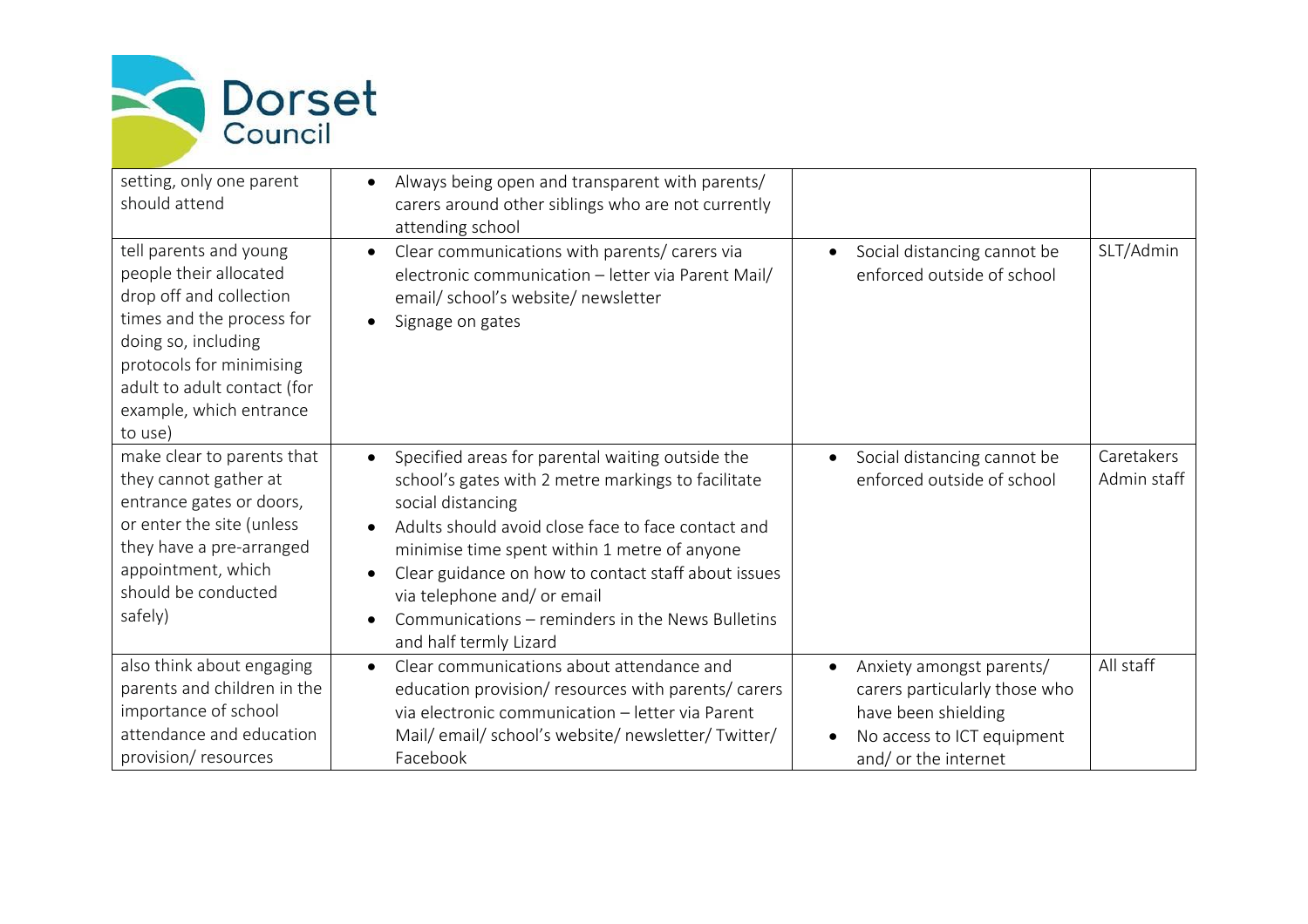

|                                                                                                                                                                        | Implementation of the new VLE- ITS Learning<br>Platform<br>Hook days in year hubs and outdoor or socially<br>distanced Exit Points when considered safe to do so<br>(to be reviewed in Summer term 2021 following the<br>Government's roadmap and recommendations)<br>Sharing of key links and reminders during tutor<br>time daily and via the school's Twitter feed and<br>Facebook page                                                                                                                                                                                                                                                                                                                                                                                                       | Not all families may engage<br>with online resources                                                                                                                                                                                                                                                                                                   |                                    |
|------------------------------------------------------------------------------------------------------------------------------------------------------------------------|--------------------------------------------------------------------------------------------------------------------------------------------------------------------------------------------------------------------------------------------------------------------------------------------------------------------------------------------------------------------------------------------------------------------------------------------------------------------------------------------------------------------------------------------------------------------------------------------------------------------------------------------------------------------------------------------------------------------------------------------------------------------------------------------------|--------------------------------------------------------------------------------------------------------------------------------------------------------------------------------------------------------------------------------------------------------------------------------------------------------------------------------------------------------|------------------------------------|
| ensure parents and young<br>people are aware of<br>recommendations on<br>transport to and from<br>education or childcare<br>setting (including avoiding<br>peak times) | Clear communications with parents/ carers via<br>➤<br>electronic communication - letter via Parent Mail/<br>email/ school's website/ newsletter<br>Liaise with transport services to ensure compliance<br>whilst travelling, including to:<br>Ensure social distancing is maintained where<br>possible, including at busy entrances, exits, under<br>canopies, bus stops etc.<br>Adults should avoid close face to face contact and<br>minimise time spent within 1 metre of anyone<br>Face coverings should be worn by children over the<br>age of 11 on bus or taxi transport to school<br>Children to adhere to the seating plan in allocated<br>zones on the bus for each year group<br>Encourage respectful behaviours advising children<br>to follow instructions from drivers about which | $\triangleright$ Social distancing cannot be<br>enforced outside of school<br>$\triangleright$ Social distancing between<br>children cannot be<br>guaranteed<br>$\triangleright$ Social distancing by children<br>with complex communication<br>needs cannot be guaranteed<br>Social distancing between<br>adults and children cannot be<br>guaranteed | Travel<br>providers/<br><b>SLT</b> |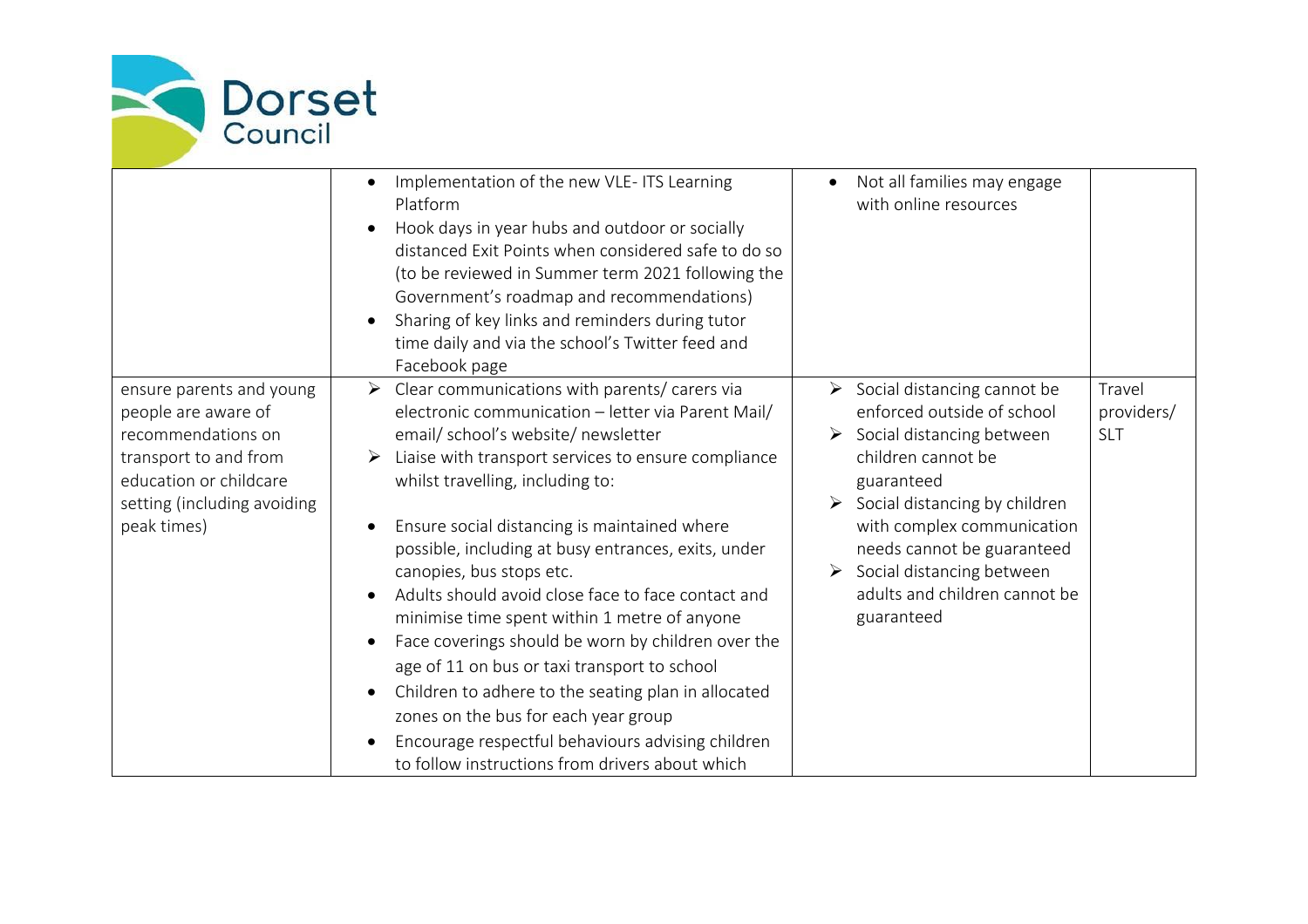

|                                                                                                                                                                                                  | seats to use; how to queue; or how to follow floor<br>markings etc.<br>Avoid consuming food and drink on buses or in<br>taxis<br>Ask the bus/ taxi driver for help if they need it<br>In the case of an emergency, contact the<br>emergency services                                                                          |                                                                                                                                                                                                                                 |                  |
|--------------------------------------------------------------------------------------------------------------------------------------------------------------------------------------------------|-------------------------------------------------------------------------------------------------------------------------------------------------------------------------------------------------------------------------------------------------------------------------------------------------------------------------------|---------------------------------------------------------------------------------------------------------------------------------------------------------------------------------------------------------------------------------|------------------|
| talk to staff about the<br>plans (for example, safety<br>measures, timetable and<br>staggered arrival and<br>departure times),<br>including discussing<br>whether training would be<br>helpful   | Provision of training and support<br>Weekly virtual staff meetings (moving to 'in person'<br>with social distancing when appropriate)<br>Provision of email briefings in light of staggered<br>timings, with attachments where appropriate<br>Audit of staffs' needs and provision of tailored staff<br>development programme | Staff illness resulting in them<br>$\bullet$<br>being unable to attend staff<br>training<br>Staff experiencing ICT<br>difficulties/ internet issues<br>resulting in them being<br>unable to attend any virtual<br>staff meeting | DC/SLT           |
| communicate early with<br>contractors and suppliers<br>that will need to prepare<br>to support your plans for<br>opening for example,<br>cleaning, catering, food<br>supplies, hygiene suppliers | Booked external contractors and suppliers<br>Cleaning staff contracted and deep clean diarised<br>to support plans for opening<br>Catering provision risk assessed - hot school meals<br>provided daily with staggered year group slots to<br>minimise pupil movement around the school<br>Hygiene supplies on order          | Hygiene supplies e.g. soap<br>anti-bacterial gel on order                                                                                                                                                                       | KW/Site<br>staff |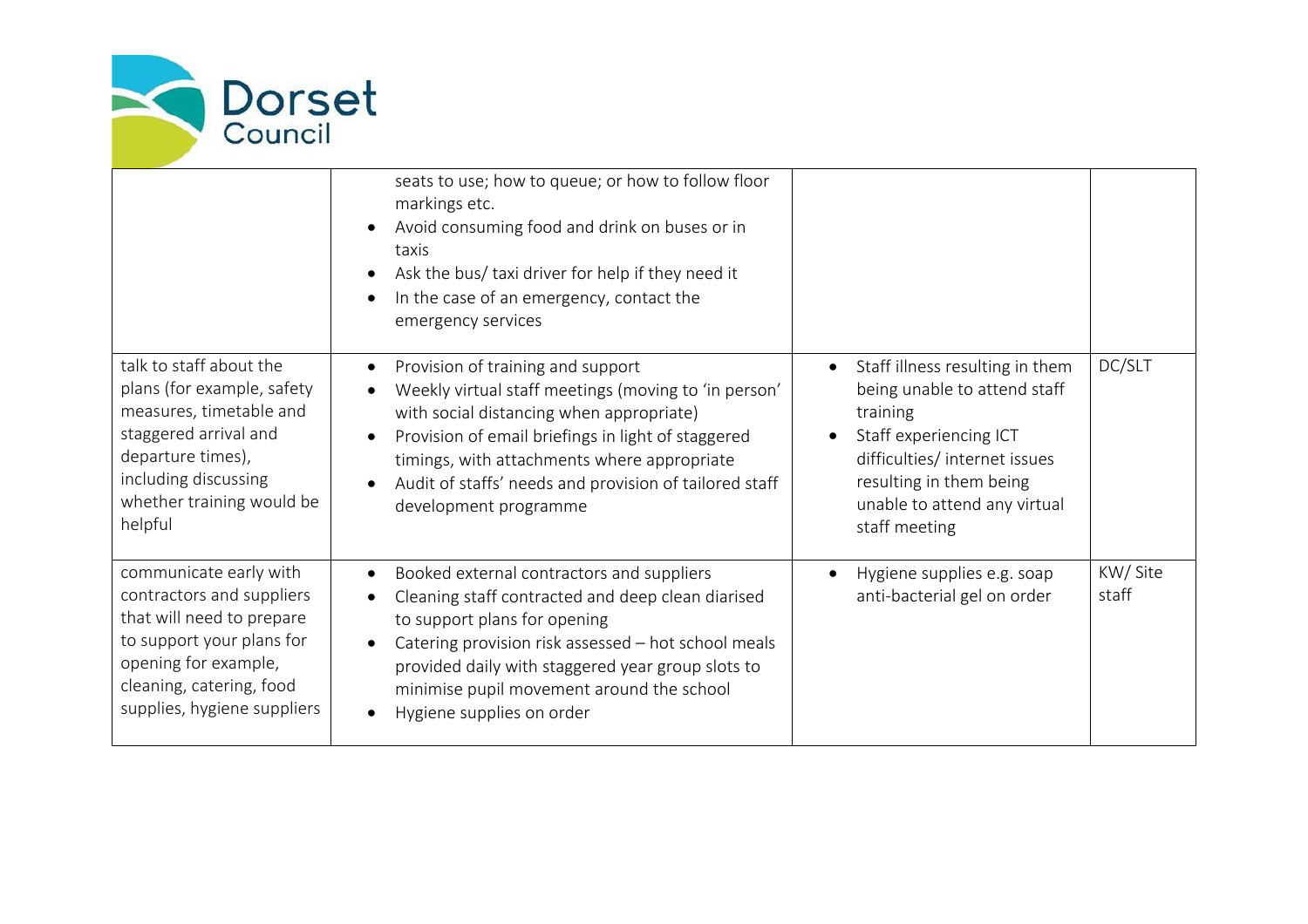

| discuss with cleaning<br>contractors or staff the<br>additional cleaning<br>requirements and agree<br>additional hours to allow<br>for this | See, https://www.gov.uk/government/publications/covid-19-<br>decontamination-in-non-healthcare-settings/covid-19-<br>decontamination-in-non-healthcare-settings<br>Cleaning staff/ site to know which areas they need<br>to clean/frequency i.e. within classrooms or<br>bubbles<br>PPE to be worn by all cleaning staff to reduce the<br>$\bullet$<br>risk of indirect transmission<br>DC used if Deep Clean needed                                                                                                                                                                                                                                                                      | Contracted cleaning staff<br>$\bullet$<br>illness reducing the number<br>of staff available to clean<br>Disinfection only is possible of<br>areas or objects with hard<br>surfaces as sterilisation of<br>surfaces or objects with hard<br>surfaces in a school setting is<br>not possible                                                                                                                                                                                                                                      | KW/Site<br>Staff          |
|---------------------------------------------------------------------------------------------------------------------------------------------|-------------------------------------------------------------------------------------------------------------------------------------------------------------------------------------------------------------------------------------------------------------------------------------------------------------------------------------------------------------------------------------------------------------------------------------------------------------------------------------------------------------------------------------------------------------------------------------------------------------------------------------------------------------------------------------------|---------------------------------------------------------------------------------------------------------------------------------------------------------------------------------------------------------------------------------------------------------------------------------------------------------------------------------------------------------------------------------------------------------------------------------------------------------------------------------------------------------------------------------|---------------------------|
| When open                                                                                                                                   |                                                                                                                                                                                                                                                                                                                                                                                                                                                                                                                                                                                                                                                                                           |                                                                                                                                                                                                                                                                                                                                                                                                                                                                                                                                 |                           |
| Keep cohorts together<br>where possible                                                                                                     | Children will be ability grouped across each year<br>group hub, for all subjects forming a consistent<br>'hub' for the majority of the day<br>Children will only mix with other children in the<br>same year group<br>Clear markings/lines to mark 2 metre distances<br>$\bullet$<br>indoors for queuing hotspots e.g. toilets, lunches<br>Adult supervision outside toilet blocks as<br>$\bullet$<br>practicably possible to facilitate staggered access<br>Lockers not to be used by children to reduce the<br>risk of congestion in and around locker area<br>Use of antibacterial gels on entry/exit of all<br>classroom areas and tissues to support respiratory<br>hygiene protocol | Congestion in toilets and<br>$\bullet$<br>locker areas<br>Children will need to access<br>$\bullet$<br>the same sets of facilities at<br>timetabled intervals that will<br>be monitored by staff, but<br>cross contamination cannot<br>be entirely ruled out<br>Ensuring good hygiene and<br>$\bullet$<br>hand washing for all children<br>Social distancing between<br>$\bullet$<br>children cannot be<br>guaranteed<br>Social distancing by children<br>$\bullet$<br>with complex communication<br>needs cannot be guaranteed | DC/CW<br>Teachers/<br>TAs |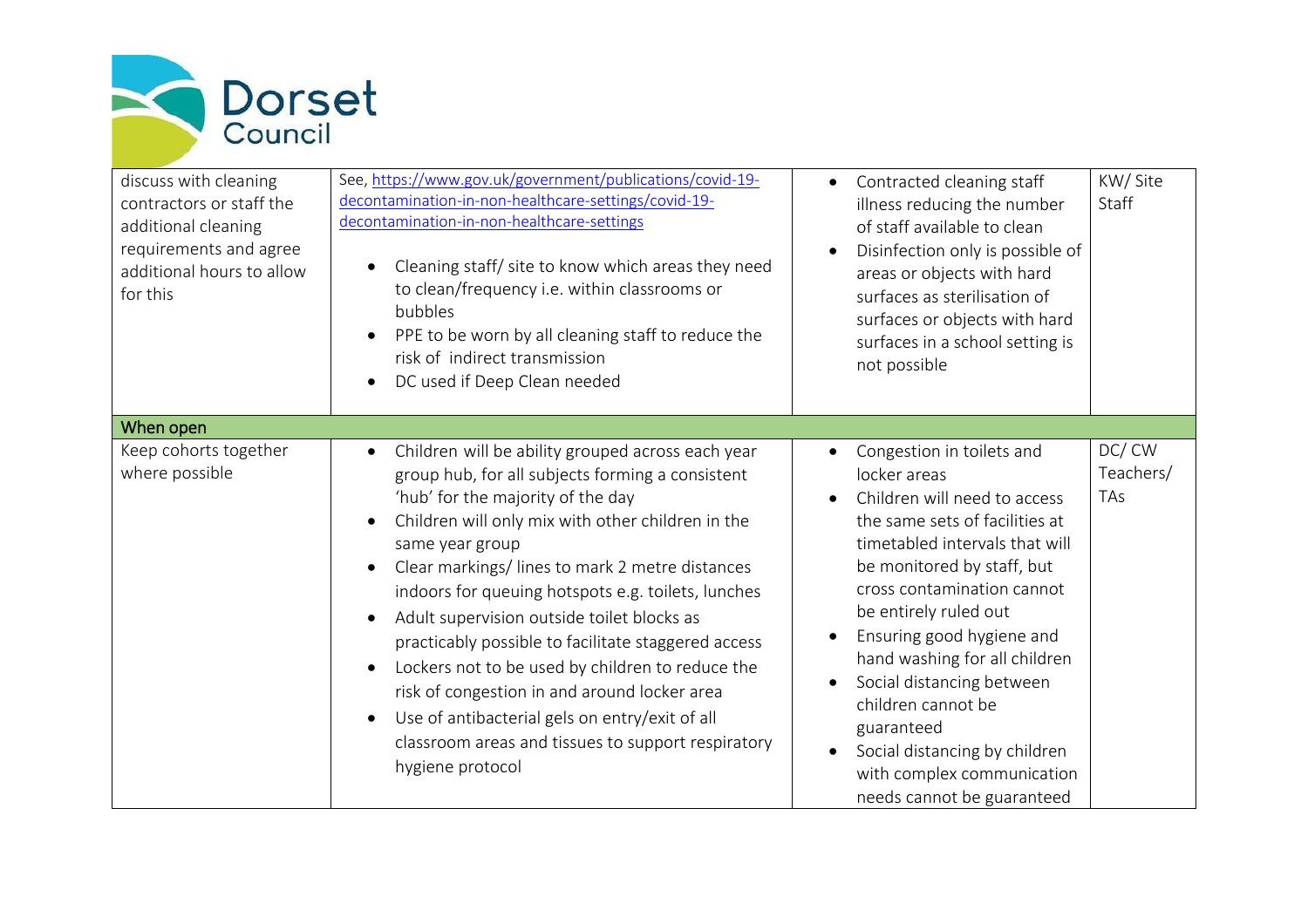

|                                                                                                                                                                                                                                                                                                     |                                                                                                                                                                                                                                                                                                                                                                                                                                                                                                                                                                                                | Social distancing between<br>$\bullet$<br>adults and children cannot be<br>guaranteed<br>Staff capacity in the event of<br>illness                                                                      |
|-----------------------------------------------------------------------------------------------------------------------------------------------------------------------------------------------------------------------------------------------------------------------------------------------------|------------------------------------------------------------------------------------------------------------------------------------------------------------------------------------------------------------------------------------------------------------------------------------------------------------------------------------------------------------------------------------------------------------------------------------------------------------------------------------------------------------------------------------------------------------------------------------------------|---------------------------------------------------------------------------------------------------------------------------------------------------------------------------------------------------------|
| ensure that children and<br>young people are in the<br>same small groups at all<br>times each day, and<br>different groups are not<br>mixed during the day, or<br>on subsequent days                                                                                                                | See above for Specific Actions, Residual risks and Lead responsible                                                                                                                                                                                                                                                                                                                                                                                                                                                                                                                            |                                                                                                                                                                                                         |
| ensure that the same<br>teacher(s) and other staff<br>are assigned to each group<br>and, as far as possible,<br>these stay the same<br>during the day and on<br>subsequent days,<br>recognising for secondary<br>and college settings there<br>will be some subject<br>specialist rotation of staff | Teacher Teams and TAs are assigned to year group<br>'hubs' and stay with them throughout the week<br>where possible<br>Specialist teachers will operate across different<br>classes and year groups in order to facilitate the<br>delivery of the school timetable remotely<br>Planned contingency plans in the event of staff<br>illness with the use of the ITS Learning Platform and<br>Microsoft Teams.<br>Review of risk assessments for any staff returning<br>to school (who are clinically extremely vulnerable),<br>and agreement of actions to support them in the<br>school setting | Teachers<br>Limited contingency due to<br>staff and the need for some<br>specialist teachers to move<br>between 'bubbles' over the<br>course of the week although<br>this has been kept to a<br>minimum |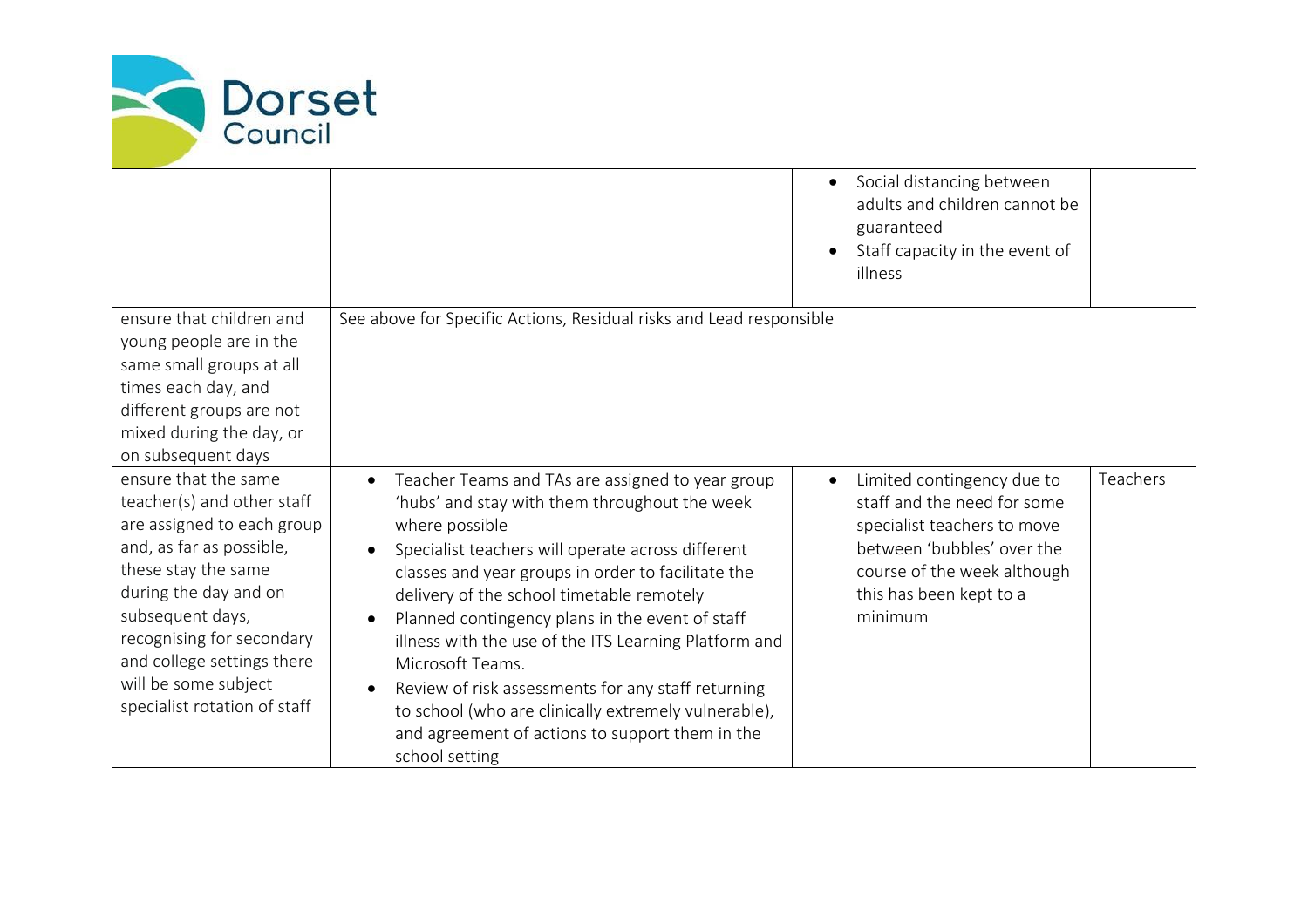

| ensure that wherever<br>possible children and<br>young people use the<br>same classroom or area of<br>a setting throughout the<br>day, with a thorough<br>cleaning of the rooms at<br>the end of the day | Chair and desk space allocation for each child<br>Children keep to their designated desk area each<br>day<br>Resources that are shared e.g. Art, Science, ICT, P.E.<br>will be cleaned frequently and meticulously with<br>virucidal spray between bubbles<br>Tables in rooms cleaned with virucidal spray at<br>break and lunch times<br>Avoid group work activities where children would<br>need to work together in close proximity | Disinfection only is possible of<br>areas or objects with hard<br>surfaces as sterilisation of<br>surfaces or objects with hard<br>surfaces in a school setting is<br>not possible | Teachers/<br>TAs |
|----------------------------------------------------------------------------------------------------------------------------------------------------------------------------------------------------------|----------------------------------------------------------------------------------------------------------------------------------------------------------------------------------------------------------------------------------------------------------------------------------------------------------------------------------------------------------------------------------------------------------------------------------------|------------------------------------------------------------------------------------------------------------------------------------------------------------------------------------|------------------|
|                                                                                                                                                                                                          | Personalised resources which are cleaned with                                                                                                                                                                                                                                                                                                                                                                                          |                                                                                                                                                                                    |                  |
|                                                                                                                                                                                                          | virucidal solution daily                                                                                                                                                                                                                                                                                                                                                                                                               |                                                                                                                                                                                    |                  |
|                                                                                                                                                                                                          | Classroom 'bubble' play resources with hard                                                                                                                                                                                                                                                                                                                                                                                            |                                                                                                                                                                                    |                  |
|                                                                                                                                                                                                          | surfaces, allocated to each group                                                                                                                                                                                                                                                                                                                                                                                                      |                                                                                                                                                                                    |                  |
| For cleaning and hygiene:                                                                                                                                                                                | Mark A Foxwell m.a.foxwell@dorsetcc.gov.uk                                                                                                                                                                                                                                                                                                                                                                                             |                                                                                                                                                                                    |                  |
| follow the COVID-19:                                                                                                                                                                                     | Can advise on specific issues                                                                                                                                                                                                                                                                                                                                                                                                          |                                                                                                                                                                                    |                  |
| cleaning of non-healthcare                                                                                                                                                                               |                                                                                                                                                                                                                                                                                                                                                                                                                                        |                                                                                                                                                                                    |                  |
| settings guidance                                                                                                                                                                                        |                                                                                                                                                                                                                                                                                                                                                                                                                                        |                                                                                                                                                                                    |                  |
| ensure that sufficient                                                                                                                                                                                   | Allocated toilet blocks with handwashing facilities<br>$\bullet$                                                                                                                                                                                                                                                                                                                                                                       | Possible cross infection<br>$\bullet$                                                                                                                                              | All staff        |
| handwashing facilities are                                                                                                                                                                               | for children in tutor groups                                                                                                                                                                                                                                                                                                                                                                                                           | where pupils move between                                                                                                                                                          |                  |
| available- where a sink is                                                                                                                                                                               | Hand sanitiser in all classroom areas for children to                                                                                                                                                                                                                                                                                                                                                                                  | toilet, break or lunch                                                                                                                                                             |                  |
| not nearby, provide hand                                                                                                                                                                                 | use on entry to and exit from classrooms and by                                                                                                                                                                                                                                                                                                                                                                                        | transitions                                                                                                                                                                        |                  |
| sanitiser in classrooms and                                                                                                                                                                              | the school's office/entrance porch area                                                                                                                                                                                                                                                                                                                                                                                                | Children not following the                                                                                                                                                         |                  |
| other learning                                                                                                                                                                                           | With increased use, regularly monitor handwashing                                                                                                                                                                                                                                                                                                                                                                                      | handwashing protocol                                                                                                                                                               |                  |
| environments                                                                                                                                                                                             | supplies and replenish as required                                                                                                                                                                                                                                                                                                                                                                                                     | properly                                                                                                                                                                           |                  |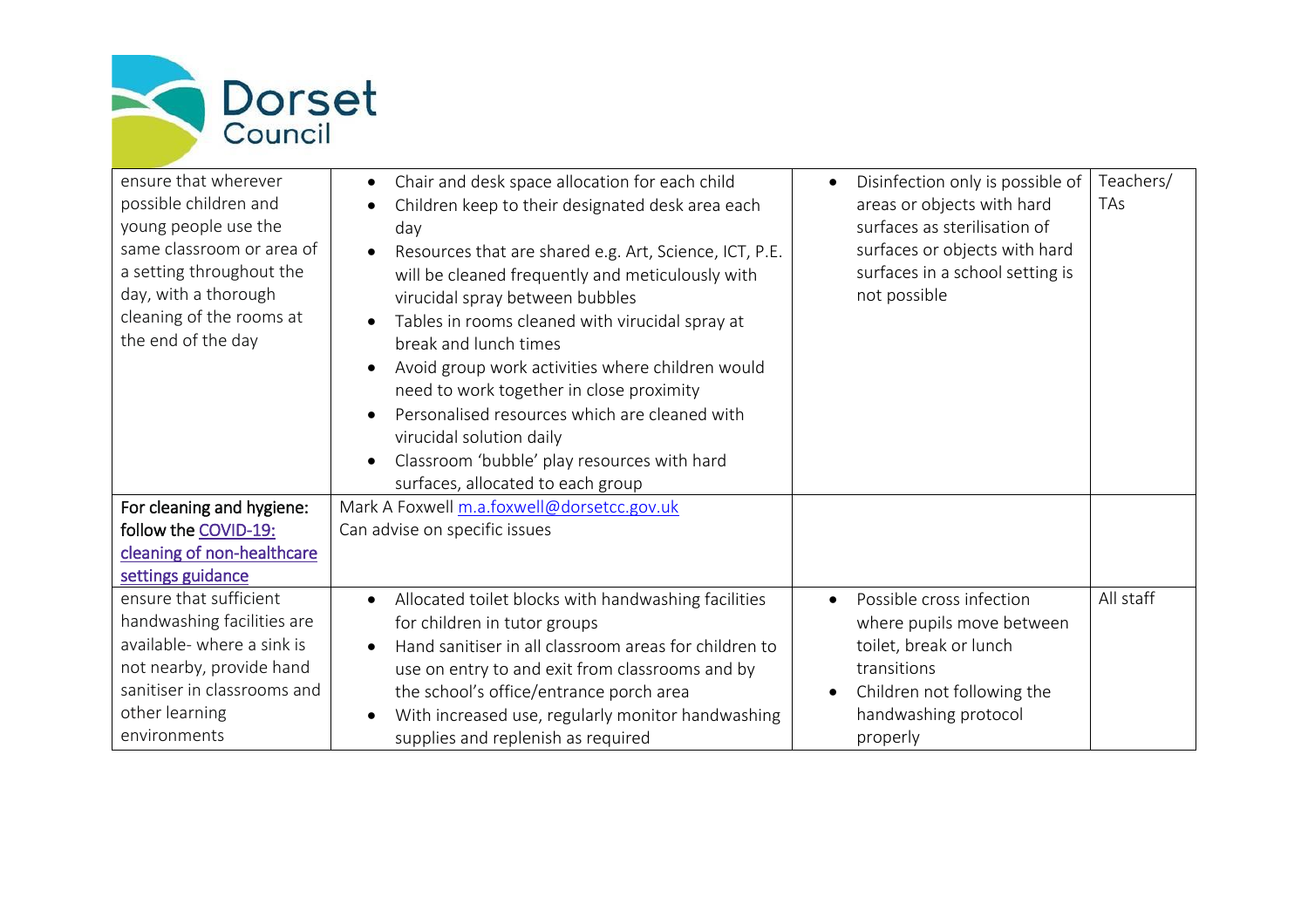

|                                                                                                                                                                                    |                                                                                                                                                                                                                                                                                                                                                                                                                                                                                                                                                                                                                                                                                   | Availability of hand soap and<br>$\bullet$<br>alcohol based hand sanitiser                                                                                                                                                        |           |
|------------------------------------------------------------------------------------------------------------------------------------------------------------------------------------|-----------------------------------------------------------------------------------------------------------------------------------------------------------------------------------------------------------------------------------------------------------------------------------------------------------------------------------------------------------------------------------------------------------------------------------------------------------------------------------------------------------------------------------------------------------------------------------------------------------------------------------------------------------------------------------|-----------------------------------------------------------------------------------------------------------------------------------------------------------------------------------------------------------------------------------|-----------|
| clean surfaces that<br>children and young people<br>are touching, such as toys,<br>books, desks, chairs,<br>doors, sinks, toilets, light<br>switches more regularly<br>than normal | Use of virucidal spray to clean of all hard surfaces,<br>including high contact points, intermittently<br>throughout the day (at break and lunch times) as<br>well as at the end of each day                                                                                                                                                                                                                                                                                                                                                                                                                                                                                      | Reduced availability of<br>$\bullet$<br>contracted cleaning staff due<br>to illness<br>Need for staff cover                                                                                                                       | All staff |
| Hygiene: ensure that all<br>adults and children                                                                                                                                    |                                                                                                                                                                                                                                                                                                                                                                                                                                                                                                                                                                                                                                                                                   |                                                                                                                                                                                                                                   |           |
| Clean their hands regularly<br>throughout the school<br>day- review the guidance<br>on hand cleaning                                                                               | Re-visit and model the charter daily, linked to the<br>$\bullet$<br>school's behaviour system, awarding Praise Points<br>via Go4Schools for children trying their best to<br>follow the hand hygiene protocol<br>Re-visit and encourage children to adhere the hand<br>hygiene protocol, including when they arrive at<br>school, when they return from breaks, when they<br>change rooms and before and after eating<br>Set up hand sanitiser 'stations' for children to use<br>an alcohol based hand sanitiser on entry and their<br>return to the classroom<br>Staff to oversee and closely monitor hand hygiene<br>protocols<br>Display of Government posters in shared areas | Cannot guarantee that all<br>children will adhere to the<br>handwashing protocol<br>Staff do not have clear line of<br>sight to all sinks in toilets and<br>so cannot guarantee the<br>'quality' of the children's<br>handwashing | All staff |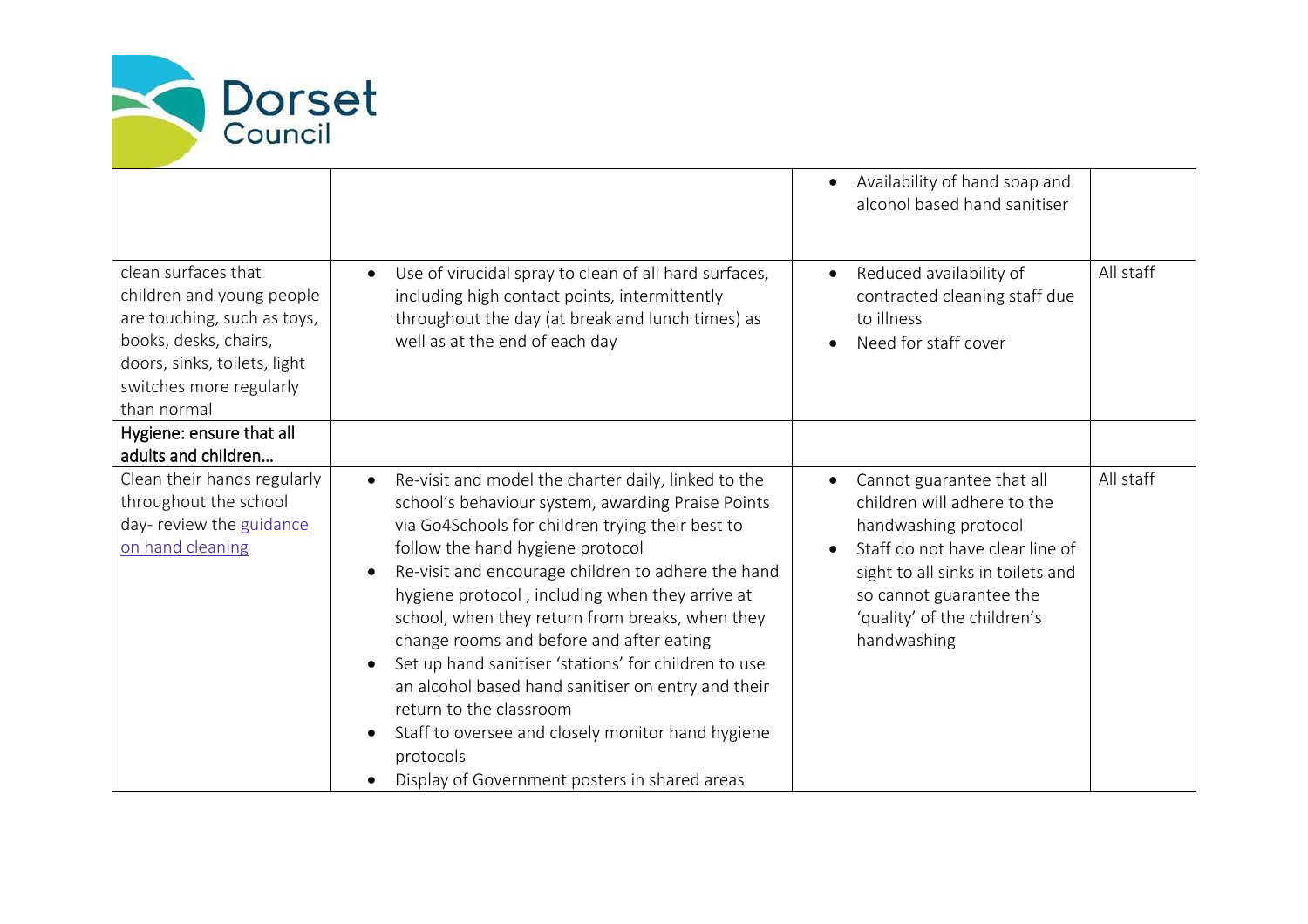

| clean their hands on<br>arrival at the setting,<br>before and after eating,<br>and after sneezing or<br>coughing | Established hand and respiratory hygiene protocols<br>and routines for entrance to the school's site,<br>transition points (toilets/ break/ lunch) and exiting<br>the school's site<br>Refer to the class charter, awarding Praise Points<br>$\bullet$<br>via Go4Schools for children trying their best to<br>follow the established protocol<br>All classrooms have boxes of tissues and children<br>$\bullet$<br>are taught to: 'Catch it, Kill it, Bin it'<br>Contents of all bins are double bagged<br>$\bullet$<br>Display of Government posters in shared areas<br>$\bullet$ | Cannot guarantee that<br>droplets from sneezing/<br>coughing do not enter the air<br>Cannot guarantee children<br>will use tissues and/or cover<br>mouths when<br>coughing/sneezing | All staff |
|------------------------------------------------------------------------------------------------------------------|------------------------------------------------------------------------------------------------------------------------------------------------------------------------------------------------------------------------------------------------------------------------------------------------------------------------------------------------------------------------------------------------------------------------------------------------------------------------------------------------------------------------------------------------------------------------------------|-------------------------------------------------------------------------------------------------------------------------------------------------------------------------------------|-----------|
| are encouraged not to<br>touch their mouth, eyes<br>and nose                                                     | Established charter and routines to facilitate<br>children's safety and minimise the risk of the<br>spread of infection<br>Reinforce routines for children not to touch their<br>mouth, eyes and nose<br>Refer to the class charter, awarding Praise Points<br>$\bullet$<br>via Go4Schools for children trying their best to<br>follow the established protocols                                                                                                                                                                                                                   | It is not possible to guarantee<br>that children will not touch<br>their faces                                                                                                      | All staff |
| use a tissue or elbow to<br>cough or sneeze and use<br>bins for tissue waste<br>('catch it, bin it, kill it')    | Established charter and routines to facilitate<br>children's safety and minimise the risk of the<br>spread of infection<br>Refer to the class charter, awarding Praise Points<br>$\bullet$<br>via Go4Schools for children trying their best to<br>follow the established protocols                                                                                                                                                                                                                                                                                                 | Cannot guarantee that<br>droplets from sneezing/<br>coughing do not enter the air<br>Cannot guarantee children<br>will use tissues and/or cover                                     | All staff |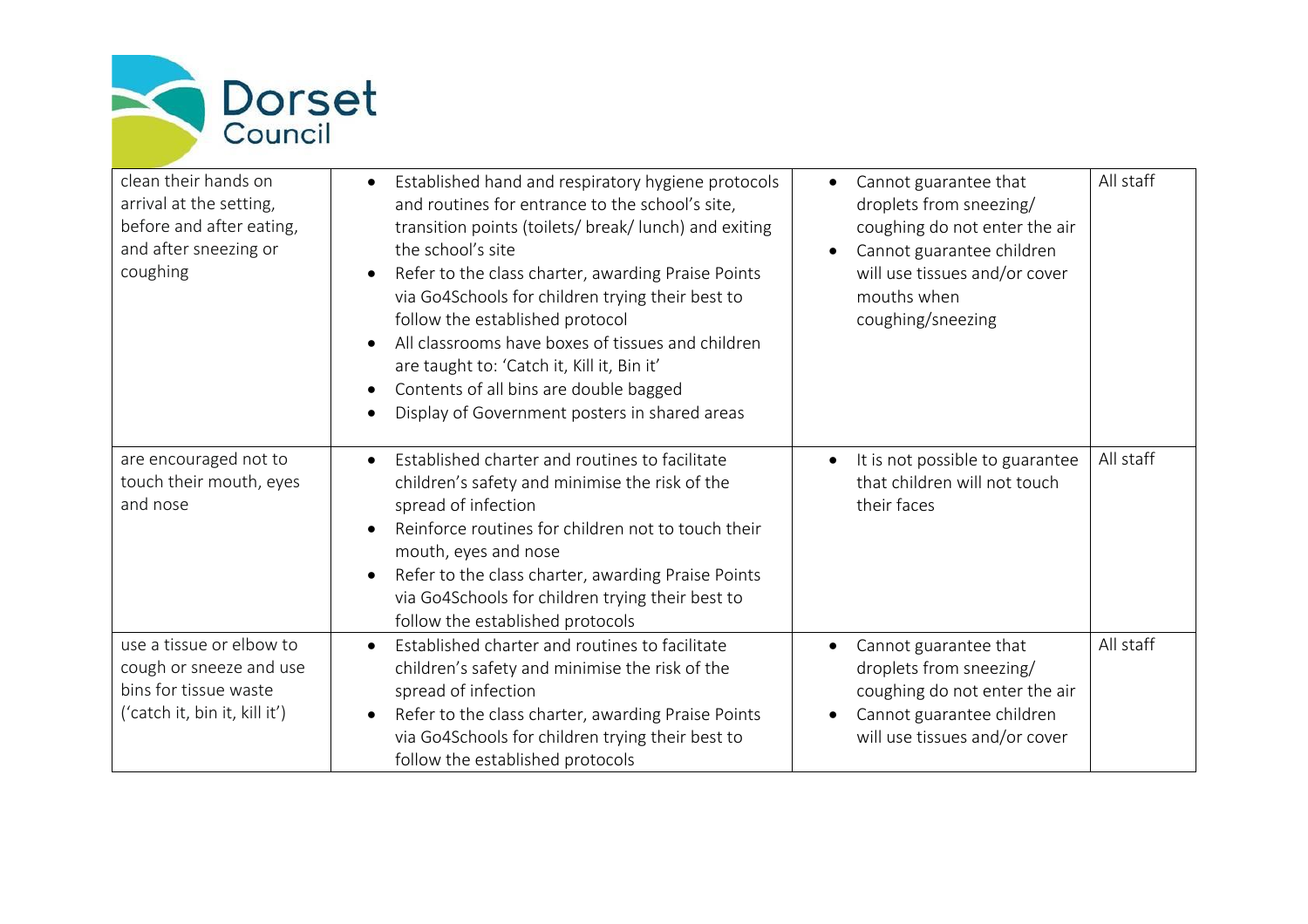

|                                                                                                                             | All classrooms have boxes of tissues and children<br>$\bullet$<br>are taught to: 'Catch it, Kill it, Bin it'<br>Contents of all bins are double bagged<br>Classrooms have boxes of tissues - children taught<br>'catch it, kill it, bin it'<br>Government posters displayed                                                                                                                                                                                                       | mouths when<br>coughing/sneezing                                                                                                                                                                                                                                                                                                                                                                                                                                              |                                                |
|-----------------------------------------------------------------------------------------------------------------------------|-----------------------------------------------------------------------------------------------------------------------------------------------------------------------------------------------------------------------------------------------------------------------------------------------------------------------------------------------------------------------------------------------------------------------------------------------------------------------------------|-------------------------------------------------------------------------------------------------------------------------------------------------------------------------------------------------------------------------------------------------------------------------------------------------------------------------------------------------------------------------------------------------------------------------------------------------------------------------------|------------------------------------------------|
| ensure that help is<br>available for children and<br>young people who have<br>trouble cleaning their<br>hands independently | Re-visit and model how to clean hands daily, linked<br>$\bullet$<br>to the school's behaviour system, awarding Praise<br>Points (via Go4Schools), for children trying their<br>best to follow the handwashing protocol<br>Share a social story for children with SEND or<br>complex communication needs<br>Liaise with parents/ carers to encourage them to<br>continue using this handwashing protocol at home<br>Use online videos/songs to reinforce hand hygiene<br>protocols | Cannot guarantee that all<br>$\bullet$<br>children will adhere to the<br>handwashing protocol<br>Staff do not have clear line of<br>sight to all sinks in toilets and<br>so cannot guarantee the<br>'quality' of the children's<br>handwashing<br>Cannot guarantee that all<br>children will adhere to the<br>handwashing protocol<br>Cannot guarantee that all<br>parents/ carers will<br>encourage children to<br>continue following the<br>handwashing protocol at<br>home | SENDCo<br><b>CCN Base</b><br>Lead<br>All staff |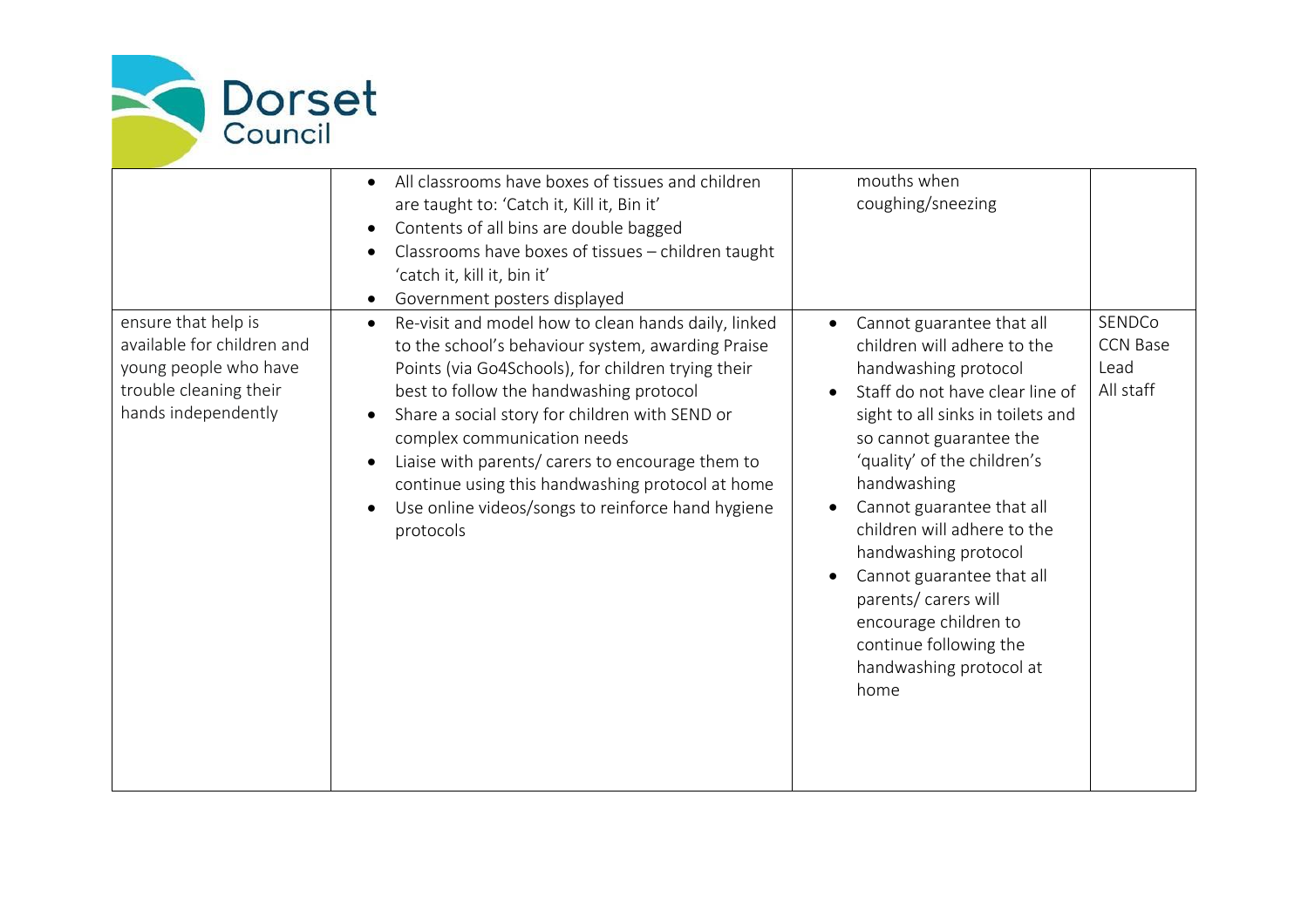

| For those children in the<br>youngest age groups who<br>may have toileting issues,<br>consider safe approaches<br>ensure that bins for<br>tissues are emptied<br>throughout the day | N/A<br>Cleaning staff to empty double-bagged bins to main<br>bins via outside routes at lunchtimes and/or when<br>bins are full<br>Staff to wash hands immediately afterwards<br>followed by the use of alcohol based hand sanitiser                                                                                        | All staff<br>Bin bags may tear<br>Cannot guarantee that all<br>staff will adhere to the<br>handwashing protocol<br>immediately afterwards                                                                                                                                                 |
|-------------------------------------------------------------------------------------------------------------------------------------------------------------------------------------|-----------------------------------------------------------------------------------------------------------------------------------------------------------------------------------------------------------------------------------------------------------------------------------------------------------------------------|-------------------------------------------------------------------------------------------------------------------------------------------------------------------------------------------------------------------------------------------------------------------------------------------|
| where possible, all spaces<br>should be well ventilated<br>using natural ventilation<br>(opening windows) or<br>ventilation units                                                   | Doors and windows will be kept open each day -<br>internal doors on Magnetic locks in case of fire                                                                                                                                                                                                                          | All staff<br>In warm weather conditions,<br>even with windows and doors<br>open ventilation may be<br>difficult<br>In colder weather conditions,<br>the children and staff may<br>feel cold                                                                                               |
| prop doors open, where<br>safe to do so (bearing in<br>mind fire safety and<br>safeguarding), to limit use<br>of door handles and aid<br>ventilation                                | See above<br>$\bullet$<br>Fire evacuation procedures remain the same $-$ new<br>tutor/year group 'bubbles' will need to practise<br>following unfamiliar routes and lining up protocol<br>Fire evacuation 2 metre yellow paint markings in<br>children's lining up area in tennis courts to facilitate<br>social distancing | $\triangleright$ Social distancing between<br>children cannot be<br>guaranteed during a fire<br>evacuation<br>Social distancing by children<br>with complex communication<br>needs cannot be guaranteed<br>Social distancing between<br>$\triangleright$<br>adults and children cannot be |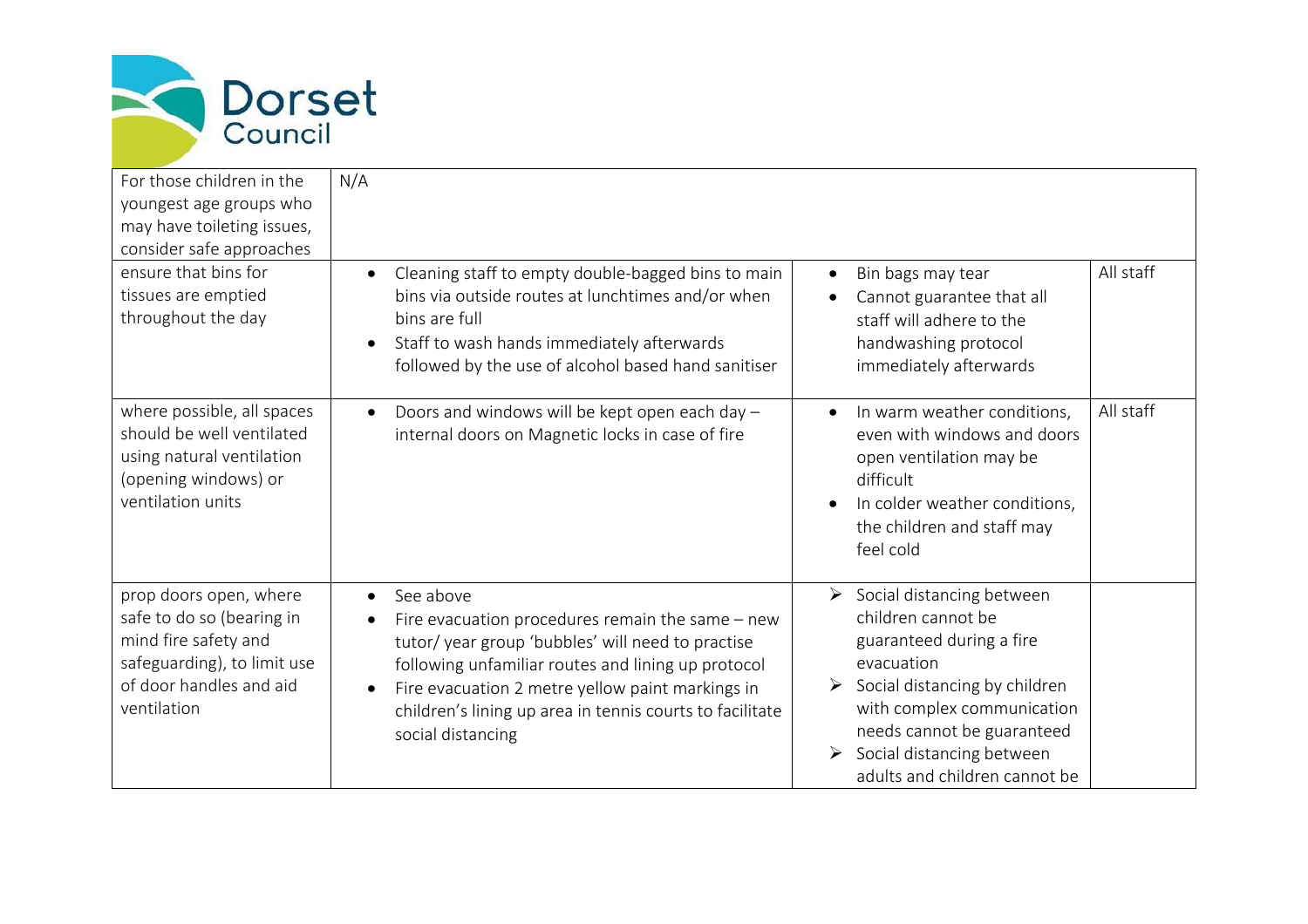

|                                                                                                                                                                                                          | Registers and routines to remain the same with<br>online registrations completed by staff in their<br>allocated tutor group 'bubble'                                                                                                                                                                                                                                                | guaranteed during a fire<br>evacuation                                                                                                          |                                |
|----------------------------------------------------------------------------------------------------------------------------------------------------------------------------------------------------------|-------------------------------------------------------------------------------------------------------------------------------------------------------------------------------------------------------------------------------------------------------------------------------------------------------------------------------------------------------------------------------------|-------------------------------------------------------------------------------------------------------------------------------------------------|--------------------------------|
| get in touch with public<br>sector buying organisation<br>partners (for example<br>ESPO, YPO, NEPO) about<br>proportionate supplies of<br>soap, anti-bacterial gel<br>and cleaning products if<br>needed | As above - supplies take time to obtain.<br>Some stock is on back order                                                                                                                                                                                                                                                                                                             | Inability to obtain stock<br>$\bullet$<br>before current stock is<br>exhausted - liaise with<br>Cluster schools/LA if needed                    | KW/DC<br>Caretakers            |
| Discuss with staff that<br>there is no need for<br>anything other than<br>normal personal hygiene                                                                                                        | Staff dress code professional as clothes do not need<br>to be cleaned any more often than usual                                                                                                                                                                                                                                                                                     | Staff member does not wear<br>$\bullet$<br>laundered clothing                                                                                   | DC/SLT                         |
| Consider measures to<br>support staff mental<br>health and well being                                                                                                                                    | Continue to celebrate staffs' successes<br>Provision of complimentary staff breakfast on INSET<br>day<br>Engagement in the use of the Diary Toolkit project<br>and Teacher5ADay to support staffs' mental health<br>and wellbeing<br>SLT to touch base with staff regularly and check<br>that they are well<br>Signpost resources available through Dorset<br>Healthcare - see link | Individuals who do not<br>$\bullet$<br>engage with resources<br>Individuals who do not<br>$\bullet$<br>respond to contact from their<br>buddies | <b>SLT</b><br>Staff<br>buddies |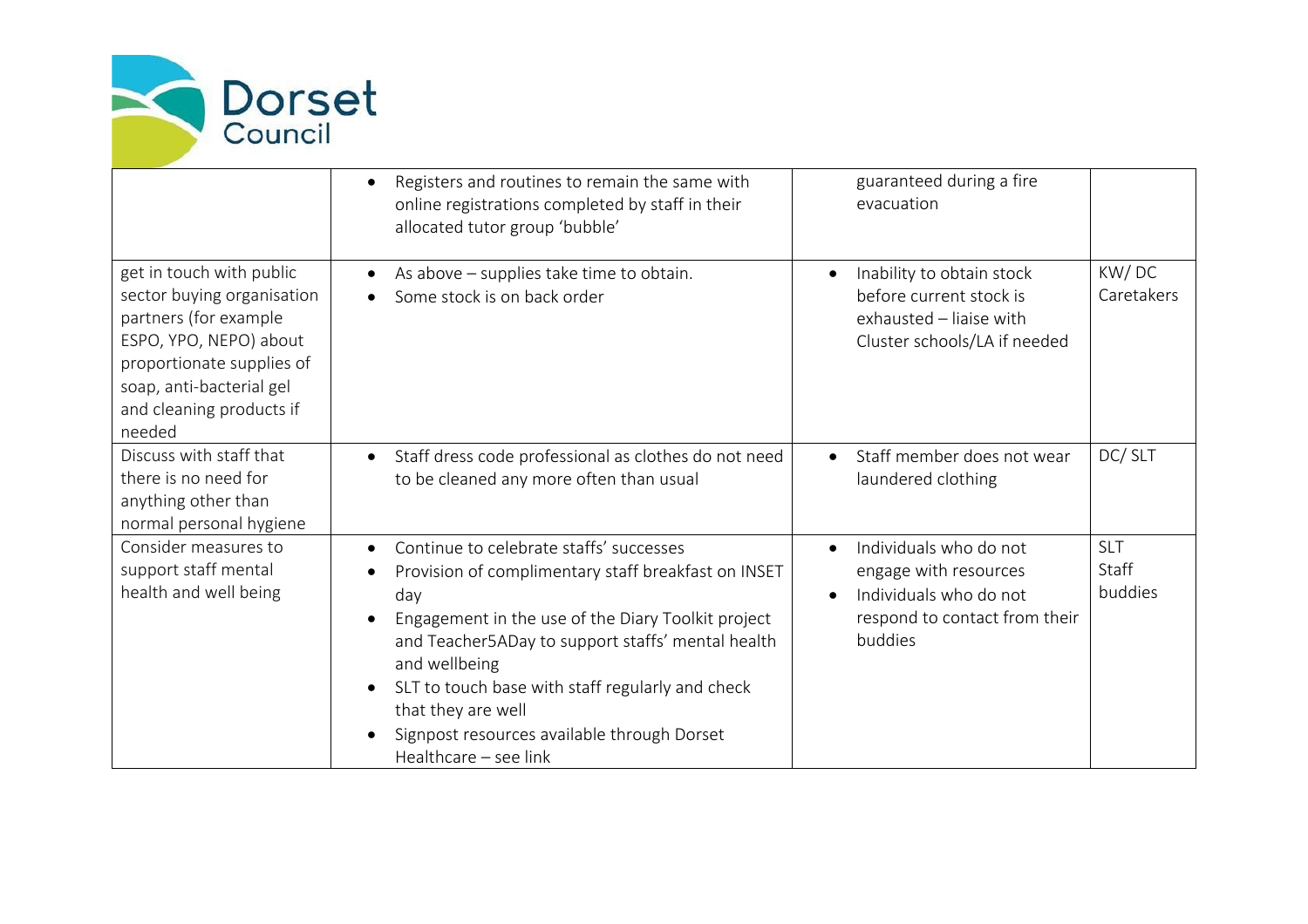

|                                                                                                                                                                  | (https://www.dorsethealthcare.nhs.uk/coronavirus-<br>1/mental-healthwellbeing-advice)<br>Ensure that staff continue to have PPA time each<br>week<br>Staff 'buddy system' introduced<br>Additional staff room space provided with furniture<br>arranged to support social distancing<br>Staff should avoid close face to face contact and<br>minimise time spent within 1 metre of anyone |                                                                                                                                                                                                                                        |                              |
|------------------------------------------------------------------------------------------------------------------------------------------------------------------|-------------------------------------------------------------------------------------------------------------------------------------------------------------------------------------------------------------------------------------------------------------------------------------------------------------------------------------------------------------------------------------------|----------------------------------------------------------------------------------------------------------------------------------------------------------------------------------------------------------------------------------------|------------------------------|
| Social distancing                                                                                                                                                |                                                                                                                                                                                                                                                                                                                                                                                           |                                                                                                                                                                                                                                        |                              |
| accessing rooms directly<br>from outside where<br>possible                                                                                                       | Use classrooms with doors that have direct outdoor<br>access where possible                                                                                                                                                                                                                                                                                                               | Social distancing between<br>children cannot be<br>guaranteed<br>Social distancing by children<br>with complex communication<br>needs cannot be guaranteed<br>Social distancing between<br>adults and children cannot be<br>guaranteed | DC/CW                        |
| Implement a two-way<br>circulation, always walking<br>on the left hand side of<br>the corridor to keep<br>groups apart as they move<br>through the setting where | Use a two-way route in the school's corridors to<br>minimise the risk of children/ adults passing each<br>other<br>Strongly encourage the wearing of face coverings<br>by children in KS3 (unless in an exempt group)                                                                                                                                                                     | The risk of children wanting<br>to take a 'short cut', deciding<br>not to adhere to the one way<br>system                                                                                                                              | DC/SLT/<br>KW/<br>caretakers |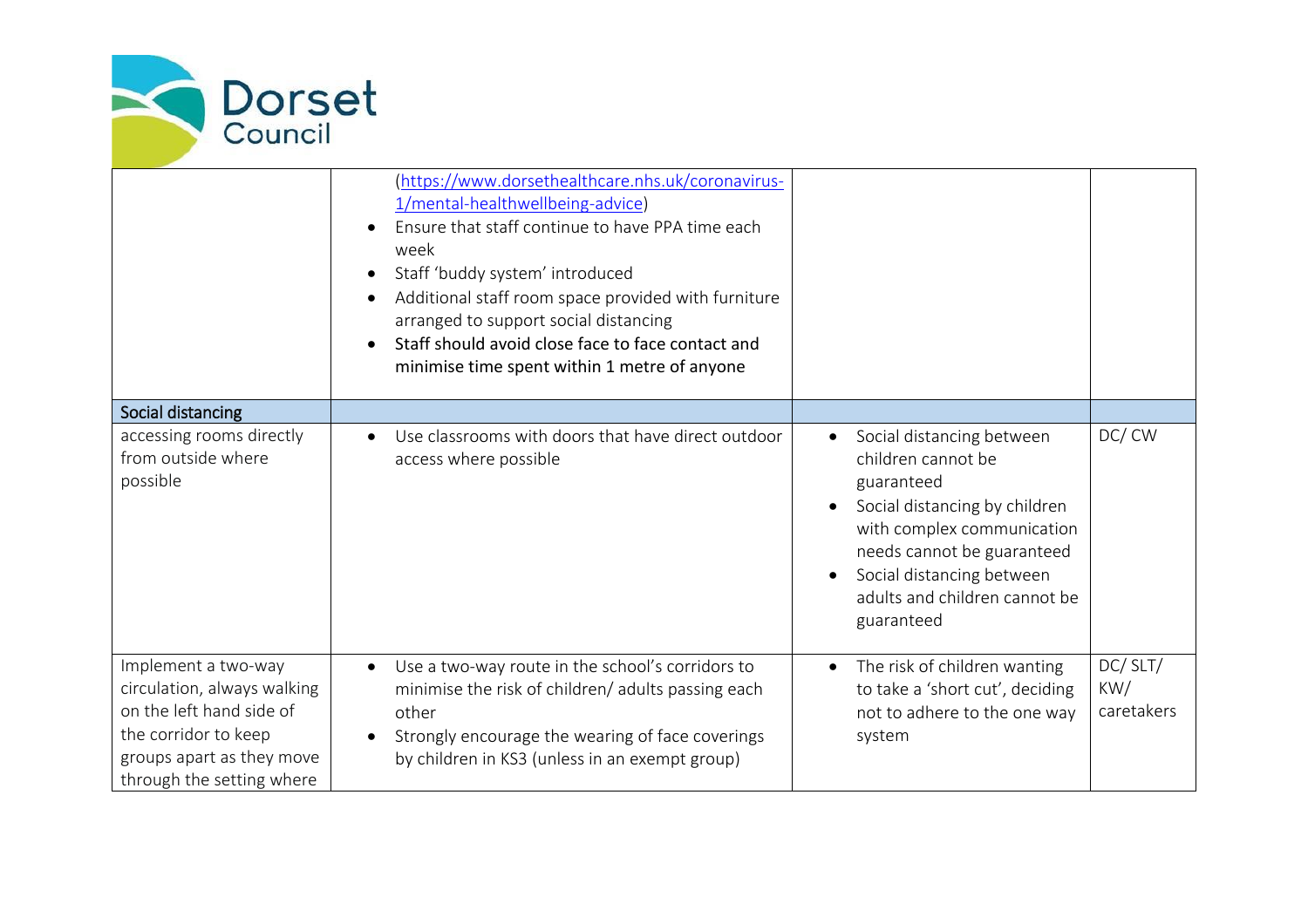

| spaces are accessed by<br>corridors                                                                                                                                                    | Embed the importance of children walking in single<br>file, socially distanced when moving around the<br>school with the tutor leading and a corridor<br>monitor/ prefect at the back<br>Promote whole school staff responsibility to<br>support the embedding of consistent practices to<br>facilitate the ethos of 'calm corridors' and 'calm<br>classrooms' across the school                                    |                                                                                                                                                                                                                                                                                                                                                       |                                           |
|----------------------------------------------------------------------------------------------------------------------------------------------------------------------------------------|---------------------------------------------------------------------------------------------------------------------------------------------------------------------------------------------------------------------------------------------------------------------------------------------------------------------------------------------------------------------------------------------------------------------|-------------------------------------------------------------------------------------------------------------------------------------------------------------------------------------------------------------------------------------------------------------------------------------------------------------------------------------------------------|-------------------------------------------|
| staggering year groups'<br>start and end of day times<br>- children and young<br>people should clean their<br>hands beforehand and<br>enter in the tutor groups<br>they are already in | All year group 'hubs' of children in timetabled<br>remote classrooms incorporating outdoor learning<br>opportunities to minimise movement around the<br>school<br>Hand and respiratory hygiene protocols in place<br>before and after children eat<br>Children to keep packed lunched under their desks<br>Staggered lunch slots for each year group, with hot<br>school meal option and packed lunches in the hall | Cannot guarantee that all<br>$\bullet$<br>children will adhere to the<br>hand hygiene protocol<br>Social distancing between<br>children cannot be<br>guaranteed<br>Social distancing by children<br>with complex communication<br>needs cannot be guaranteed<br>Social distancing between<br>$\bullet$<br>adults and children cannot be<br>guaranteed | DC/CW<br>Teachers/<br>TAs/First<br>Aiders |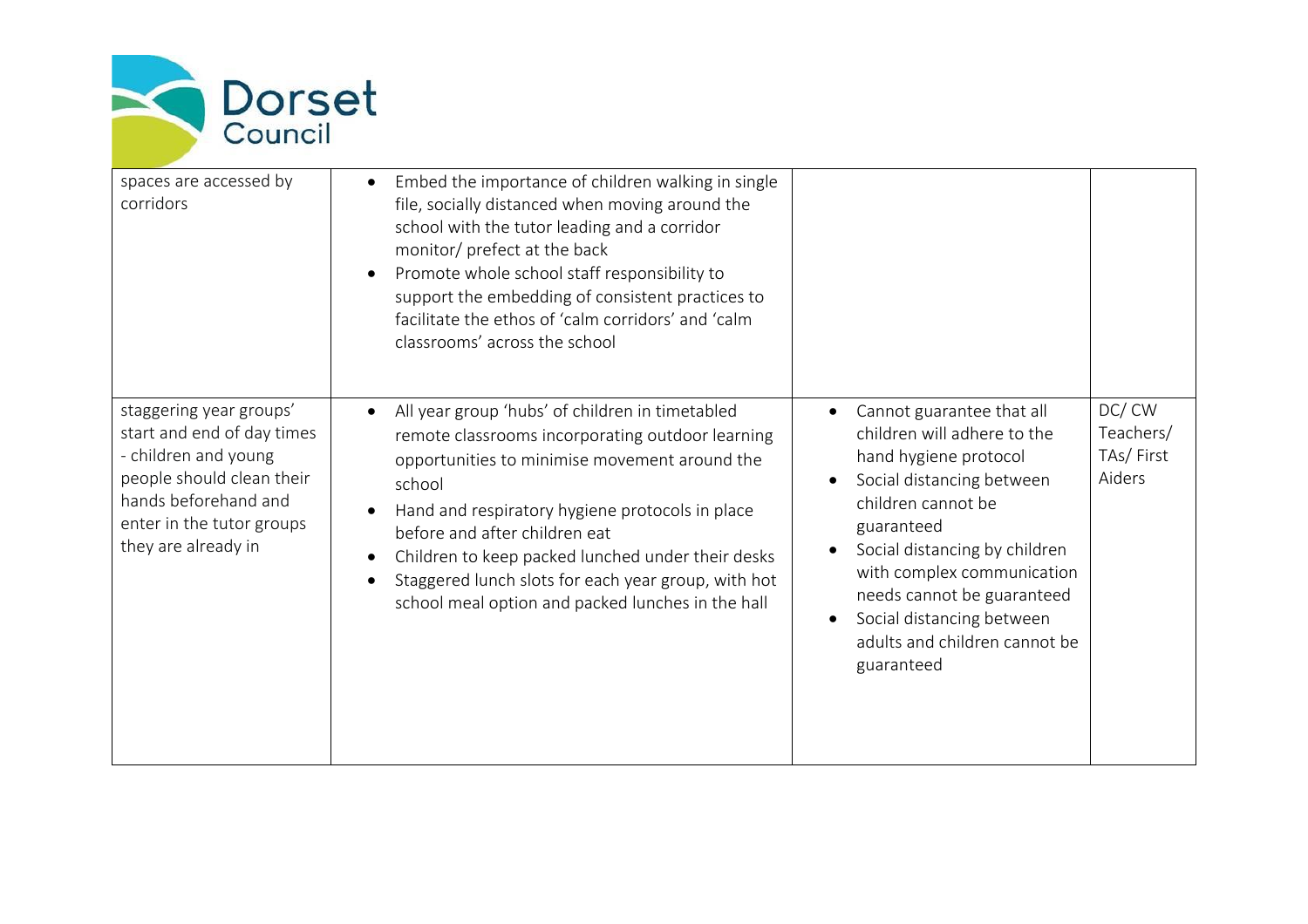

| ensuring that toilets do<br>not become crowded by<br>limiting the number of<br>children or young people<br>who use the toilet facilities<br>at one time | Allocated toilet blocks for tutor groups<br>Toilet passes to be used during lessons where<br>necessary<br>Toilets cleaned regularly during the day (after<br>break, lunch and the end of the school day)<br>Extra posters in toilets to promote good hand and<br>respiratory hygiene protocols<br>Posters of the school's toilet charter displayed in all<br>$\bullet$<br>toilet facilities to promote our high expectations of<br>behaviour<br>Adults always use separate toilet facilities | Congestion in toilets by<br>children who 'forget' to<br>follow this protocol<br>Children will need to access<br>$\bullet$<br>the same sets of facilities at<br>timetabled intervals that will<br>be monitored by staff<br>whenever possible, but cross<br>contamination cannot be<br>entirely ruled out<br>Good respiratory hygiene and<br>hand washing for all children<br>cannot be guaranteed<br>Social distancing between<br>children cannot be<br>guaranteed<br>Social distancing by children<br>with complex communication<br>needs cannot be guaranteed<br>Social distancing between<br>adults and children cannot be<br>guaranteed |
|---------------------------------------------------------------------------------------------------------------------------------------------------------|----------------------------------------------------------------------------------------------------------------------------------------------------------------------------------------------------------------------------------------------------------------------------------------------------------------------------------------------------------------------------------------------------------------------------------------------------------------------------------------------|--------------------------------------------------------------------------------------------------------------------------------------------------------------------------------------------------------------------------------------------------------------------------------------------------------------------------------------------------------------------------------------------------------------------------------------------------------------------------------------------------------------------------------------------------------------------------------------------------------------------------------------------|
|---------------------------------------------------------------------------------------------------------------------------------------------------------|----------------------------------------------------------------------------------------------------------------------------------------------------------------------------------------------------------------------------------------------------------------------------------------------------------------------------------------------------------------------------------------------------------------------------------------------------------------------------------------------|--------------------------------------------------------------------------------------------------------------------------------------------------------------------------------------------------------------------------------------------------------------------------------------------------------------------------------------------------------------------------------------------------------------------------------------------------------------------------------------------------------------------------------------------------------------------------------------------------------------------------------------------|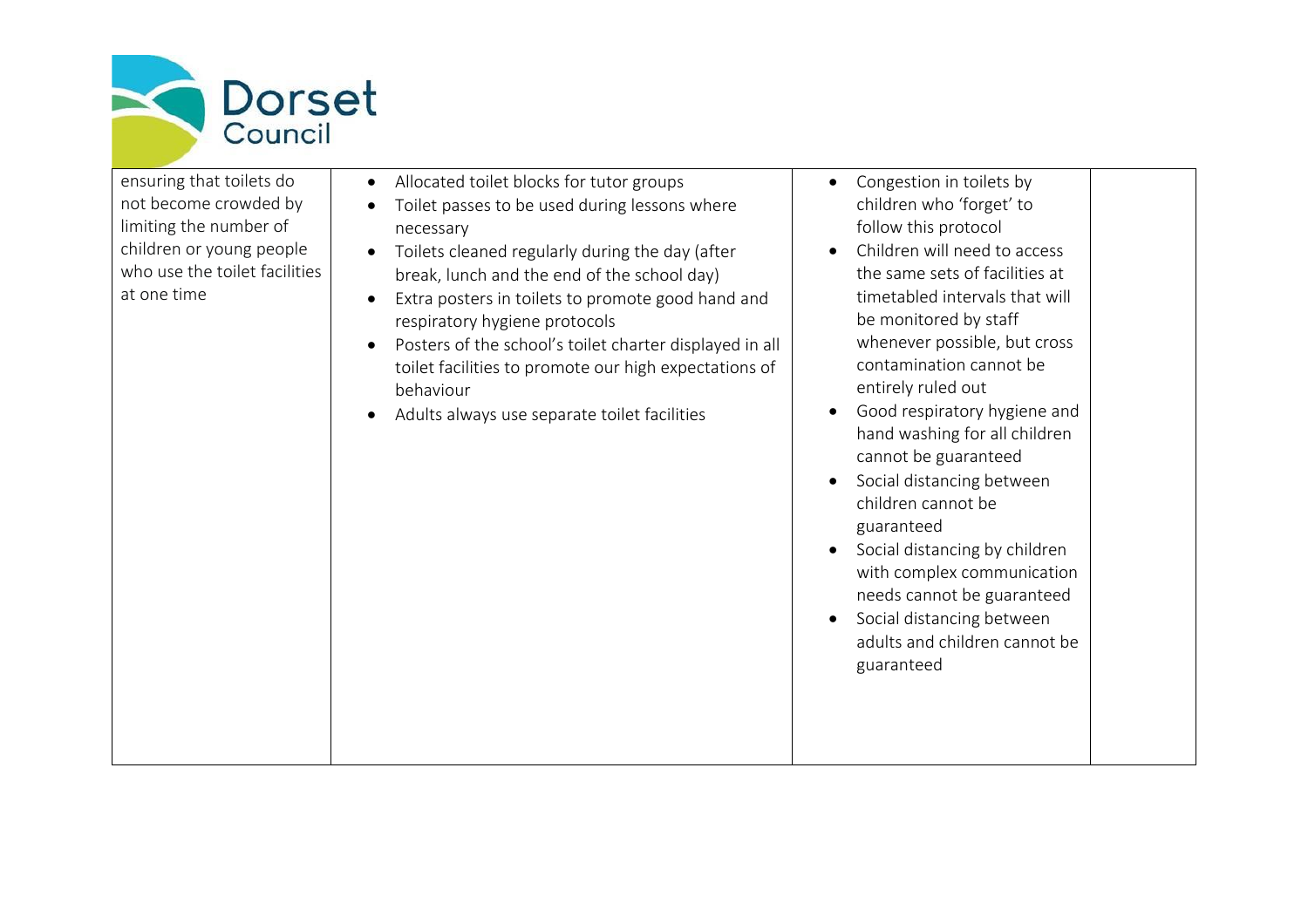

Specific measures for some children and young people who will need additional support to follow these measures

- Re-visit and model social distancing daily, linked to the school's behaviour system, awarding Praise Points (via Go4Schools), for children trying their best to follow the charter
- Share a social story with children who have SEND or complex communication needs
- Liaise with parents/ carers to encourage them to continue social distancing measures at home
- Use online videos/songs to reinforce good practices
- Review individual risk assessment plans for vulnerable children including those with an EHCP and/ or behaviour plan
- Continue to reflect and review the Behaviour Management and Anti-Bullying Policy Covid Addendum to ensure that all children are supported
- Work with local services in Dorset Council to ensure the services and support are in place for children with complex communication needs or other identified needs to tailor provision and support provided at school

| $\bullet$ | Cannot guarantee that all   | SENDCo       |
|-----------|-----------------------------|--------------|
|           | children will adhere to the | <b>LELSA</b> |
|           | social distancing measures  | Pastoral     |

- Cannot guarantee that all children will adhere to the hand and respiratory hygiene protocols Lead Teachers
- Cannot guarantee that all parents/ carers will encourage children to adhere to social distancing measures in place outside the school setting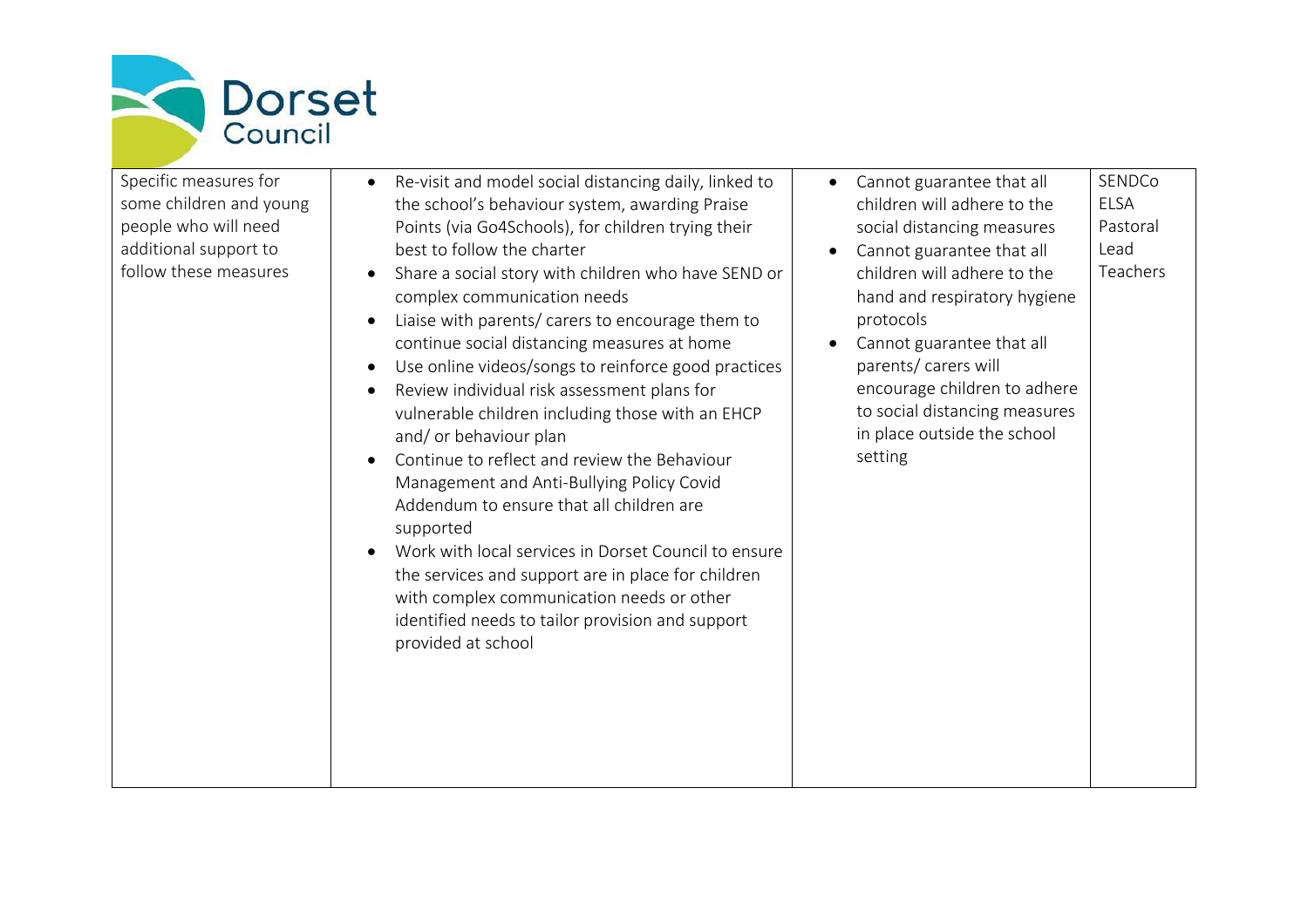

| Use outside space<br>for exercise and breaks:<br>Consider outdoor<br>education, where possible,<br>as this can limit<br>transmission and more<br>easily allow for distance<br>between children and staff | Plan timetabled outdoor learning time daily for<br>$\bullet$<br>children in each year group 'hub'<br>Use of timetabled P.E./Games lessons<br>Encourage outdoor learning for Jigsaw PSHCE<br>lessons and other lessons e.g. Science, Art (nature)<br>etc. if weather permits<br>Deliver Forest School provision (on Tuesdays), | $\triangleright$ Sun-safe concerns<br>$\triangleright$ Cross-contamination with<br>outside areas / hard surfaces<br>$\triangleright$ Social distancing between<br>children cannot be<br>guaranteed<br>Social distancing by children<br>➤<br>with complex communication | DC/CW<br>Teachers/<br><b>TAs</b> |
|----------------------------------------------------------------------------------------------------------------------------------------------------------------------------------------------------------|-------------------------------------------------------------------------------------------------------------------------------------------------------------------------------------------------------------------------------------------------------------------------------------------------------------------------------|------------------------------------------------------------------------------------------------------------------------------------------------------------------------------------------------------------------------------------------------------------------------|----------------------------------|
|                                                                                                                                                                                                          | throughout the year<br>Timetable the (1) outdoor sensory play, (2) outdoor<br>exercise equipment to year groups on a weekly rota<br>with all hard surfaces cleaned thoroughly following<br>use using a virucidal spray                                                                                                        | needs cannot be guaranteed<br>$\triangleright$ Social distancing between<br>adults and children cannot be<br>guaranteed                                                                                                                                                |                                  |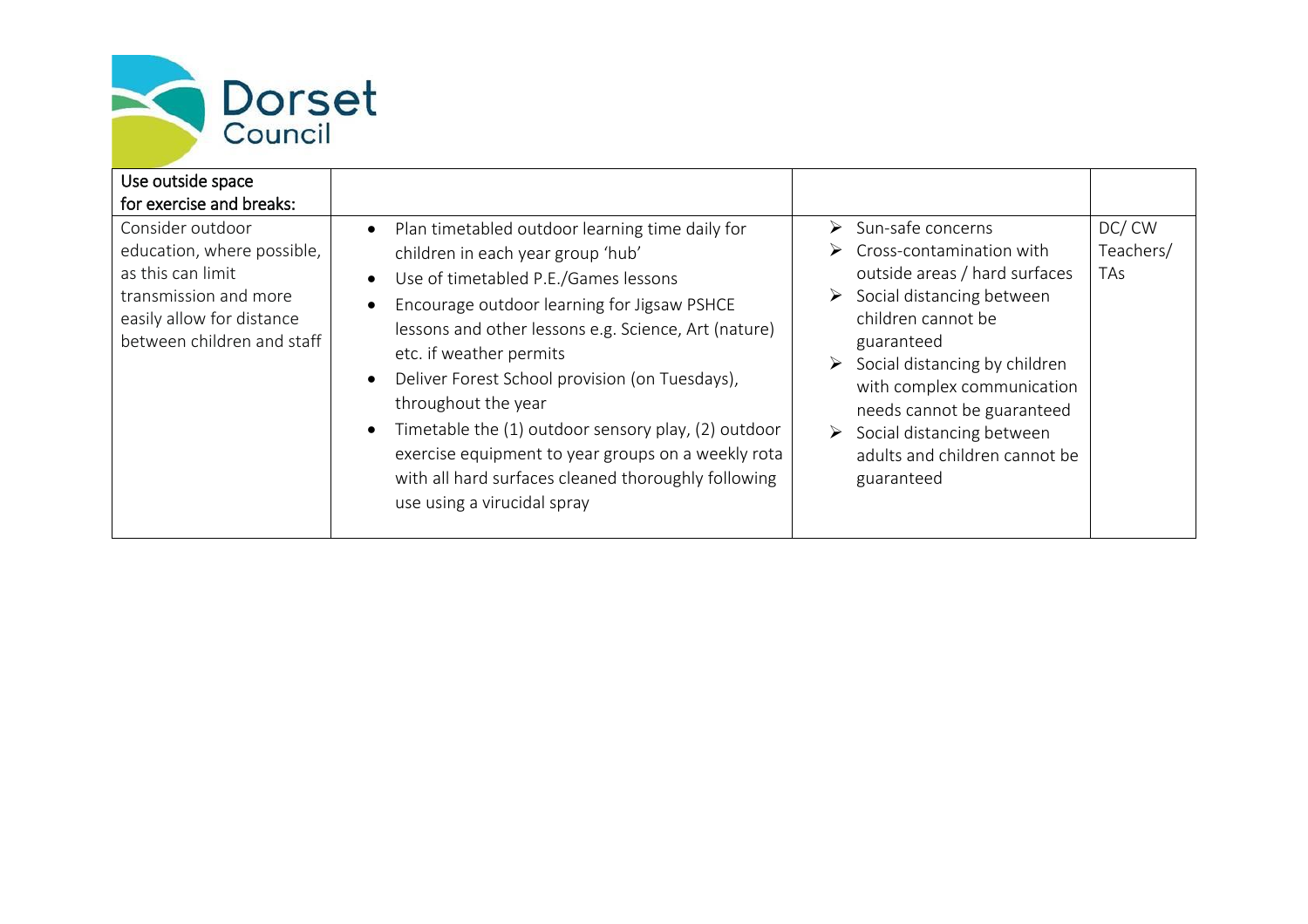

| outdoor equipment should<br>not be used unless the<br>setting is able to ensure<br>that it is appropriately<br>cleaned between groups<br>of children and young<br>people using it, and that<br>multiple groups do not use<br>it simultaneously<br>Read COVID-19: cleaning<br>of non-healthcare settings | Outdoor sensory play area and outdoor gym<br>$\bullet$<br>equipment will be open to year groups on a weekly<br>rota and all hard surfaces will be cleaned following<br>use using a virucidal spray<br>Play equipment to be used with hard surfaces that<br>can be cleaned using a virucidal spray<br>Allocated play equipment with hard surfaces for<br>each year group 'bubble' (to facilitate cleaning)<br>All year groups' resources will be kept separate and<br>will be cleaned after use using a virucidal spray<br>Any shared equipment will be cleaned frequently<br>and meticulously and always between hubs using a<br>virucidal spray<br>Where appropriate, equipment may be rotated to<br>allow them to be left unused and out of reach for a<br>period of 48 hours (72 hours for plastics) between<br>use by different bubbles | $\triangleright$ Sterilisation of equipment is<br>not possible<br>$\triangleright$ Social distancing between<br>children cannot be<br>guaranteed<br>$\triangleright$ Social distancing by children<br>with complex communication<br>needs cannot be guaranteed<br>Social distancing between<br>adults and children cannot be<br>guaranteed | DC/CW<br>Teachers/<br><b>TAs</b> |
|---------------------------------------------------------------------------------------------------------------------------------------------------------------------------------------------------------------------------------------------------------------------------------------------------------|---------------------------------------------------------------------------------------------------------------------------------------------------------------------------------------------------------------------------------------------------------------------------------------------------------------------------------------------------------------------------------------------------------------------------------------------------------------------------------------------------------------------------------------------------------------------------------------------------------------------------------------------------------------------------------------------------------------------------------------------------------------------------------------------------------------------------------------------|--------------------------------------------------------------------------------------------------------------------------------------------------------------------------------------------------------------------------------------------------------------------------------------------------------------------------------------------|----------------------------------|
| For shared rooms:                                                                                                                                                                                                                                                                                       |                                                                                                                                                                                                                                                                                                                                                                                                                                                                                                                                                                                                                                                                                                                                                                                                                                             |                                                                                                                                                                                                                                                                                                                                            |                                  |
| Carefully consider the use<br>of halls, dining areas and<br>internal and external<br>sports facilities                                                                                                                                                                                                  | Timetabled arrangements for children in school<br>Minimal use of shared areas<br>Lunch to be eaten in staggered slots for year group<br>'hubs'<br>Each year group 'hub' to have their own play<br>equipment<br>Each year group will have their own allocated<br>outdoor zone to play in at break and lunch times                                                                                                                                                                                                                                                                                                                                                                                                                                                                                                                            | Social distancing between<br>$\bullet$<br>children cannot be<br>guaranteed<br>Social distancing by children<br>with complex communication<br>needs cannot be guaranteed                                                                                                                                                                    | DC/CW<br>Teachers/<br>TAs        |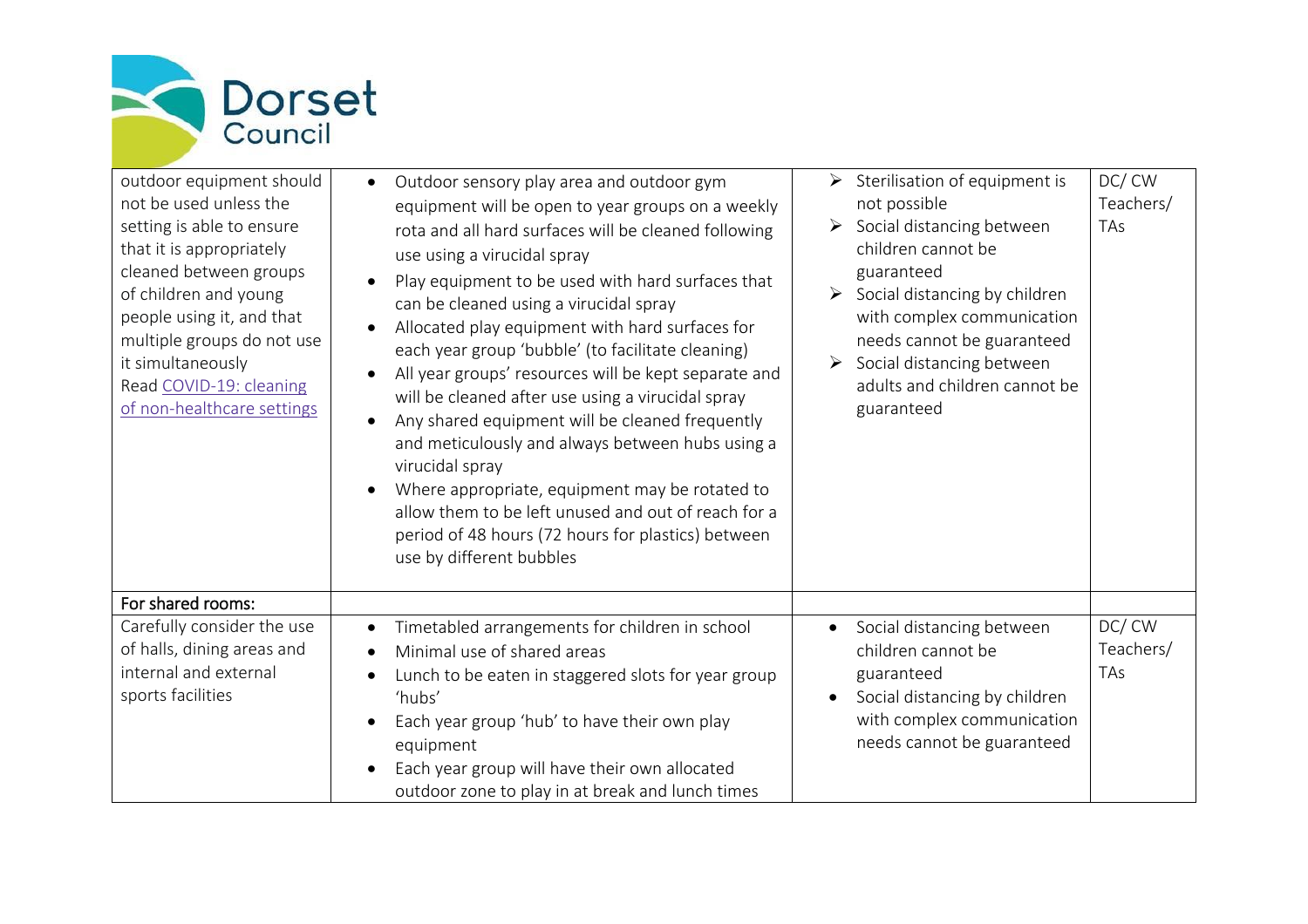

|                                                                     | Cleaning protocol in place using virucidal spray on<br>hard surfaces<br>Cleaning contract and arrangements in place                                                                                                                                                                                                                                                                                                                                                                                                                                                                                                                                                                                                 | Social distancing between<br>$\bullet$<br>adults and children cannot be<br>guaranteed                                               |                    |
|---------------------------------------------------------------------|---------------------------------------------------------------------------------------------------------------------------------------------------------------------------------------------------------------------------------------------------------------------------------------------------------------------------------------------------------------------------------------------------------------------------------------------------------------------------------------------------------------------------------------------------------------------------------------------------------------------------------------------------------------------------------------------------------------------|-------------------------------------------------------------------------------------------------------------------------------------|--------------------|
| stagger the use of staff<br>rooms and offices to limit<br>occupancy | Provision of PPE to meet staffs' needs/ wishes,<br>providing them with a choice<br>Staff room furniture arranged to facilitate social<br>distancing<br>Staff rota for break and lunch times to limit<br>occupancy<br>Staff should avoid close face to face contact and<br>minimise time spent within 1 metre of anyone<br>Staff assigned to designated staff rooms/areas in<br>the school, including the main staff room and a new<br>staff room area set up in the Sewing Room<br>Limited access to office/ resource areas<br>Weekly review of staffs/ needs with adaptations as<br>agreed during staff meetings<br>Staff to use 'NetSupport Notify' to share any<br>essential messages to tutor/year group 'hubs' | Social distancing between<br>staff cannot be guaranteed<br>Social distancing between<br>adults and children cannot be<br>guaranteed | DC/CW<br>All staff |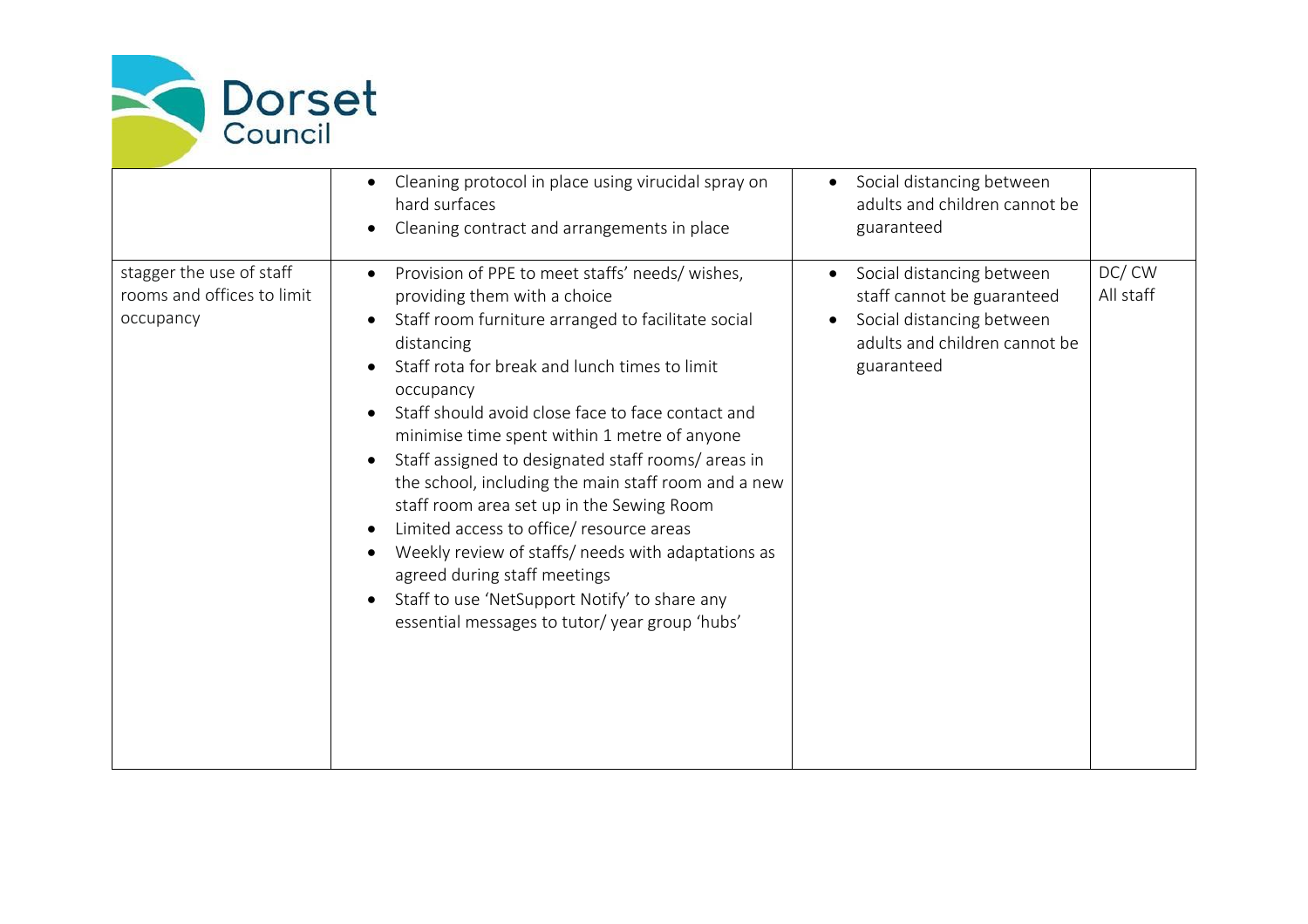

| Reduce the use of shared                                                                                                                                      |                                                                                                                                                                                                                                                                                                                                                                                                                              |                                                                                                                                                                                                                                                                                       |            |
|---------------------------------------------------------------------------------------------------------------------------------------------------------------|------------------------------------------------------------------------------------------------------------------------------------------------------------------------------------------------------------------------------------------------------------------------------------------------------------------------------------------------------------------------------------------------------------------------------|---------------------------------------------------------------------------------------------------------------------------------------------------------------------------------------------------------------------------------------------------------------------------------------|------------|
| resources:                                                                                                                                                    |                                                                                                                                                                                                                                                                                                                                                                                                                              |                                                                                                                                                                                                                                                                                       |            |
| Limit the amount of<br>shared resources that are<br>taken home and limit<br>exchange of take-home<br>resources between<br>children, young people<br>and staff | 'Live' Assessment for Learning to be used daily with<br>$\bullet$<br>verbal feedback and shared, written feedback<br>provided via VLE<br>Teachers can take books and other shared<br>resources home to assess to facilitate children's<br>education and development<br>Children can take books or a resource home to<br>facilitate their learning with returned resources left<br>in a box for 48 hours before being handled | Staff who forget to adhere to<br>$\bullet$<br>this guidance e.g. taking<br>shared resources home                                                                                                                                                                                      | <b>SLT</b> |
| Avoid the sharing of any<br>stationery and other<br>equipment                                                                                                 | Reinforce the class charter, emphasising the<br>$\bullet$<br>importance of children not sharing stationery or<br>other equipment<br>Children to bring into school their own stationery<br>each day<br>Individual stationery packs will be provided for any<br>child who does not have his/ her own stationery<br>Shared materials and surfaces will be cleaned daily<br>with virucidal spray                                 | It cannot be guaranteed that<br>$\bullet$<br>children will not inadvertently<br>share resources<br>Disinfection only is possible of<br>areas or objects with hard<br>surfaces as sterilisation of<br>surfaces or objects with hard<br>surfaces in a school setting is<br>not possible |            |
| Practical lessons can go<br>ahead if equipment can be<br>cleaned thoroughly and<br>the classroom or other<br>learning environment is<br>occupied by the same  | Practical lessons led by specialist teachers to<br>$\bullet$<br>continue adhering to Covid hygiene/ cleaning<br>protocols:<br>Any shared equipment will be cleaned frequently<br>and meticulously and always between hubs using a<br>virucidal spray                                                                                                                                                                         | Social distancing between<br>$\bullet$<br>children cannot be<br>guaranteed<br>Social distancing by children<br>with complex communication<br>needs cannot be guaranteed                                                                                                               |            |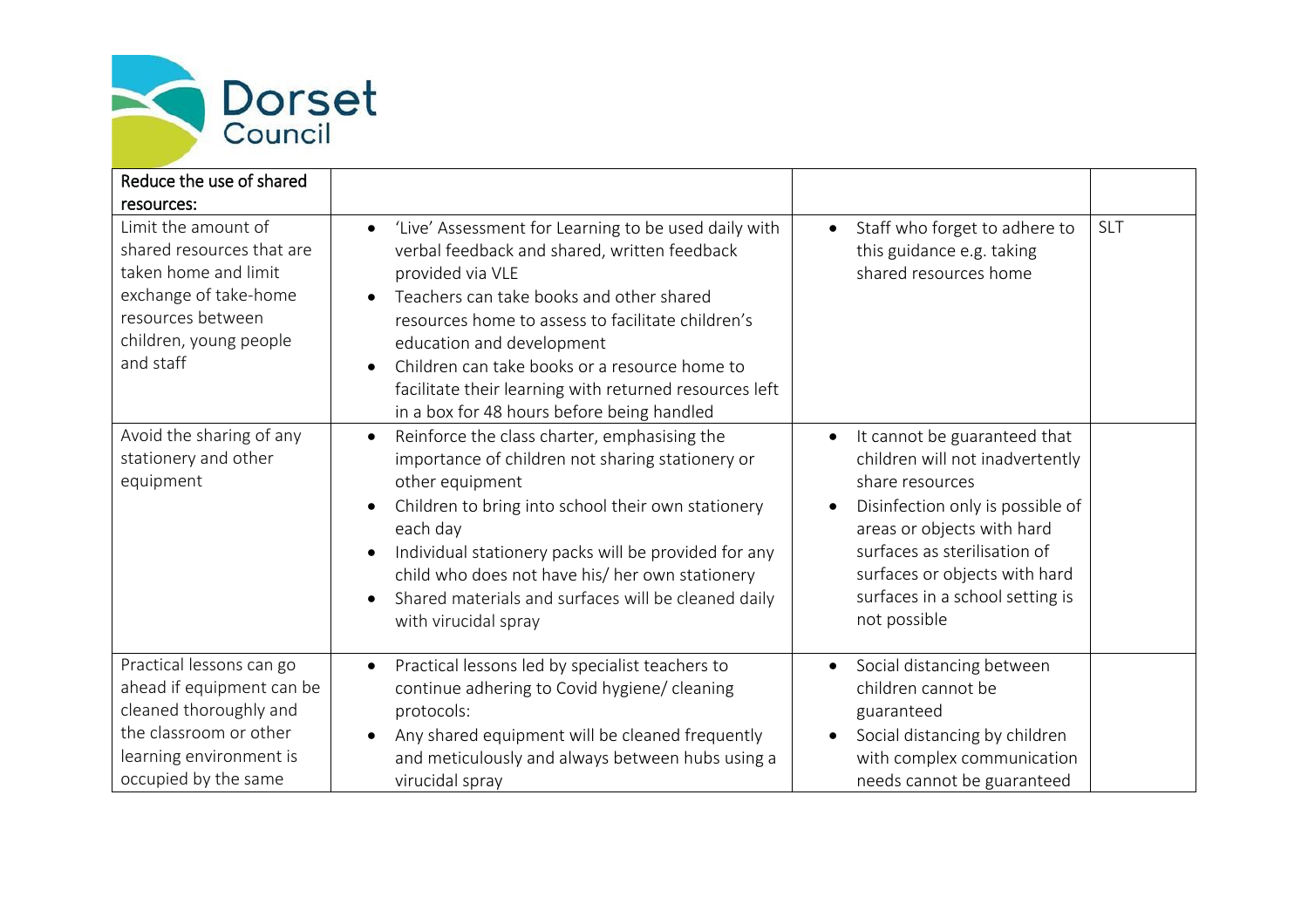

| children or young people<br>in one day, or properly<br>cleaned between cohorts                                           | Where appropriate, equipment may be rotated to<br>allow them to be left unused and out of reach for a<br>period of 48 hours (72 hours for plastics) between<br>use by different hubs                                                                                                                                                                                                                                                                                                                                                                                                                                           | Social distancing between<br>adults and children cannot be<br>guaranteed<br>Disinfection only is possible of<br>areas or objects with hard<br>surfaces as sterilisation of<br>surfaces or objects with hard<br>surfaces in a school setting is<br>not possible                |                         |
|--------------------------------------------------------------------------------------------------------------------------|--------------------------------------------------------------------------------------------------------------------------------------------------------------------------------------------------------------------------------------------------------------------------------------------------------------------------------------------------------------------------------------------------------------------------------------------------------------------------------------------------------------------------------------------------------------------------------------------------------------------------------|-------------------------------------------------------------------------------------------------------------------------------------------------------------------------------------------------------------------------------------------------------------------------------|-------------------------|
| Adjust transport<br>arrangements where<br>necessary including:                                                           |                                                                                                                                                                                                                                                                                                                                                                                                                                                                                                                                                                                                                                |                                                                                                                                                                                                                                                                               |                         |
| encouraging parents and<br>children and young people<br>to walk or cycle to their<br>education setting where<br>possible | $\triangleright$ Clear communications with parents/ carers via<br>electronic communication - letter via Parent Mail/<br>email/school's website/newsletter/Twitter/<br>Facebook page<br>Encourage parents/ carers to where possible walk<br>or cycle to school<br>Ask parents/ carers to ensure that their child/ren<br>wear helmets to protect their heads if they are<br>cycling to school<br>Encourage parents/ carers to use their own vehicle<br>➤<br>and not lift share with other families in different<br>groups<br>When travelling by their own vehicle, advise<br>➤<br>parents/ carers to park away from the school's | $\triangleright$ Social distancing between<br>children cannot be<br>guaranteed<br>$\triangleright$ Social distancing by children<br>with complex communication<br>needs cannot be guaranteed<br>Social distancing between<br>➤<br>adults and children cannot be<br>guaranteed | <b>SLT</b><br>Caretaker |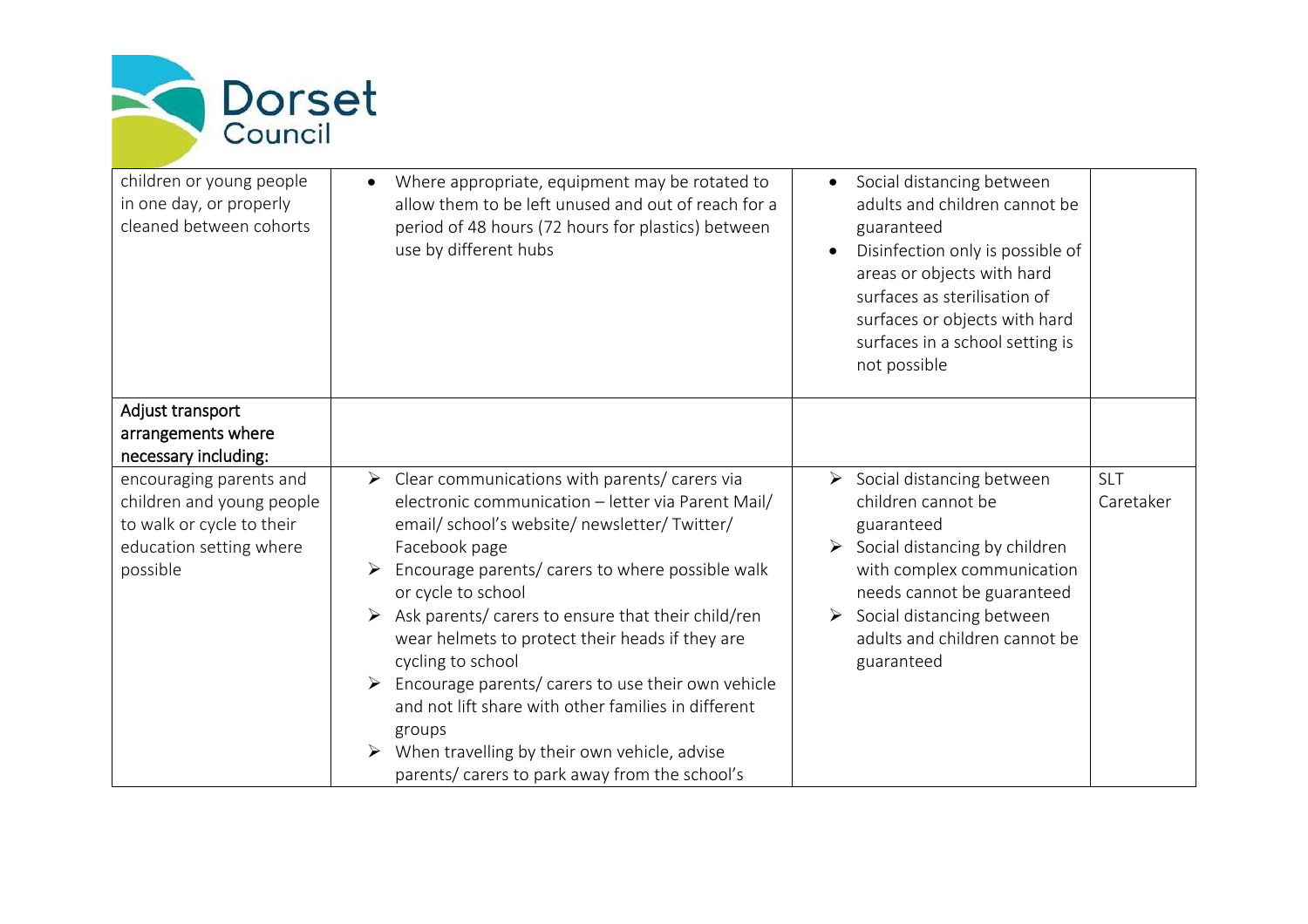

|                                                                                                                                                                                         | entrance and if necessary walk child/ren to the the<br>school's gate<br>Encourage parents/ carers to wear face coverings<br>➤<br>and not to loiter, using clear signage<br>Guide children to enter the school's site via their<br>allocated year groups' 'hub' entrance                                                                                                                                                                                                                                                                                                                                                                                                         |                                                                                                                                                                                                                                                                                           |        |
|-----------------------------------------------------------------------------------------------------------------------------------------------------------------------------------------|---------------------------------------------------------------------------------------------------------------------------------------------------------------------------------------------------------------------------------------------------------------------------------------------------------------------------------------------------------------------------------------------------------------------------------------------------------------------------------------------------------------------------------------------------------------------------------------------------------------------------------------------------------------------------------|-------------------------------------------------------------------------------------------------------------------------------------------------------------------------------------------------------------------------------------------------------------------------------------------|--------|
| schools, parents and<br>young people following<br>the government guidance<br>on how to travel safely,<br>when planning their travel,<br>particularly if public<br>transport is required | $\triangleright$ Clear communications with parents/ carers via<br>electronic communication - letter via Parent Mail/<br>email/school's website/weekly bulleting/Lizard<br>newsletter to share the Government's guidance<br>Liaise with transport providers including taxi<br>➤<br>companies and coach transport to request<br>allocated seats<br>The Government has recommended the use of<br>seating plan on buses for all children as well as the<br>use of face coverings for students over the age of<br>11<br>Face coverings are also required to be worn by<br>children over the age of 11 (unless in the exempt<br>group), on taxis used to transport children to school | $\triangleright$ Social distancing between<br>children cannot be<br>guaranteed<br>$\triangleright$ Social distancing by children<br>with complex communication<br>needs cannot be guaranteed<br>$\triangleright$ Social distancing between<br>adults and children cannot be<br>guaranteed | DC/SLT |
| ensuring that transport<br>arrangements cater for<br>any changes to start and<br>finish times                                                                                           | Liaise with the county transport team to confirm<br>transport arrangements<br>Continue to be flexible around different year<br>groups' staggered start/ end times for children<br>using transport                                                                                                                                                                                                                                                                                                                                                                                                                                                                               | Children may miss transport<br>arrangements and parents/<br>carers may be unable to take<br>them to school                                                                                                                                                                                | JE/MG  |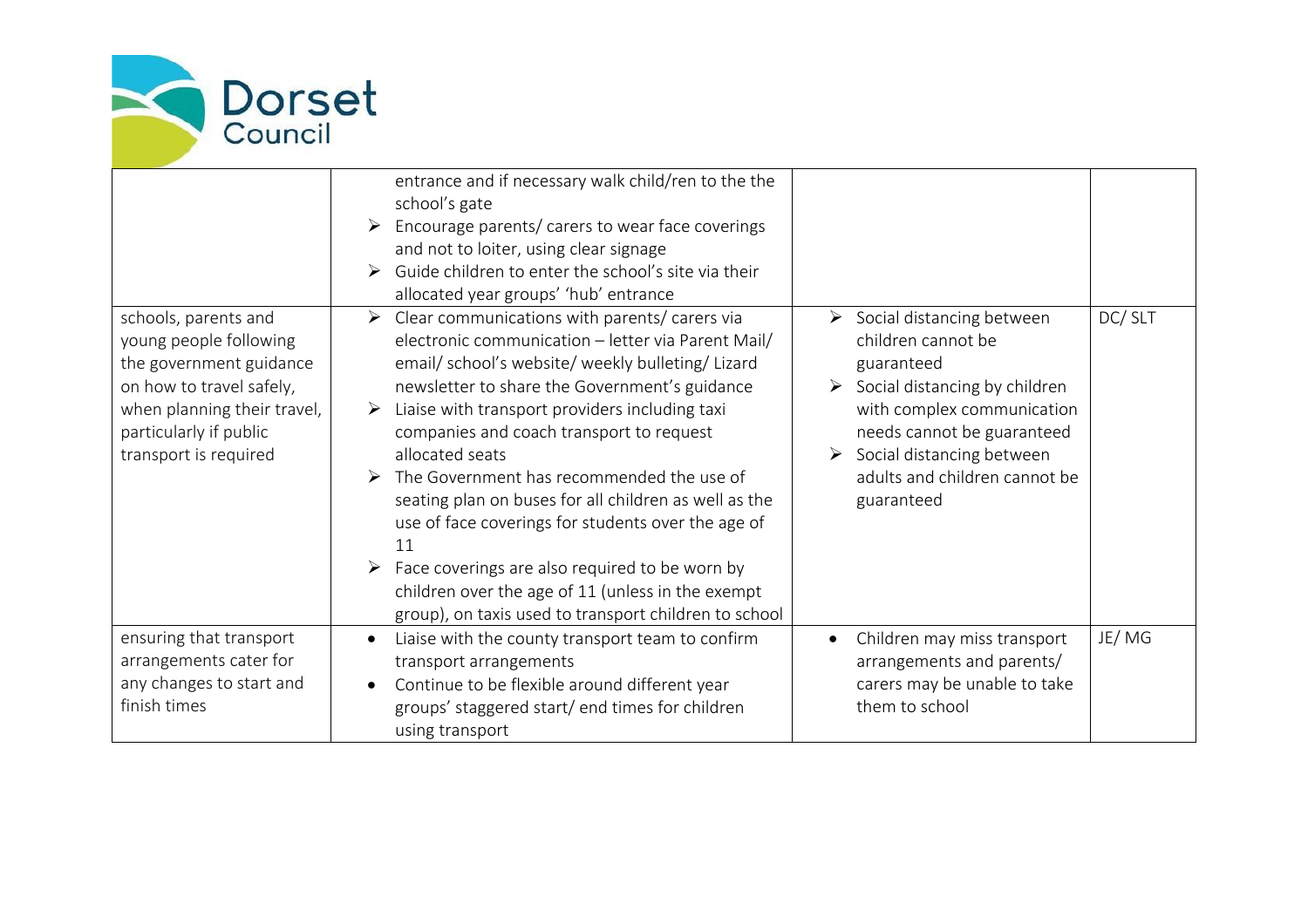

| make sure transport<br>providers do not work if<br>they or a member of their<br>household are displaying<br>any symptoms of<br>coronavirus | Liaise with Dorset Travel to confirm arrangements<br>Clear communications with parents/ carers via<br>electronic communication providing updated<br>transport information - letter via Parent Mail/<br>email/school's website/Facebook page to share<br>the Government's guidance                                                                                                                                                                                                                                                                                                                                                                                                                                                                                                                                                                                     | > Schools have no control over<br>whether transport providers<br>report symptoms of Covid-19                                    | Dorset<br>Transport<br>Services/<br><b>SLT</b> |
|--------------------------------------------------------------------------------------------------------------------------------------------|-----------------------------------------------------------------------------------------------------------------------------------------------------------------------------------------------------------------------------------------------------------------------------------------------------------------------------------------------------------------------------------------------------------------------------------------------------------------------------------------------------------------------------------------------------------------------------------------------------------------------------------------------------------------------------------------------------------------------------------------------------------------------------------------------------------------------------------------------------------------------|---------------------------------------------------------------------------------------------------------------------------------|------------------------------------------------|
| make sure transport<br>providers, as far as<br>possible, follow hygiene<br>rules and try to keep<br>distance from their<br>passengers      | Clear communications with parents/ carers via<br>electronic communication providing updated<br>transport information - letter via Parent Mail/<br>email/school's website/newsletter to share the<br>Government's guidance<br>Liaise with transport services to ensure compliance<br>$\blacktriangleright$<br>whilst travelling, including to:<br>Ensure social distancing is maintained where<br>possible, including at busy entrances, exits, under<br>canopies, bus stops etc.<br>Face coverings should be worn by all children over<br>the age of 11 on private transport arrangements<br>(buses and taxis), used to transport children to<br>school<br>Establish a seating plan on the bus to support the<br>Track and Trace process if and when required<br>Encourage respectful behaviours advising children<br>to follow instructions from drivers about which | Schools have no control over<br>whether transport providers<br>follow hygiene rules and keep<br>to social distancing guidelines | Dorset<br>Transport<br>Services/<br>SLT        |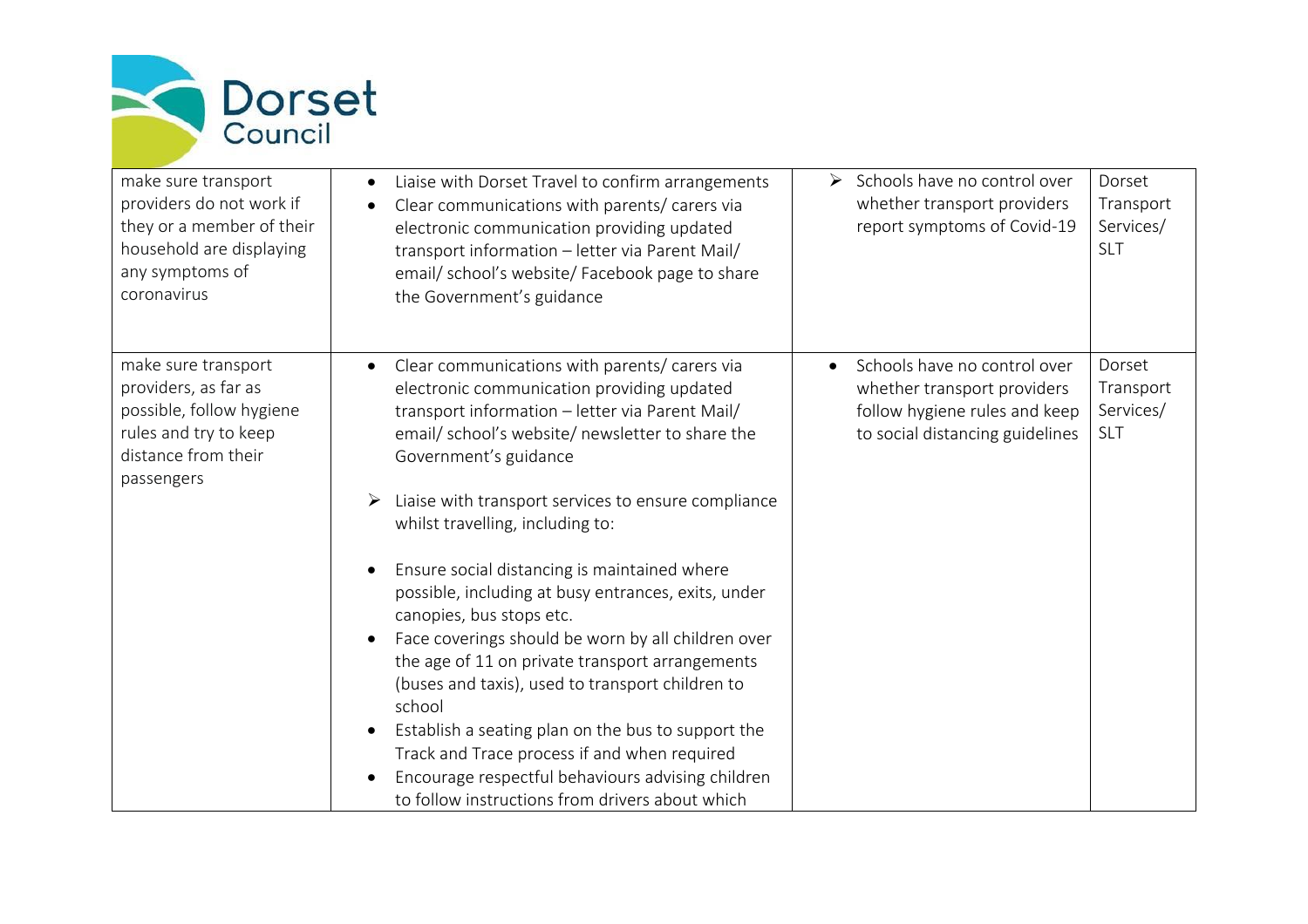

|                                                                                                                                                                                                                                                                    | seats to use; how to queue; or how to follow floor<br>markings etc.<br>Avoid consuming food and drink on buses or in<br>taxis<br>Ask the bus/ taxi driver for help if they need it<br>In the case of an emergency, contact the<br>emergency services<br>If staff become aware that the transport providers<br>fail to follow hygiene rules or social distancing<br>measures, report to County Transport Team and<br>Dorset Council                                                                                                                                                                                                                                                                                            |                                                                                                                                 |                                                |
|--------------------------------------------------------------------------------------------------------------------------------------------------------------------------------------------------------------------------------------------------------------------|-------------------------------------------------------------------------------------------------------------------------------------------------------------------------------------------------------------------------------------------------------------------------------------------------------------------------------------------------------------------------------------------------------------------------------------------------------------------------------------------------------------------------------------------------------------------------------------------------------------------------------------------------------------------------------------------------------------------------------|---------------------------------------------------------------------------------------------------------------------------------|------------------------------------------------|
| taking appropriate actions<br>to reduce risk if hygiene<br>rules and social distancing<br>is not possible, for<br>example when<br>transporting children and<br>young people with<br>complex needs who need<br>support to access the<br>vehicle or fasten seatbelts | Clear communications with parents/ carers via<br>$\blacktriangleright$<br>electronic communication providing updated<br>transport information - letter via Parent Mail<br>email/school's website/newsletter to share<br>updates<br>$\triangleright$ Use of social stories to encourage children's safe<br>transport to and from school (at home and school)<br>Liaise with Dorset Transport Services and parents/<br>carers to ensure compliance whilst travelling,<br>including to:<br>Ensure social distancing is maintained where<br>possible, including at busy entrances, exits, under<br>canopies, bus stops etc.<br>Adults should avoid close face to face contact and<br>minimise time spent within 1 metre of anyone | Schools have no control over<br>whether transport providers<br>follow hygiene rules and keep<br>to social distancing guidelines | Dorset<br>Transport<br>Services/<br><b>SLT</b> |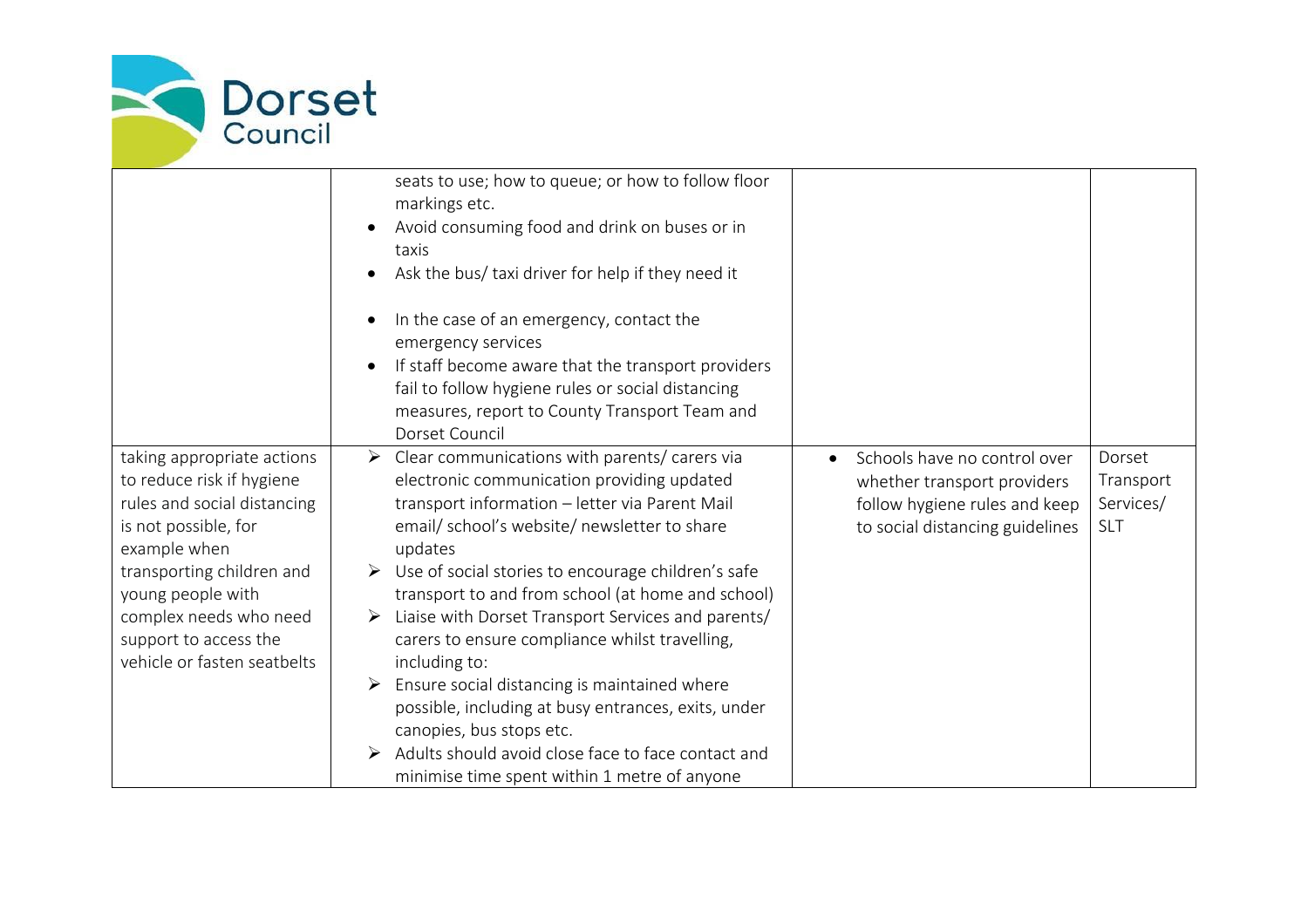

|                                                                                                                                                                                  | $\triangleright$ Ensure the use of face coverings for children over<br>the age of 11 on private transport arrangements<br>(buses and taxis), used to transport children to<br>school<br>$\triangleright$ Monitor seating plan daily to ensure that children<br>sit in their allocated seat<br>$\triangleright$ Encourage respectful behaviours advising children<br>to follow instructions from drivers about which<br>seats to use; how to queue; or how to follow floor<br>markings etc.<br>Avoid consuming food and drink on buses or in<br>taxis<br>Ask the bus/ taxi driver for help if they need it<br>In the case of an emergency, contact the<br>➤<br>emergency services<br>$\triangleright$ If staff become aware that the transport providers<br>fail to follow hygiene rules or social distancing<br>measures, report to County Transport Team and<br>Dorset Council |                                                                          |            |
|----------------------------------------------------------------------------------------------------------------------------------------------------------------------------------|---------------------------------------------------------------------------------------------------------------------------------------------------------------------------------------------------------------------------------------------------------------------------------------------------------------------------------------------------------------------------------------------------------------------------------------------------------------------------------------------------------------------------------------------------------------------------------------------------------------------------------------------------------------------------------------------------------------------------------------------------------------------------------------------------------------------------------------------------------------------------------|--------------------------------------------------------------------------|------------|
| communicating revised<br>travel plans clearly to<br>contractors, local<br>authorities and parents<br>where appropriate (for<br>instance, to agree pick-up<br>and drop-off times) | Clear communications with parents/ carers, local<br>authorities and contractors via electronic<br>communication providing updated transport<br>information/ travel plans - letter via email; Parent<br>Mail; and the school's website                                                                                                                                                                                                                                                                                                                                                                                                                                                                                                                                                                                                                                           | Communications sent are not<br>read by targeted groups or<br>individuals | <b>SLT</b> |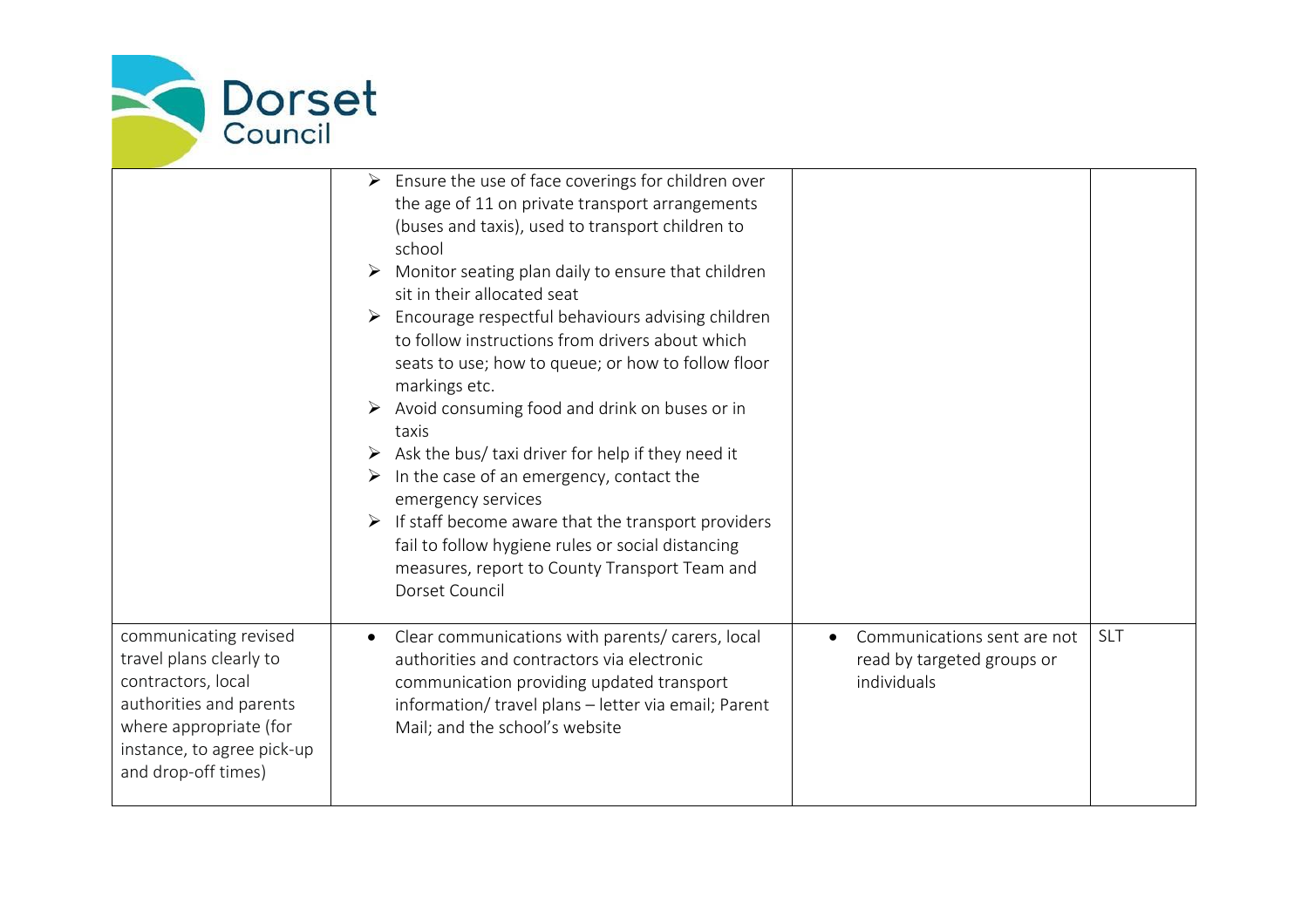

| Response to any infection                                                                           |                                                                                                                                                                                                                                                                                                                                                                                                                                                                                                                                                                                                                                                                                                                                                                                                                                                                                                                                                                                                                                                                                                                                  |                                                                                                                                                                                                                                                                             |                         |
|-----------------------------------------------------------------------------------------------------|----------------------------------------------------------------------------------------------------------------------------------------------------------------------------------------------------------------------------------------------------------------------------------------------------------------------------------------------------------------------------------------------------------------------------------------------------------------------------------------------------------------------------------------------------------------------------------------------------------------------------------------------------------------------------------------------------------------------------------------------------------------------------------------------------------------------------------------------------------------------------------------------------------------------------------------------------------------------------------------------------------------------------------------------------------------------------------------------------------------------------------|-----------------------------------------------------------------------------------------------------------------------------------------------------------------------------------------------------------------------------------------------------------------------------|-------------------------|
| proactively responding to<br>any infection and engaging<br>with the 'NHS Test and<br>Trace' process | Follow the Government's guidelines (see,<br>https://www.gov.uk/government/publications/actions-for-<br>schools-during-the-coronavirus-outbreak/guidance-for-full-<br>opening-schools), and:<br>Train all staff to ensure that they understand the<br>NHS Test and Trace process and how to contact<br>Public Health England local health protection team<br>Provide Lateral flow home testing kits for staff (who<br>are on-site) and children to carry out two tests on a<br>weekly basis- every Monday and Thursday before<br>school<br>Continue to keep a result logs, using Microsoft<br>Forms, for (1) staff and (2) children to record the<br>LFT test results<br>Implement the rapid asymptomatic testing<br>programme following the Coronavirus (COVID-19)<br>asymptomatic testing in schools and colleges<br>guidance for handling any positive tests as a result<br>of that programme<br>Offer support and further training to children in KS3<br>to carry out a Lateral Flow Test at home twice<br>weekly.<br>Track submission of Lateral Flow Test results and<br>liaise with individuals in the school community to | Any delay in reporting of<br>$\bullet$<br>symptoms to SLT<br>Potential delay to access<br>$\bullet$<br>testing if the school has not<br>received LFT and/ or home<br>testing kits<br>Children and staff not<br>consenting to their<br>participation in the LFT<br>programme | <b>SLT</b><br>All staff |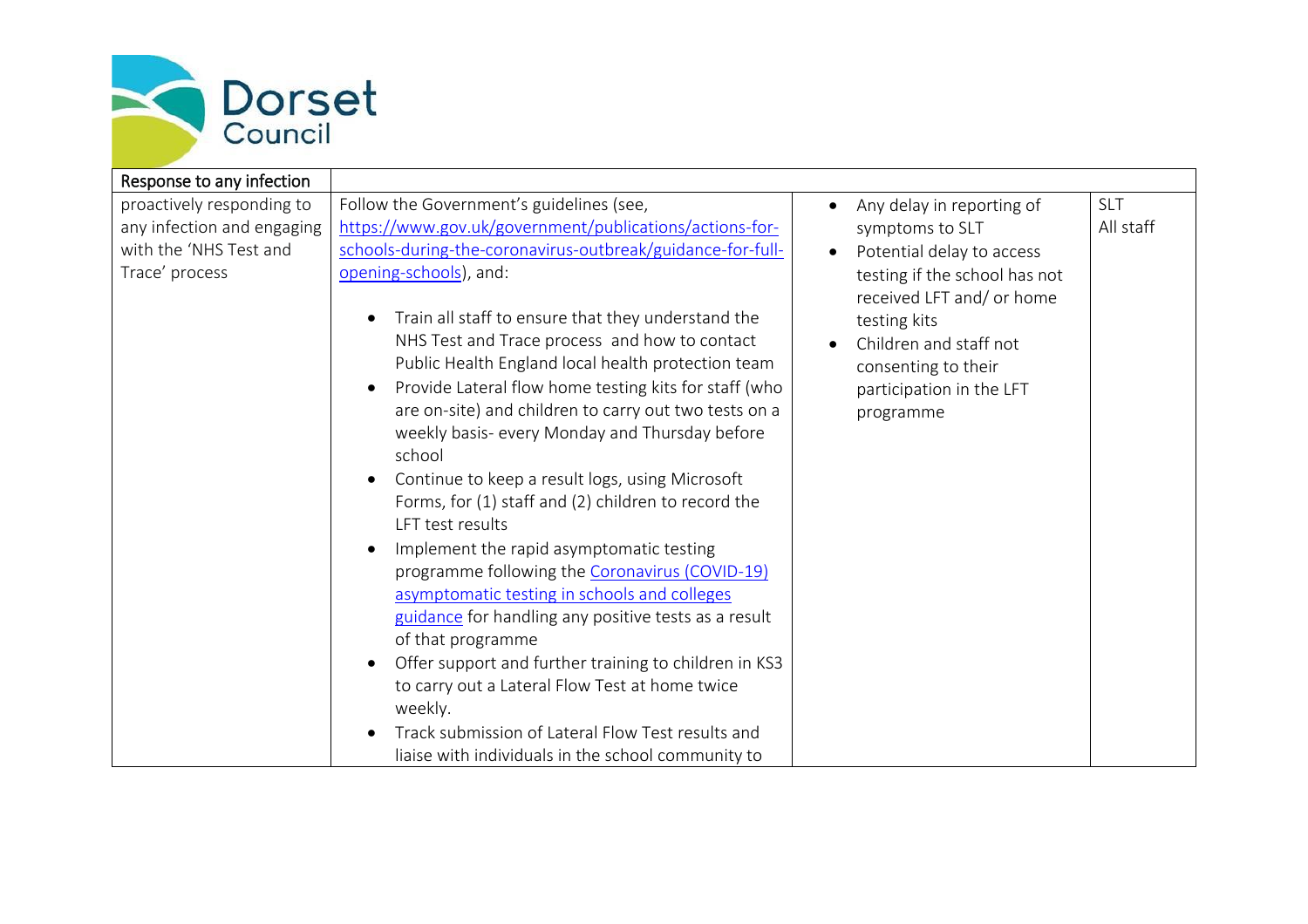

| follow up on non-submissions and promote                           |                                                                                                                                                                                                                                                                                                                                                                                                                                                                                                                                                                                                                                                                                                                                                                             |  |
|--------------------------------------------------------------------|-----------------------------------------------------------------------------------------------------------------------------------------------------------------------------------------------------------------------------------------------------------------------------------------------------------------------------------------------------------------------------------------------------------------------------------------------------------------------------------------------------------------------------------------------------------------------------------------------------------------------------------------------------------------------------------------------------------------------------------------------------------------------------|--|
| engagement.                                                        |                                                                                                                                                                                                                                                                                                                                                                                                                                                                                                                                                                                                                                                                                                                                                                             |  |
| Individuals with a positive LFD test result will need<br>$\bullet$ |                                                                                                                                                                                                                                                                                                                                                                                                                                                                                                                                                                                                                                                                                                                                                                             |  |
| to self-isolate in line with the guidance for                      |                                                                                                                                                                                                                                                                                                                                                                                                                                                                                                                                                                                                                                                                                                                                                                             |  |
| households with possible coronavirus infection.                    |                                                                                                                                                                                                                                                                                                                                                                                                                                                                                                                                                                                                                                                                                                                                                                             |  |
| Provide an overview of the school's Risk<br>$\bullet$              |                                                                                                                                                                                                                                                                                                                                                                                                                                                                                                                                                                                                                                                                                                                                                                             |  |
| Assessment and offer additional support to enable                  |                                                                                                                                                                                                                                                                                                                                                                                                                                                                                                                                                                                                                                                                                                                                                                             |  |
| staff, children in KS3 and/ or their parents/ carers               |                                                                                                                                                                                                                                                                                                                                                                                                                                                                                                                                                                                                                                                                                                                                                                             |  |
|                                                                    |                                                                                                                                                                                                                                                                                                                                                                                                                                                                                                                                                                                                                                                                                                                                                                             |  |
|                                                                    |                                                                                                                                                                                                                                                                                                                                                                                                                                                                                                                                                                                                                                                                                                                                                                             |  |
| process                                                            |                                                                                                                                                                                                                                                                                                                                                                                                                                                                                                                                                                                                                                                                                                                                                                             |  |
| $\bullet$                                                          |                                                                                                                                                                                                                                                                                                                                                                                                                                                                                                                                                                                                                                                                                                                                                                             |  |
|                                                                    |                                                                                                                                                                                                                                                                                                                                                                                                                                                                                                                                                                                                                                                                                                                                                                             |  |
|                                                                    |                                                                                                                                                                                                                                                                                                                                                                                                                                                                                                                                                                                                                                                                                                                                                                             |  |
|                                                                    |                                                                                                                                                                                                                                                                                                                                                                                                                                                                                                                                                                                                                                                                                                                                                                             |  |
| sense of smell or taste                                            |                                                                                                                                                                                                                                                                                                                                                                                                                                                                                                                                                                                                                                                                                                                                                                             |  |
|                                                                    |                                                                                                                                                                                                                                                                                                                                                                                                                                                                                                                                                                                                                                                                                                                                                                             |  |
|                                                                    |                                                                                                                                                                                                                                                                                                                                                                                                                                                                                                                                                                                                                                                                                                                                                                             |  |
|                                                                    |                                                                                                                                                                                                                                                                                                                                                                                                                                                                                                                                                                                                                                                                                                                                                                             |  |
| them in school                                                     |                                                                                                                                                                                                                                                                                                                                                                                                                                                                                                                                                                                                                                                                                                                                                                             |  |
| $\bullet$                                                          |                                                                                                                                                                                                                                                                                                                                                                                                                                                                                                                                                                                                                                                                                                                                                                             |  |
|                                                                    |                                                                                                                                                                                                                                                                                                                                                                                                                                                                                                                                                                                                                                                                                                                                                                             |  |
|                                                                    |                                                                                                                                                                                                                                                                                                                                                                                                                                                                                                                                                                                                                                                                                                                                                                             |  |
|                                                                    |                                                                                                                                                                                                                                                                                                                                                                                                                                                                                                                                                                                                                                                                                                                                                                             |  |
|                                                                    |                                                                                                                                                                                                                                                                                                                                                                                                                                                                                                                                                                                                                                                                                                                                                                             |  |
|                                                                    |                                                                                                                                                                                                                                                                                                                                                                                                                                                                                                                                                                                                                                                                                                                                                                             |  |
|                                                                    | to ask questions or seek any further clarification on<br>measures in place and the NHS Test and Trace<br>Advise staff members and parents/carers to book a<br>PCR test if they or their child are displaying Covid-<br>19 related symptoms i.e. a high temperature, a new<br>continuous cough and/or a loss or change to their<br>Promote awareness that staff and pupils must not<br>come into the school if they have symptoms and<br>must be sent home to self-isolate if they develop<br>All children can be tested if they have symptoms<br>but children aged 11 and under will need to be<br>helped by their parents or carers if using a home<br>testing kit<br>Record details of anyone they or their child have<br>been in close contact with if they were to test |  |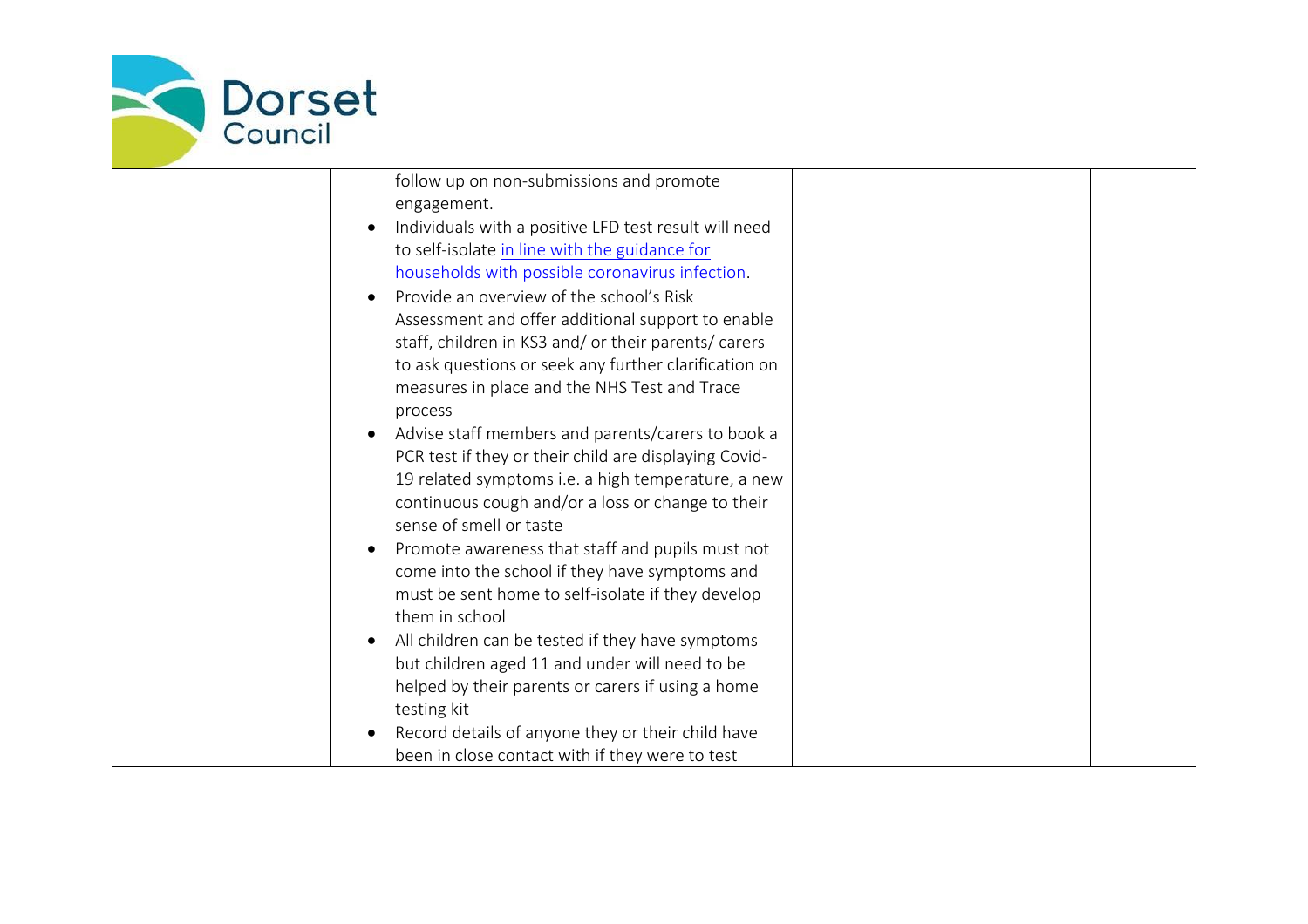

| positive for coronavirus or if asked by NHS Test and    |  |
|---------------------------------------------------------|--|
| Trace                                                   |  |
| Advise staff, children, parents/ carers to self-isolate |  |
| if they have been in close contact with someone         |  |
| who tests positive for coronavirus, or if anyone in     |  |
| their household develops symptoms of coronavirus,       |  |
| or if they are required to do so having recently        |  |
| travelled from certain other countries.                 |  |
| Follow the Mass asymptomatic testing: schools and       |  |
| colleges guidance in relation to the rapid              |  |
| asymptomatic testing                                    |  |
| Anyone who displays symptoms of coronavirus can         |  |
| and should get a PCR                                    |  |
| Administer PCR tests, which are stored on site, as      |  |
| required to keep the school community safe as           |  |
| children and staff have priority access to PCR          |  |
| testing as well as regular asymptomatic LFD testing     |  |
| Ask parents of children attending school and staff      |  |
| to inform them immediately of the results of any        |  |
| tests taken outside school and follow the related       |  |
| guidance                                                |  |
| Keep a record of pupils and staff in each group and     |  |
| respective seating plans with the details of any        |  |
| close contact that takes place between children         |  |
| and staff in different groups                           |  |
| Engage with and adhere to the NHS Test and Trace        |  |
| process                                                 |  |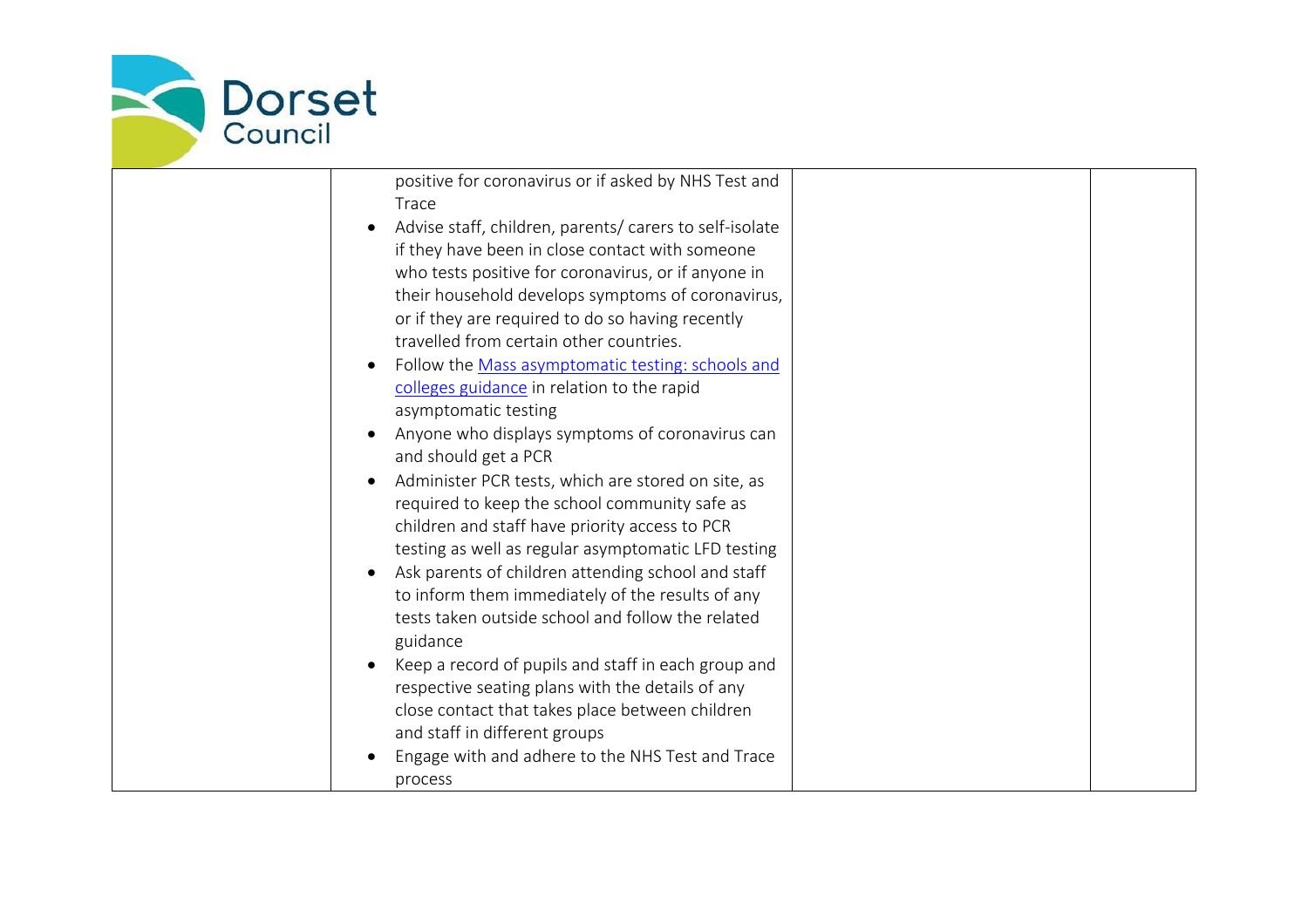

|                                                                         | If available, provide staff or parents/ carers of any<br>child presenting with symptoms of Covid-19 with a<br>home testing kit and ask to be informed of the<br>results of the test                                                                                                                                                                                                                                                                                                                                                                                                                                                                                                              |                                                                                                     |     |
|-------------------------------------------------------------------------|--------------------------------------------------------------------------------------------------------------------------------------------------------------------------------------------------------------------------------------------------------------------------------------------------------------------------------------------------------------------------------------------------------------------------------------------------------------------------------------------------------------------------------------------------------------------------------------------------------------------------------------------------------------------------------------------------|-----------------------------------------------------------------------------------------------------|-----|
| managing confirmed cases<br>of Covid-19 amongst the<br>school community | Immediately contact Public Health England local<br>health protection team<br>Advise that household members of those contacts<br>who are sent home do not need to self-isolate<br>themselves unless the child, young person or staff<br>member who is self-isolating subsequently<br>develops symptoms.<br>Provide guidance that if someone in a class or<br>group that has been asked to self-isolate develops<br>symptoms themselves within the 10-days from the<br>day after contact with the individual tested positive,<br>guidance for households with possible or confirmed<br>coronavirus (COVID-19) infection should be<br>followed-click here.<br>Explain, they should get a test, and: | Parents/ carers who do not<br>adhere to guidance provided<br>by the local health protection<br>team | SLT |
|                                                                         | -if someone who is self-isolating because they have<br>been in close contact with someone who has tested<br>positive for coronavirus (COVID-19) starts to feel<br>unwell and gets a test for coronavirus themselves,<br>and the test delivers a negative result, they must<br>remain in isolation for the remainder of the 10-day<br>isolation period. This is because they could still                                                                                                                                                                                                                                                                                                          |                                                                                                     |     |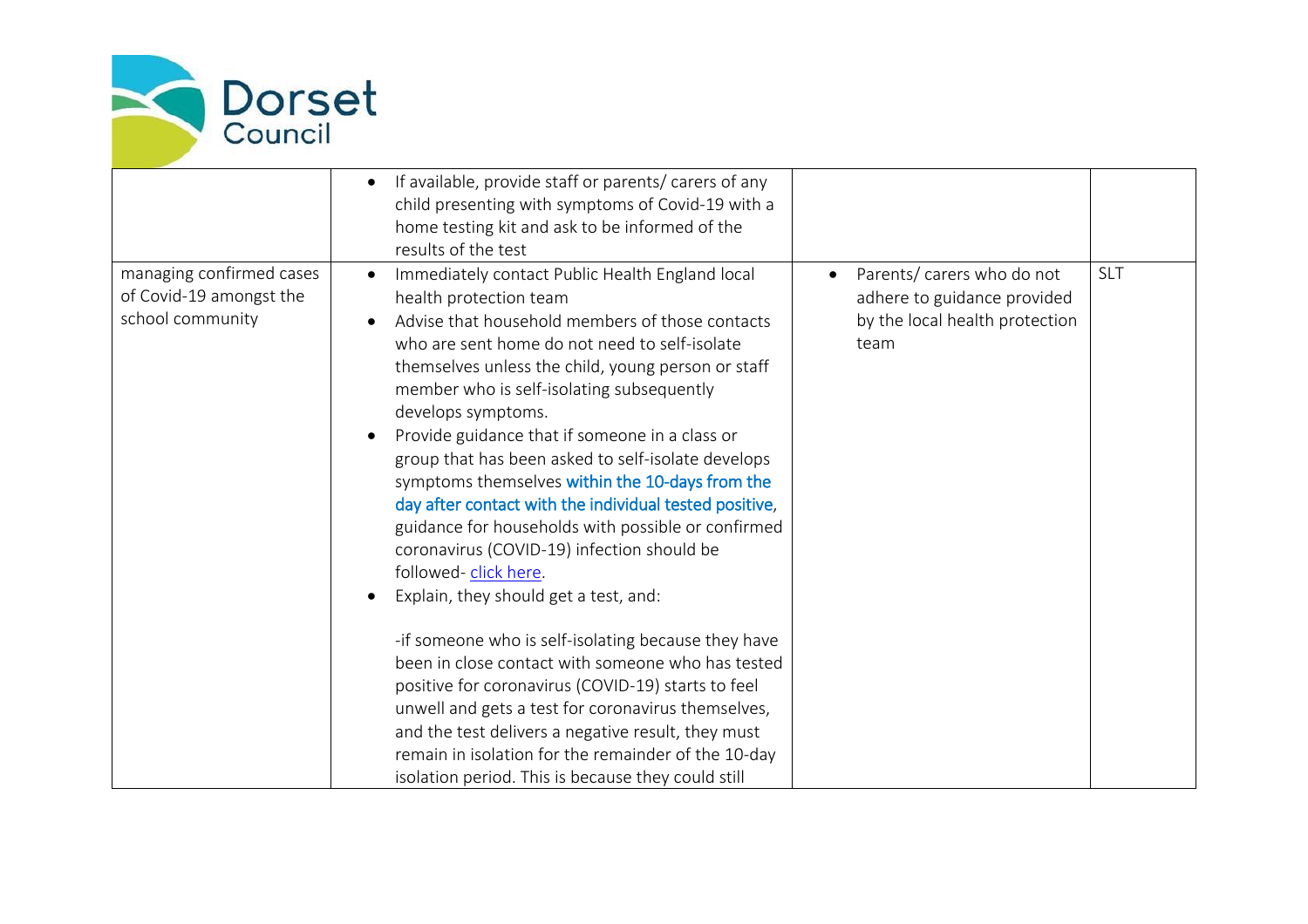

|                                                                                                                                                                      | develop coronavirus (COVID-19) within the<br>remaining days.<br>-if the test result is positive, they should inform<br>their setting immediately, and should isolate for at<br>least 10 days from the onset of their symptoms<br>(which could mean the self-isolation ends before or<br>after the original 10-day isolation period). Their<br>household should self-isolate for at least 10 days<br>from when the symptomatic person first had<br>symptoms, following guidance for households with<br>possible or confirmed coronavirus (COVID-19)<br>infection<br>Use the template letter provided to schools, on the<br>advice of the health protection team, to send to<br>parents/ carers if needed |                                              |            |
|----------------------------------------------------------------------------------------------------------------------------------------------------------------------|---------------------------------------------------------------------------------------------------------------------------------------------------------------------------------------------------------------------------------------------------------------------------------------------------------------------------------------------------------------------------------------------------------------------------------------------------------------------------------------------------------------------------------------------------------------------------------------------------------------------------------------------------------------------------------------------------------|----------------------------------------------|------------|
| containing any outbreak in<br>the event of two or more<br>confirmed cases within 10<br>days or an overall rise in<br>sickness absence where<br>Covid-19 is suspected | Continue to work with the local health protection<br>$\bullet$<br>team who will be able to advise if additional action<br>is required.<br>Follow guidance from the health protection team in<br>relation to the number of pupils guided to self-<br>isolate as a precautionary measure.                                                                                                                                                                                                                                                                                                                                                                                                                 | Any delay in reporting Covid-<br>19 symptoms | <b>SLT</b> |